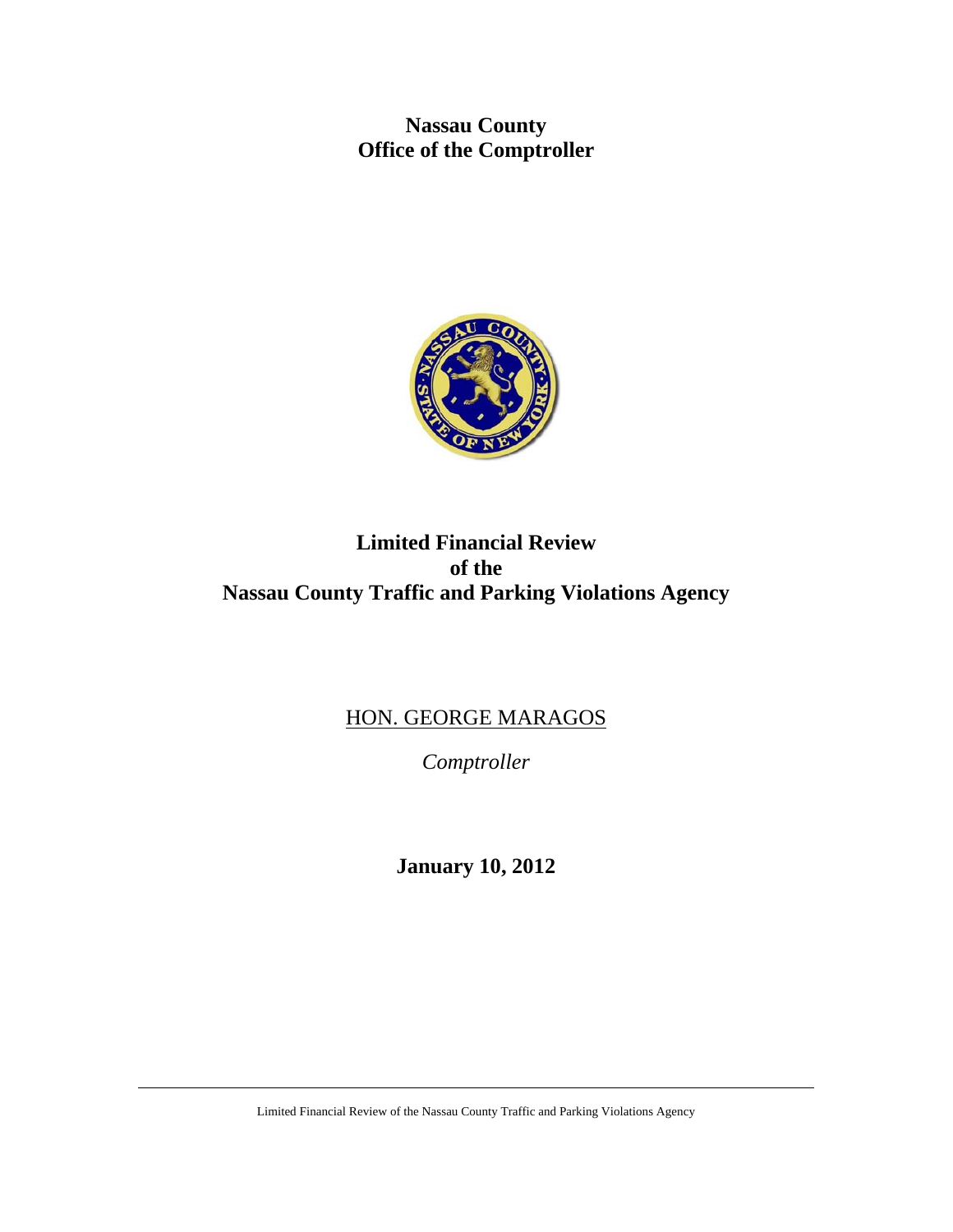# **NASSAU COUNTY**  *OFFICE OF THE COMPTROLLER*

# **HON. GEORGE MARAGOS**

*Comptroller* 

Francis X. Moroney *Chief Deputy Comptroller* 

Joy M. Watson *Deputy Comptroller for Audit and Special Projects* 

Christopher Leimone *Counsel to the Comptroller* 

Jostyn Hernandez *Director of Communications* 

# Audit Staff

JoAnn Greene  *Director of Field Audit*

Vincent Abbatiello *Assistant Director of Field Audit* 

Aurora Scifo *Senior Project Manager* M. Theresa Dankenbrink *Field Audit Supervisor*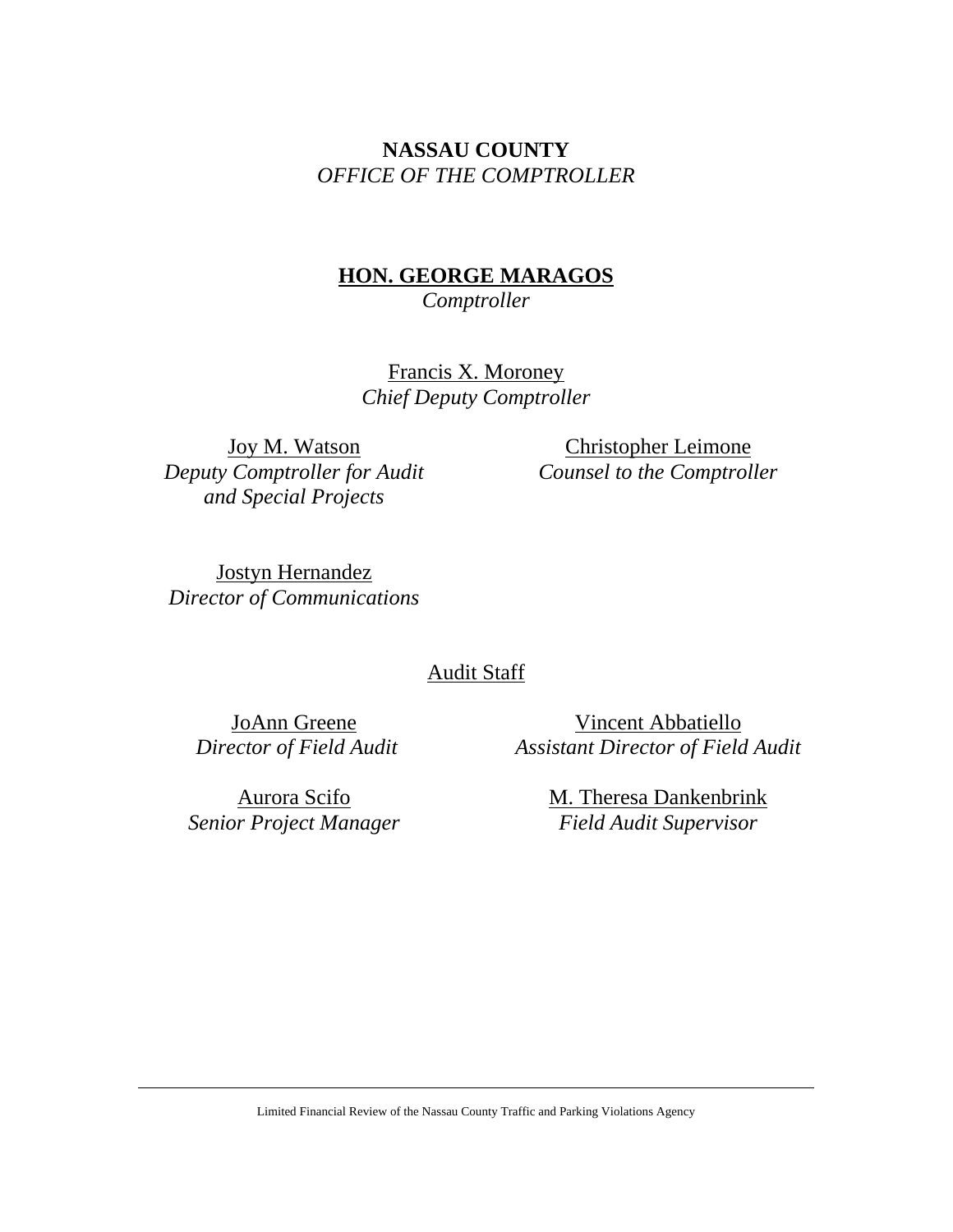### **Background**

The Nassau County Traffic and Parking Violations Agency ("TPVA") was established in 1992 pursuant to New York State General Municipal Law and Nassau County ("County") Local Law to assist the County's District Court in the disposition and administration of alleged infractions of traffic and parking laws, ordinances, rules, and regulations.<sup>1</sup> We were informed by TPVA management that no such other agency exists for the other counties in New York State.

TPVA is responsible for adjudicating tickets issued for traffic and parking violations in the County, its three towns<sup>2</sup> and in several municipalities that do not have traffic courts<sup>3</sup>. In addition, TPVA is responsible for adjudicating tickets issued as a result of the Red Light Camera ("RLC") Program<sup>4</sup> which was implemented by the County in August 2009. Currently there are 152 cameras at 50 locations.

TPVA contracted with a sole source contractor, Quest Computer Products ("Quest") to provide a software system called CompuCourt for the electronic tracking and payment of parking and traffic tickets, as well as providing software enhancement services. CompuCourt was up and running in the spring of 1995. Currently, TPVA has signed a contract with a new vendor, "New Dawn" to develop a state-of-the-art real-time system to replace CompuCourt in order to utilize best practices technology to improve processes. TPVA extended its contract with Quest until such time as the new software system is operational.

TPVA selected American Traffic Solutions, Inc. ("ATS") as its RLC vendor. ATS processes RLC tickets using ATS's Axsis Violation Processing System ("Axsis"). TPVA has also contracted with two collection vendors, AllianceOne Receivables Management Inc. ("AllianceOne") and Public Finance Strategies, LLC, ("PFS"). Vendor selection for the Boot and Tow Program was still in process as of the date of this report.

In the past, various organizations have examined TPVA's operations and finances. The Nassau County Comptroller's office previously audited and issued reports on TPVA in 1997 and 2003. In March 2002, the Nassau County Executive appointed a temporary administrator to examine the operation and outstanding fine collections. The administrator arrived at many of the same conclusions reached in the Comptroller's audits and initiated a management plan to address the deficiencies. This plan was endorsed, supported and updated by the Executive Director of TPVA who was appointed by the County Executive, effective October 21, 2002. The current Executive Director was appointed effective January 2010.

 $\overline{a}$ 

<sup>&</sup>lt;sup>1</sup> New York State General Municipal Law §370 (McKinney 2002); Nassau County, N.Y.,

Local Law No. 5-1992 (April 6, 1992).

<sup>&</sup>lt;sup>2</sup> Town of Hempstead, Town of North Hempstead and the Town of Oyster Bay.

<sup>&</sup>lt;sup>3</sup> East Williston, Thomaston, Hewlett Harbor, Hewlett Neck, Great Neck, Manhasset, Port Washington and Baxter Estates.

<sup>&</sup>lt;sup>4</sup> In June 2009, Nassau County received New York State legislative approval to initiate a Red Light Camera Program to reduce the number and severity of accidents resulting from motorists running red lights. In Nassau County, the overall program is administered by Nassau County Traffic and Parking Violations Agency with the support of the Traffic Safety Board, (which organizationally is within the County's Department of Public Works ("DPW")).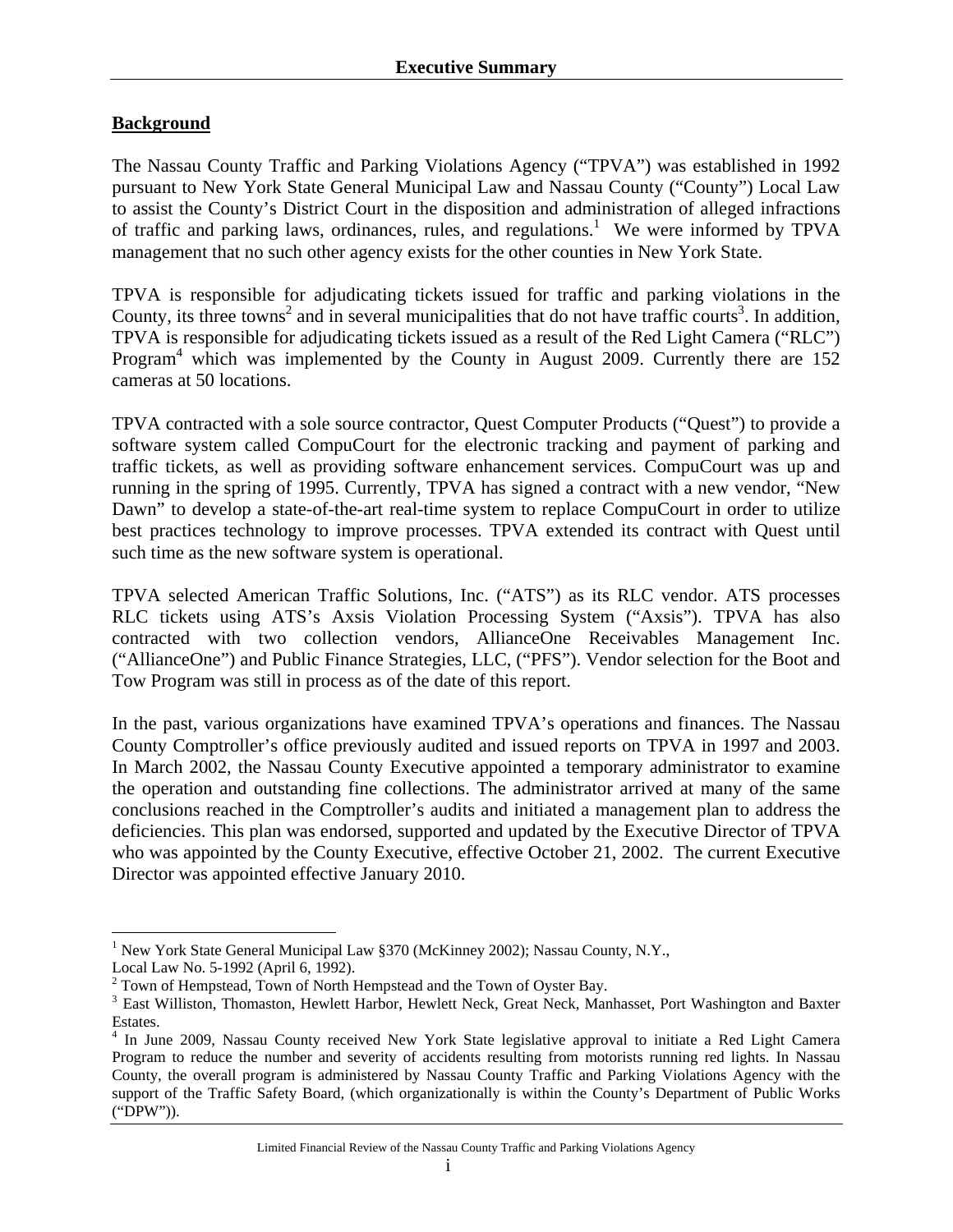TPVA's response to the 2003 audit report indicated that many of the recommendations made by the Comptroller's Office and in the reports of others were implemented and resulted in the significant reduction of backlogs, a better working climate for staff, less time waiting on lines, upgraded computer and telephone systems, and improved communication with the New York State Department of Motor Vehicles. The response also stated that the opening and processing of mail and depositing of checks were brought up to date and changes were implemented to allow payments by credit card, including phone payments and through the internet. Further, legislation authorizing the booting and towing of scofflaw vehicles was enacted, but did not allow for the services to be contracted out. In addition, the Nassau County Police Department did not have the resources to keep the program sustained. Steps were also being taken to aggressively pursue fine collection to maximize revenue.

In August 2009, six employees were fired from TPVA for allegedly fixing tickets for their friends and family and the matter was turned over to the Nassau County District Attorney's Office ("DA"). We were informed that the employees had, in violation of Department policy, accessed tickets that were not directly related to their normal duties and that one of the six employees inappropriately dismissed tickets and in one instance, generated a refund for someone who had already paid a fine. The employee responsible for generating a refund was charged and prosecuted with 5 counts of misconduct and received 3 years' probation. The DA did not file any charges against the other five employees and sent their cases back to the County Attorney's Office ("CA"). The CA could not file any charges with the Civil Service Employee Association ("CSEA") for the five employees because it had been more than one year since the employees were terminated.<sup>5</sup> An arbitrator decided that the five employees were to be reinstated under the same title(s) they held prior to being terminated. All five returned to work at TPVA. According to newspaper reports at the time, the tickets that were inappropriately dismissed cost New York State ("NYS") and the County up to \$25,000 in lost revenue.

### **Operations**

 $\overline{a}$ 

TPVA's responsibilities start after a ticket has been issued. TPVA employs individuals to work as prosecutors, court clerks, cashiers, data entry clerks and judicial hearing officers to process and adjudicate the tickets. Traffic and parking tickets are entered into CompuCourt and RLC tickets are entered into Axsis. All tickets can be paid by cash, check, money order and/or credit card at TPVA's cashier windows, by check and money order through the mail and by credit card on the phone or via the Agency's website or ATS's website.

The County receives revenues from every traffic ticket adjudicated by TPVA. The County also receives varying amounts of revenue from the parking tickets issued. Significant penalties and additional charges are added if payments are not made on time. The County collects all the revenue if the parking ticket was issued for a violation of a County law or ordinance; and it retains 25% of the total amount of fines and penalties collected for tickets issued for violations of

<sup>&</sup>lt;sup>5</sup> Section 10-7 of the CSEA contract states, "For any incompetence or misconduct alleged to have occurred, no discipline may be imposed more than one (1) calendar year after such occurrence unless said incompetence or misconduct would, if proved in a court of competent jurisdiction, constitute a crime."

Limited Financial Review of the Nassau County Traffic and Parking Violations Agency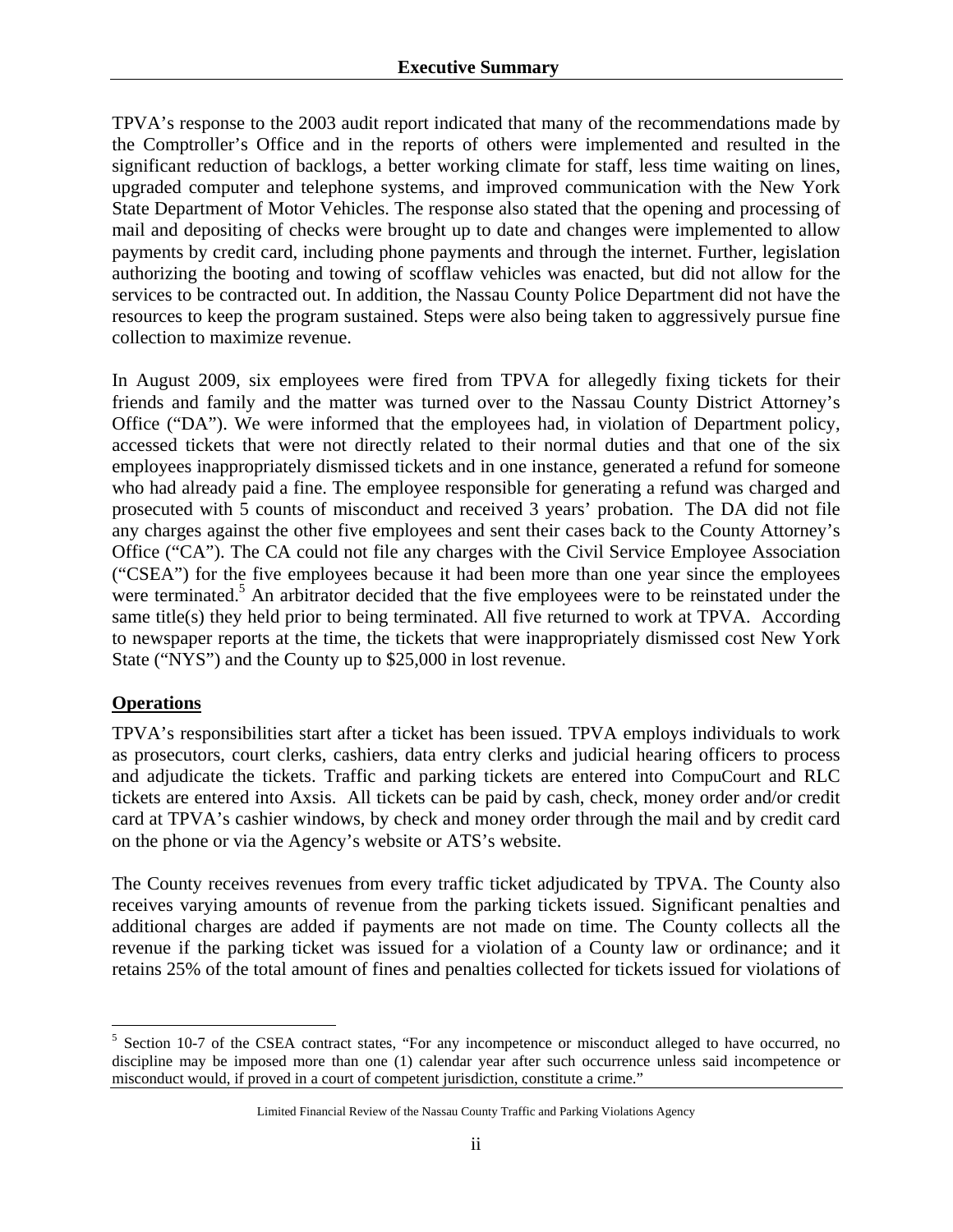another municipality's parking<sup>6</sup> rules. RLC tickets are considered parking tickets and the County receives 100% of the revenue.

A motorist liable for a RLC violation must pay a \$50 fine and an additional \$25 penalty is imposed for the failure to respond to the ticket within 42 days of its mailing. Once a traffic, parking or RLC ticket is forwarded to a collection agency, the County receives all of the fines, penalties and fees and a collection fee is added to each ticket. The collection vendor is paid with the collection fee collected.

As a result of new legislation, the County started to assess a \$15 administrative fee on any ticket, other than tickets with "not guilty" dispositions, processed by TPVA on or after November 8, 2010 regardless of when the ticket was issued.<sup>7</sup> In addition, effective June 23, 2008, a \$2 per ticket credit card convenience fee was added to all credit card payments.<sup>8</sup>

The County's share of actual gross traffic and parking fines and fees and  $RLC<sup>9</sup>$  revenue for 2009, 2010 and the projected annual revenue for 2011 are shown in Exhibit I. Based on the data in Exhibit I, the County's share of the gross traffic and parking fines and fees in 2009 and 2010 averaged approximately 59% and 66%, respectively.

The County's share of gross traffic and parking fines and fees for 2011 is budgeted to be approximately \$28 million and the County's share for the first seven months of 2011 is \$11,524,731. Based on the actual monthly average of \$1,646,390, the County's share of gross traffic and parking fines and fees for 2011 is projected to be \$19,756,680.

Budgeted RLC fines and fees for 2011 are \$61,626,000 of which \$38,266,000 represents the red light cameras approved by NYS. The remaining projected RLC revenue of  $$23,360,000^{10}$  is an estimate of fines and fees for the additional red light cameras that are pending NYS approval.<sup>11</sup> Actual RLC revenue collected in the first seven months of 2011 totaled \$14,513,702. Based on the actual monthly average of \$2,073,386, the County's RLC fines and fees for 2011 is projected to be \$24,880,632.

1

<sup>&</sup>lt;sup>6</sup> The County and the Municipalities are authorized, pursuant to section 1 of Article 9 of the New York State Constitution and Article 5-G of the General Municipal Law, to enter into Intergovernmental agreements. As of July 9, 2009, the County and the Municipalities entered into an Intermunicipal Agreement ("IMA") which gives TPVA the authority to collect and retain 25%. The amount TPVA retains is increased from 25% to 35% if the amount is collected with the assistance of a collection agency.

Nassau County Ordinance 186-2010 (repealed Section 2 of Ordinance 62-08).

 $^8$  County legislation authorizes the fee collected by the County's credit card processing vendor, Global Processing.<br><sup>9</sup> The source of the revenue data is a spreadsheet provided by TBVA summerizing traffic and parking f

<sup>&</sup>lt;sup>9</sup> The source of the revenue data is a spreadsheet provided by TPVA summarizing traffic and parking fines and fees collected and recorded in CompuCourt and RLC fines and fees collected and recorded in ATS's (the outside RLC

 $^{10}$  Projected 2011 revenue was obtained from Nassau County's 2011 Approved Budget provided by the Office of Management and Budget.

 $11$  According to a March 3, 2011 Newsday article, the bill has passed the State Senate, however passage in the State Assembly was still uncertain. In August 2011, the TPVA Executive Director confirmed that the bill is still pending.

Limited Financial Review of the Nassau County Traffic and Parking Violations Agency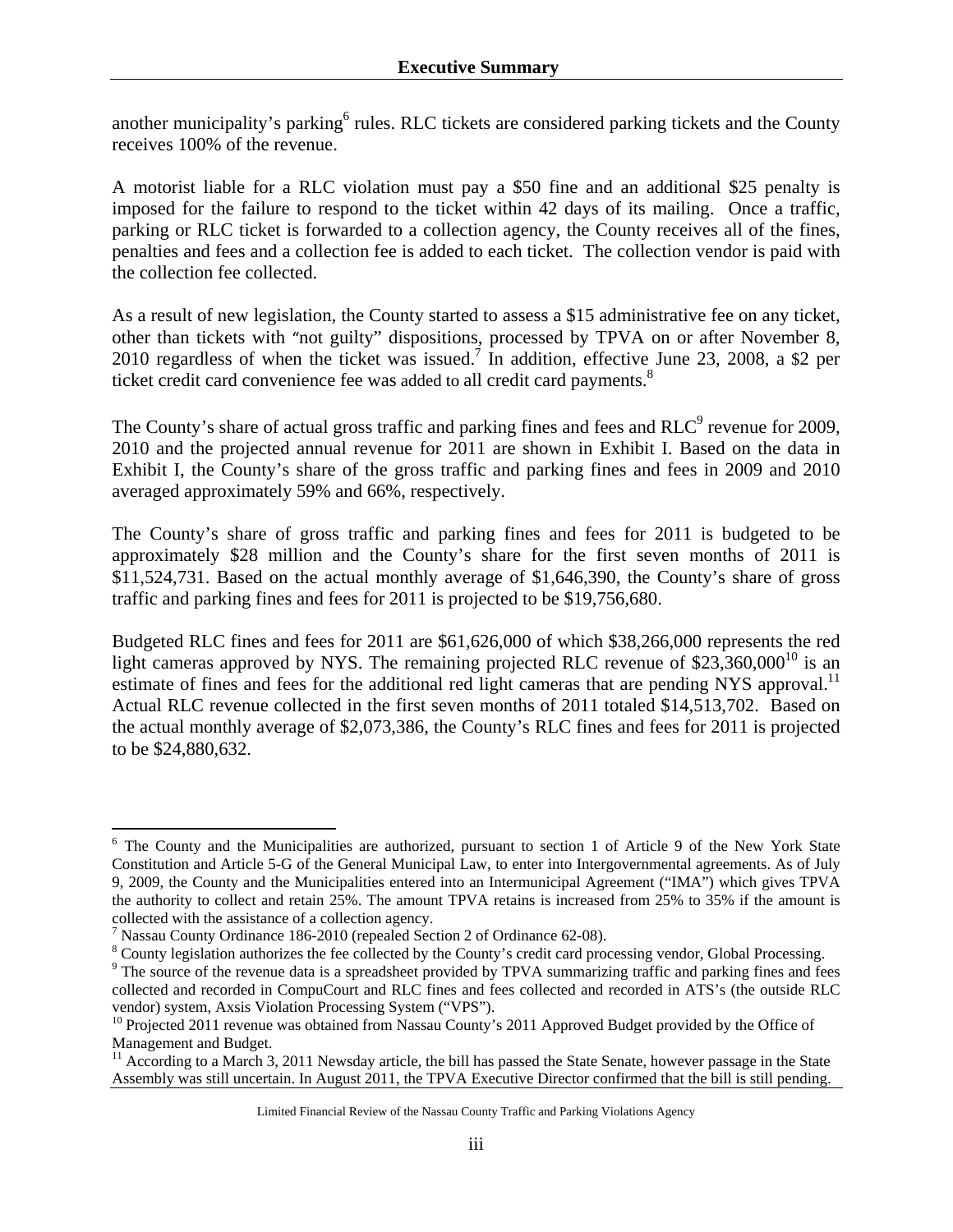#### Exhibit I

1

|                                            | 2009       |   | <b>2010</b>  | $2011*$ |            |  |
|--------------------------------------------|------------|---|--------------|---------|------------|--|
| Traffic & Parking<br><b>Gross Receipts</b> | 28,853,334 | S | 27,883,917   | \$      | 27,322,920 |  |
| Traffic & Parking<br><b>Net To Nassau</b>  | 16,927,920 |   | 18,398,884   |         | 19,756,680 |  |
| Red Light Camera                           | 2,385,483  |   | 14,938,680   |         | 24,880,632 |  |
| Total TPVA Revenue                         | 19,313,403 |   | 33, 337, 564 | S       | 44,637,312 |  |

#### **TPVA Revenue**

\* 2011 revenue represents 7 months actual and 5 months projected.

 The projected portion was computed by multiplying the actual monthly average for the first 7 months by 12.

#### Collection of Outstanding Receivables – Parking and Traffic Tickets

TPVA enters default convictions and notifies the New York State Department of Motor Vehicles ("NYSDMV") to suspend driver's licenses of motorists who do not answer or pay their traffic violations and to suspend registration renewals for parking scofflaws. The Agency also has an in-house collection process and utilizes AllianceOne and PFS to collect revenue from delinquent defendants.

The Agency also initiated a parking ticket Amnesty Program beginning May 16, 2011 through September 15, 2011 for tickets issued prior to January 1, 2010. During the program, the payments due on qualifying tickets will automatically reflect waived late fees and collection fees at a minimum. Once the Amnesty Program has concluded, TPVA will initiate a Boot and Tow Program. All vehicles that have three or more unresolved parking violations or three or more unresolved RLC Notices of Liability will be subject to boot or tow. We were informed by TPVA management that collections from the Amnesty Program totaled \$144,974 as of August 9, 2011. A vendor has been selected for the Boot and Tow Program. The contract is currently being drafted.

As of December 31, 2010, outstanding parking and traffic ticket receivables<sup>12</sup> totaled approximately, \$54,280,000 and \$69,411,000 respectively. TPVA officials estimated that approximately 63% and 37% respectively, of the outstanding parking and traffic ticket receivables as of December 31, 2010 will likely not be realized using conventional methods

 $12$  The outstanding parking and traffic receivables totals include original fines and all applicable penalties, fees and surcharges.

Limited Financial Review of the Nassau County Traffic and Parking Violations Agency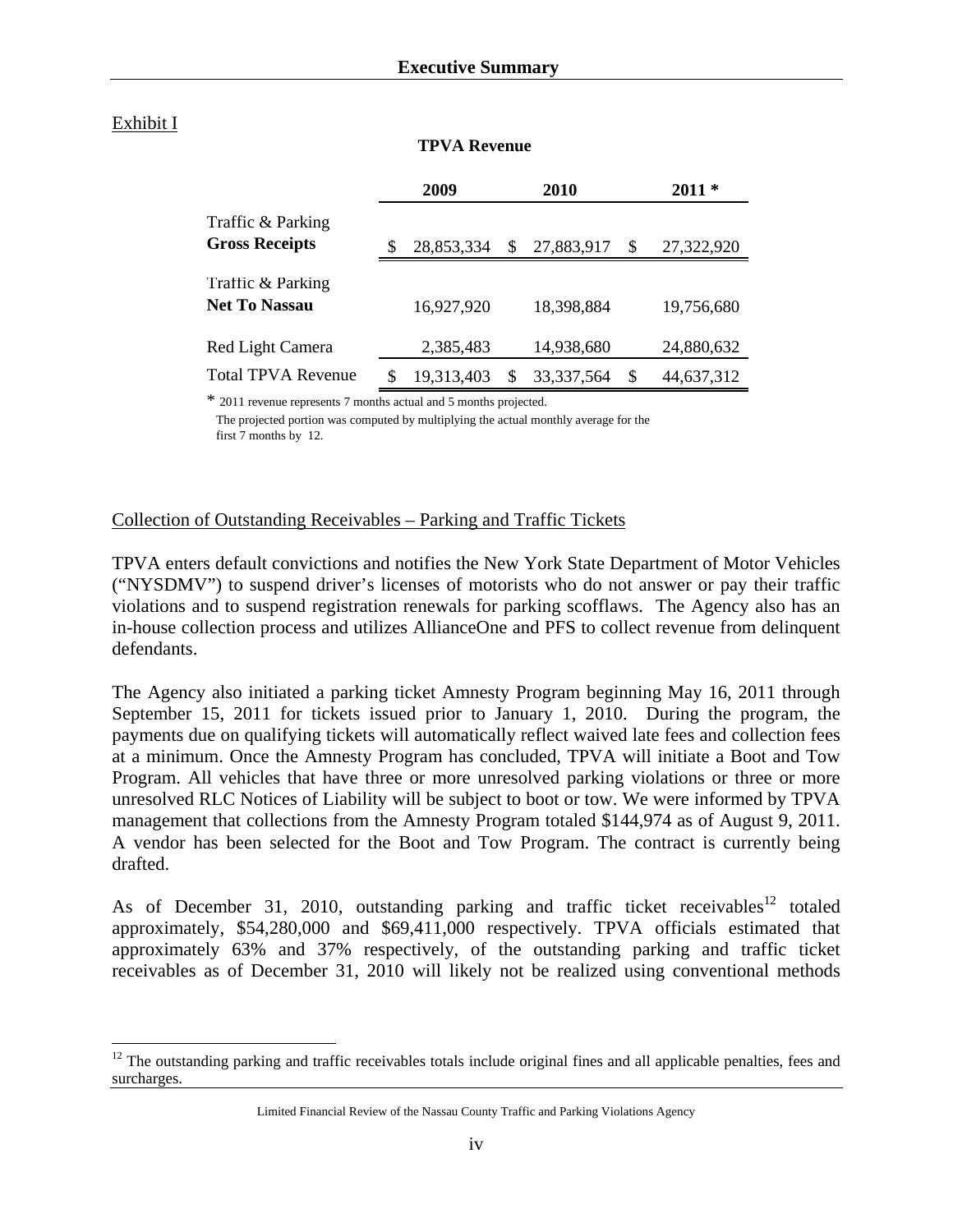because they are too old to enforce collection.<sup>13</sup> However, the parking tickets issued prior to January 1, 2010 were eligible for the Amnesty Program initiated on May 16, 2011, which lasted through September 15, 2011. TPVA officials attributed the higher collectability rate of traffic ticket revenue to TPVA being able to suspend a motorist's driver's license on an individual ticket basis, whereas a motorist is not considered a parking scofflaw for purposes of denying the renewal of the motorist's vehicle registration, until the motorist fails to respond to three parking tickets issued within  $18$  months.<sup>14</sup>

#### Outstanding Receivables – Red Light Camera Tickets

As of May 3, 2011 there were 107,841 outstanding RLC tickets with an estimated balance due of approximately \$9,192,677<sup>15</sup>. The number of outstanding RLC tickets in 2009 and 2010 were 7,884 and 46,862, respectively.16 RLC violations were not included in the Amnesty Program. Once the Boot and Tow Program is instituted, all vehicles that have 3 or more unresolved RLC tickets will be subject to boot or tow.

### **Audit Scope, Objective, and Methodology**

 $\overline{a}$ 

Our audit focused on the Agency's cash receipts and the proper recording of the County's share of revenue for 2009, 2010 and for the first quarter of 2011.

As part of the audit, a review was performed of the 2009 ticket fixing allegations and the steps taken by TPVA management to improve controls and mitigate the risk of a reoccurrence. The status of the recommendations from the previous audit issued in January 2003 was also reviewed.

We interviewed key personnel, observed a cash closeout and the preparation of bank deposits, reviewed the details of traffic, parking and RLC tickets, examined courtroom records and reviewed revenue related vendor contracts. We also examined data extracts generated by TPVA's CompuCourt computer system, as well as reports generated by the RLC computer system, Axsis.

We believe our audit provides a reasonable basis for the audit findings and recommendations contained herein.

We would like to acknowledge the full cooperation of the Agency's management and staff during the course of this audit.

<sup>&</sup>lt;sup>13</sup> The source of the outstanding receivables data is a spreadsheet provided by TPVA officials summarizing open parking and traffic tickets in CompuCourt and open RLC tickets recorded in ATS's (the outside vendor) system, Axsis Violation Processing System ("VPS").<br><sup>14</sup> Laws of New York, Vehicle and Traffic, Title 5, Article 20, Section 514 - 4- (a), (b).

<sup>&</sup>lt;sup>15</sup> The estimated outstanding RLC balance includes the original \$50 fine, the \$15 TPVA administrative fee and where applicable, the \$25 failure to respond penalty and collection fees.

<sup>&</sup>lt;sup>16</sup> The source of the outstanding receivables data is an email from TPVA management based on open RLC tickets recorded in ATS's (the outside vendor) system, Axsis Violation Processing System ("VPS").

Limited Financial Review of the Nassau County Traffic and Parking Violations Agency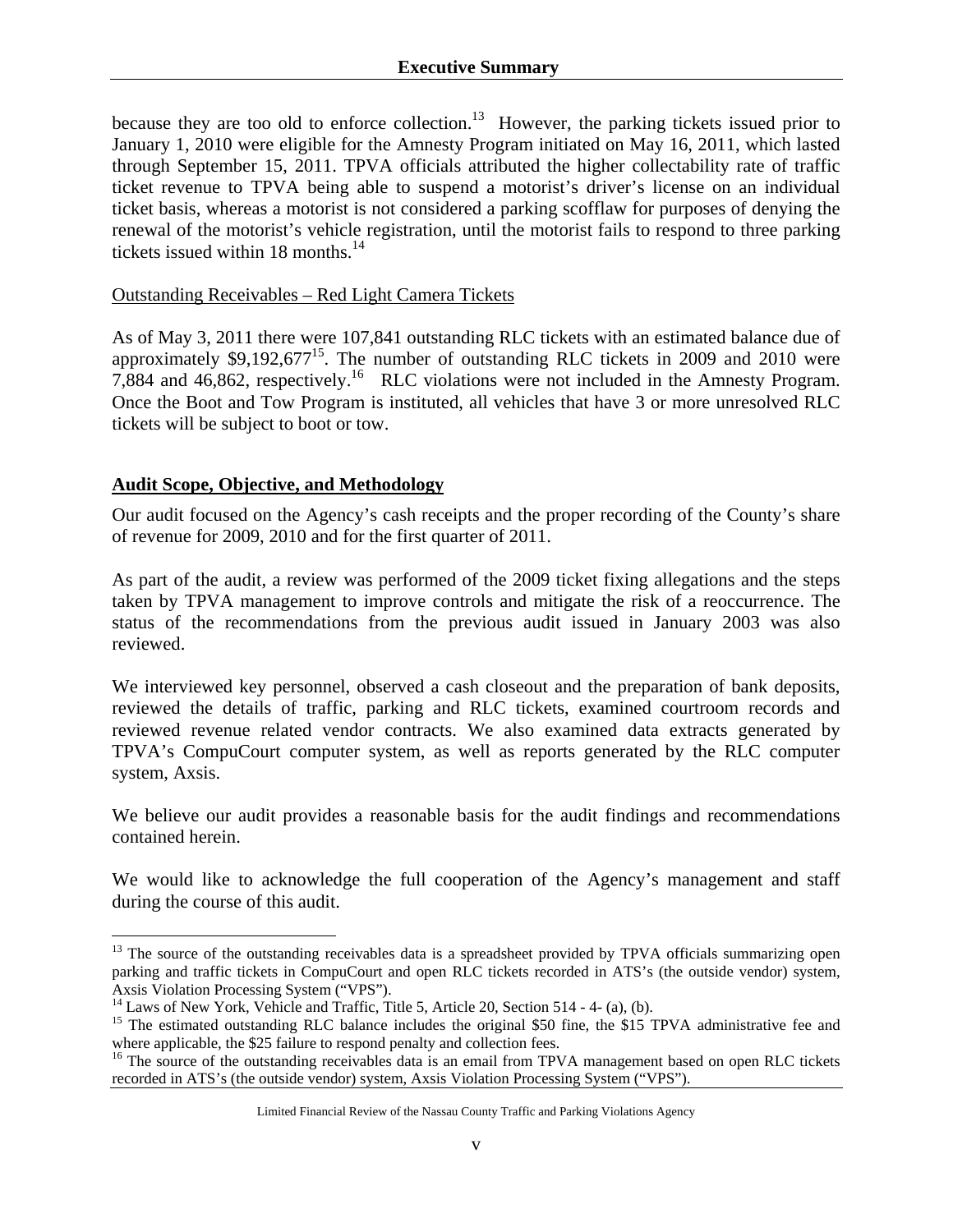### **Summary of Significant Findings**

# **Comptroller's Office Review of 2009 TPVA Ticket Fixing - System Security Access to Dismiss Tickets Has Not Been Corrected or Restricted**

Our review of the 2009 ticket fixing allegations and the steps taken by TPVA management to improve controls and mitigate the risk of a reoccurrence revealed that the system access ability to dismiss traffic and parking tickets had not been secured in CompuCourt. TPVA management thought the necessary changes had been made by the vendor. We found that anyone with access to CompuCourt could still change violation codes on individual tickets, fines, and dispositions, including dismissals. We also determined that personnel changes were not being monitored to ensure that system access to CompuCourt was granted and/or changed to coincide with the employee's job responsibilities. Had such a monitoring process been in place, TPVA management would have known prior to the commencement of this audit that the system access corrections had not been made in CompuCourt. In addition, a routine quality control process had not been developed to minimize the risk that traffic and parking tickets could be inappropriately dismissed in CompuCourt and not be detected in a timely manner.

Our review assessing the risk associated with the lack of system access controls during the audit period revealed that the majority of the tickets issued and dismissed in 2009 and 2010 were dismissed as a result of proper documentation being presented by the motorist. The analyses did not highlight any unusual or significant variations in the trend of dismissal activity during the audit period.

### **Collection of Outstanding Parking and Traffic Tickets Requires Improvement**

As of December 31, 2010, outstanding parking and traffic tickets dated back to 1987 and 1979 respectively, and totaled approximately \$54 million and \$69 million, respectively. TPVA management estimated that if and when received, approximately 60% of this potential revenue belongs to the County and the remainder to the state and local municipalities.

Our review revealed that approximately \$34 million or 63% of the outstanding parking tickets and \$25 million or 37% of the outstanding traffic tickets were either uncollectible or would likely not be realized because they were generally too old to enforce collection due to the passage of time involved and motorists who have moved would not be locatable. These parking tickets were issued prior to 2006 and some dated as far back as 1987. The traffic tickets included in the 37% were issued prior to 2001 with some dating back to 1979. The parking tickets were eligible for the recent Amnesty Program and those that were issued in 2004 and 2005, totaling \$6,750,000 will be subject to the Boot and Tow Program.

The remaining approximately \$20 million or 37% of the parking tickets issued after 2006 and \$44 million or 63% of the traffic tickets issued after 2000 were considered to be somewhat to highly collectible. TPVA officials attributed the higher collectability rate of traffic ticket revenue to TPVA's authority to suspend motor vehicle licenses on an individual ticket basis, whereas

Limited Financial Review of the Nassau County Traffic and Parking Violations Agency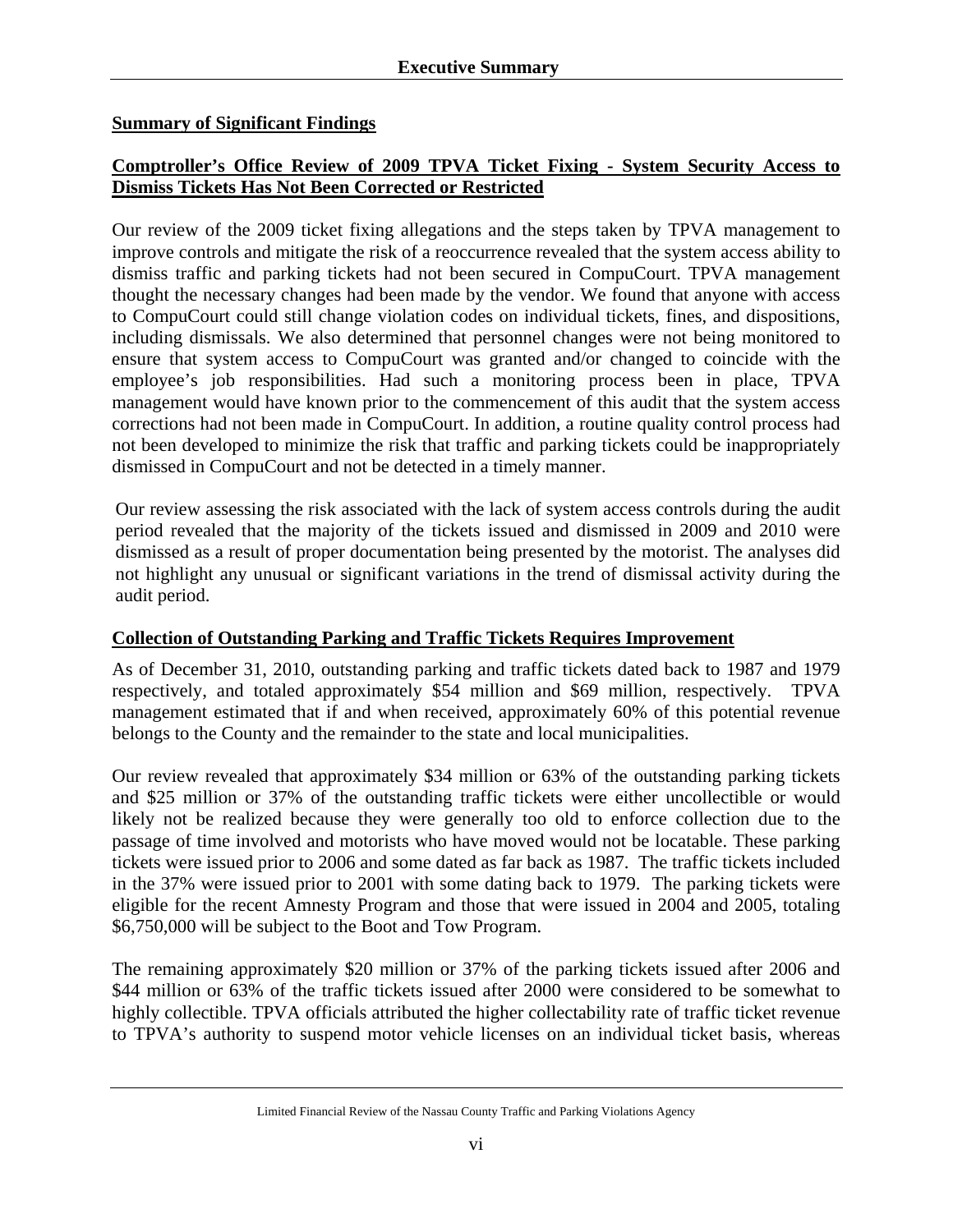TPVA is required by  $law^{17}$  to wait until a defendant does not respond to three or more parking tickets issued within 18 months before it may denote the defendant as a scofflaw and request that the Commissioner of Motor Vehicles deny the renewal of the registration of the defendant's vehicle.

In addition, as of December 31, 2009 and 2010, there were 7,884 and 46,862 RLC tickets outstanding and as of May 31, 2011 the number of outstanding RLC tickets increased to 107,841 with a balance due of approximately \$9,192,677. We were informed that RLC tickets are considered parking tickets not traffic tickets.

Our review noted that TPVA management implemented many of the recommendations from the our prior audit including the parking ticket Amnesty Program, the anticipated Boot and Tow Program and the entering of default convictions. TPVA enters default convictions and notifies the New York State Department of Motor Vehicles ("NYSDMV") electronically on a weekly basis to suspend driver's licenses of motorists who do not answer or pay their traffic violations and to suspend registration renewals for parking scofflaws. The Agency also has an in-house collection process and utilizes AllianceOne and PFS to collect revenue from delinquent defendants.

The Agency, however, has not utilized its power to file default judgments with the County Clerk's Office for those defendants who fail to resolve outstanding obligations since 2008. TPVA management indicated that efforts to automate the notification process in CompuCourt were not successful and the entire process is still too labor intensive and cumbersome for the Agency to support with its current staffing levels. The entering of default judgments will enhance the Agency's collection efforts and increase the County's revenues. The Agency's goal is to code the necessary logic into the system being designed to replace CompuCourt by its new vendor, New Dawn. Our review noted the need for an interim process to file default judgments until the computer system being developed to replace CompuCourt is implemented.

#### **Inadequate Segregation of Duties**

Our review revealed that the Agency has concentrated certain incompatible key duties with the Cashiers, the Head Cashier and the Court Clerks and this weakness increases the risk that errors or irregularities can occur and be undetected and uncorrected. We also found no evidence that TPVA had formally and adequately increased oversight as a mitigating control to the lack of segregation of duties. For example, the court clerks entered the judicial decisions made in the courtroom into CompuCourt, including violation codes and the associated disposition amounts and were also able to change the violation codes and disposition amounts in CompuCourt. These changes were not subjected to a supervisory review to ensure that the violation code changes entered in CompuCourt were approved by the judge and the changes to the disposition amounts were appropriate.

The lack of proper delegation of duties was also cited in the prior report issued by the County Comptroller in 2003.

 $\overline{a}$  $17$  Laws of New York, Vehicle and Traffic Law, Title 5, Article 20, Section 514 - 4- (a), (b).

Limited Financial Review of the Nassau County Traffic and Parking Violations Agency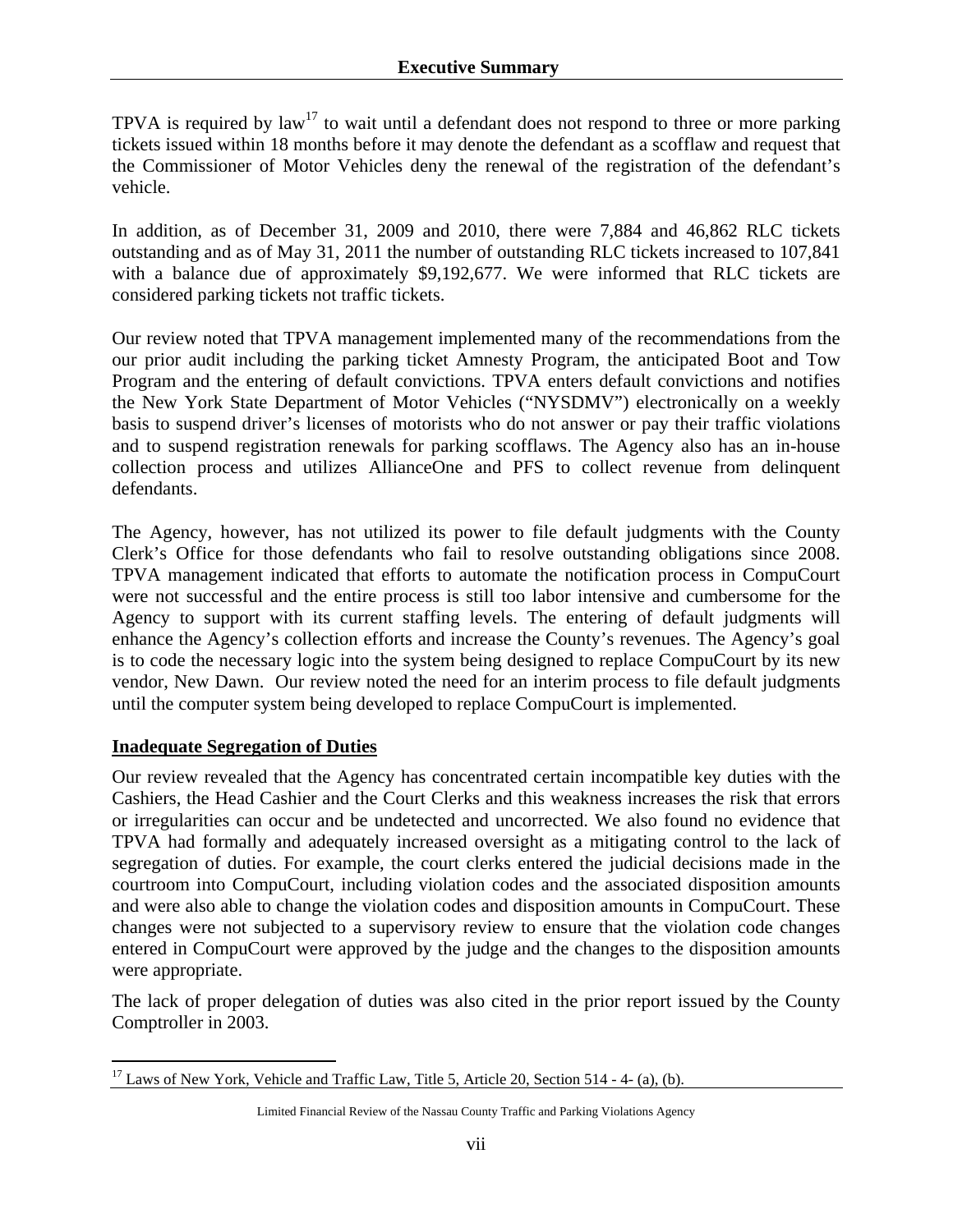# **Review of Daily Proof of Cash Receipts Was Not Adequately Documented**

Our review of the daily proof and reconciliation of cash receipts noted that errors found were documented but not signed off on and dated by the preparer. We also found no evidence that TPVA management reviewed the errors or the resulting corrections that were entered in CompuCourt. In addition, although our audit did not find a large volume or dollar amount of overages or shortages during the audit period, our audit recommended that the list of overages and shortages should be routinely provided to TPVA management for their review and sign off.

# **Poor Control and Oversight of Traffic and Parking Ticket Overpayments and Refunds**

Traffic and parking ticket refunds paid in the first quarter of 2011 totaled \$15,425 and \$10,285 respectively. According to traffic and parking overpayment reports printed from CompuCourt on April 29, 2011, 2,095 traffic tickets had outstanding credit balances totaling \$43,477 and 380 parking tickets had outstanding credit balances totaling \$8,333.

Our review revealed that due to CompuCourt's limitations, TPVA cashiers had to manipulate CompuCourt to accept overpayments which also prompted CompuCourt to generate a report of credit balances requiring a refund. A written policy or procedure did not exist to explain how this process should be performed or controlled. We found that the payment dates that generated the credit balances were not included on the CompuCourt report and the ages of the credit balances were not readily apparent or available from TPVA management. In addition, although CompuCourt created the report and tracked the changes the TPVA cashiers had to make to accept the overpayments, the change occurrences were not easily retrievable from CompuCourt for the purpose of determining that all changes made were accurate and appropriate.

### **Deficiencies in the RLC Financial Controls and Reporting Process**

Our review revealed several deficiencies in the RLC Financial Controls and Reporting Process. The most notable included the following:

- ATS does not provide an automated link or interface to CompuCourt. This has caused TPVA to develop a separate manual financial reporting process outside of CompuCourt to report, analyze and monitor RLC revenue. We were informed by TPVA management that in addition to creating inefficiencies in its daily operations, there are more opportunities for errors to occur, requiring more oversight.
- The \$2 per ticket credit card processing fee paid by motorists is not shown on ATS's transaction report and the ATS report used to perform the cash proof for RLC receipts does not include certain cash receipts totals that are needed. As a result, receipt of the credit card processing fee from motorists must be tracked manually and the proof totals must be computed, both of which slow down an already time sensitive process and cause it to be unnecessarily error prone.

#### Limited Financial Review of the Nassau County Traffic and Parking Violations Agency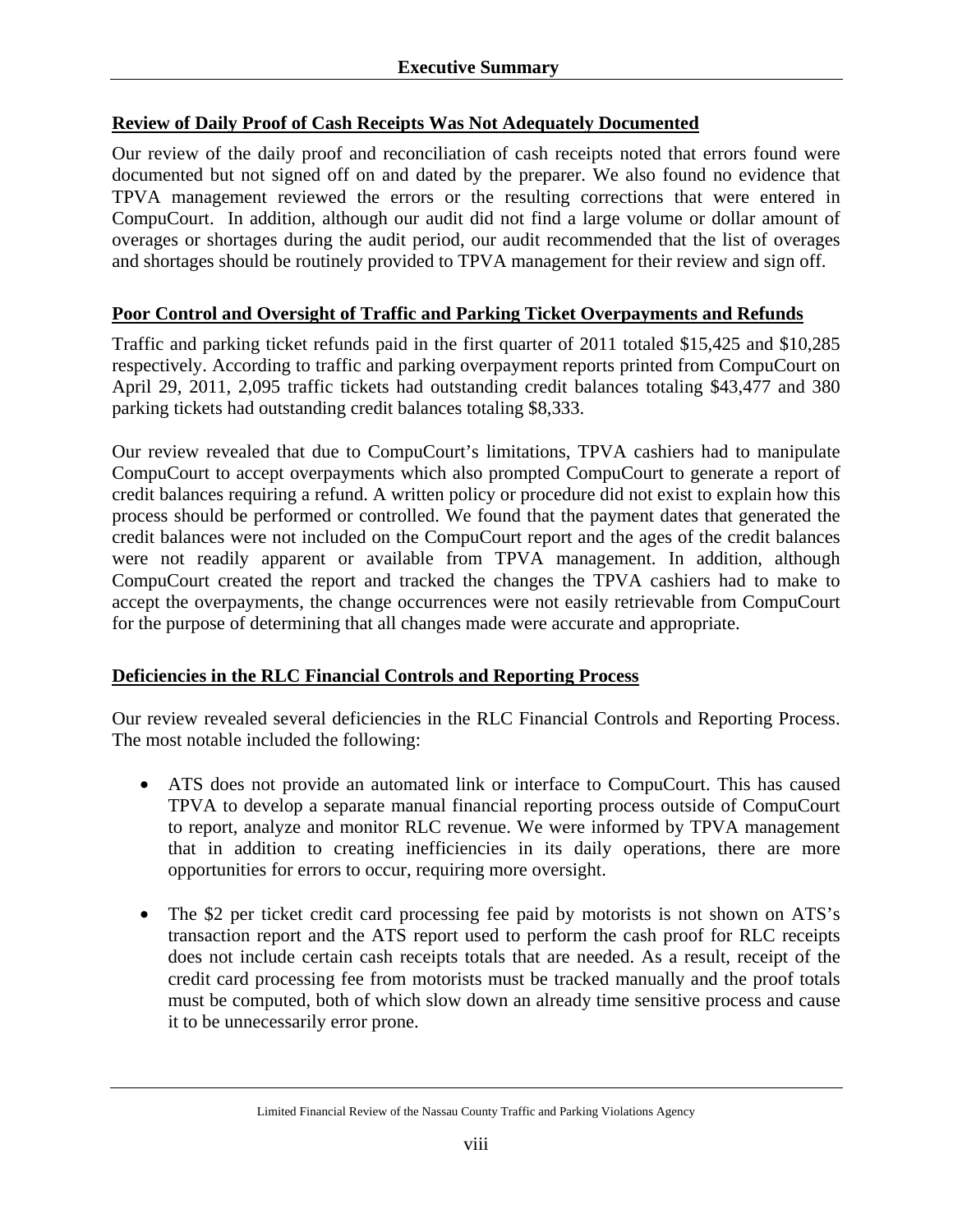- ATS does not provide a list of the outstanding RLC tickets. TPVA could provide us with the number of outstanding RLC tickets at a point in time, but the corresponding dollar value was not readily available and there was no aging. TPVA provided us with an email stating that there were 107,841 outstanding RLC tickets as of May 3, 2011 with an estimated balance due of approximately \$9 million. Supporting documentation for the information in the email was not provided.
- ATS does not always provide an Excel extract program to convert its reports into a format that TPVA could use to more effectively review and manage the RLC data.

### **Inadequate Security of Employee Entrance**

Our site visits revealed that the security of TPVA employee entrance was inadequate. Although individuals must go through a security check which includes a guard and metal detector, access to the entrance door for TPVA employees is not secured with a lock once past this checkpoint. Immediately beyond the entrance door is the room where the cashiers collect money from the public, frequently in the form of cash.

During the course of this audit, we noted other findings related to information not available from the CompuCourt system which should be incorporated into the design of its replacement system. In addition, the status of the recommendations from the previous audit issued in January 2003 were reviewed with TPVA management and the recommendations that still require management's attention that were not addressed elsewhere in the report were summarized in Audit Finding (10). None of these were considered to be major internal control issues.

\*\*\*\*\*

The matters covered in this report have been discussed with the officials of the Traffic and Parking Violations Agency during this review. An exit conference was held on September 22, 2011 and on September 26, 2011 we submitted a draft report to the Traffic and Parking Violations Agency for its comments. The Traffic and Parking Violations Agency's written comments and our responses to those comments are included as an appendix to this report.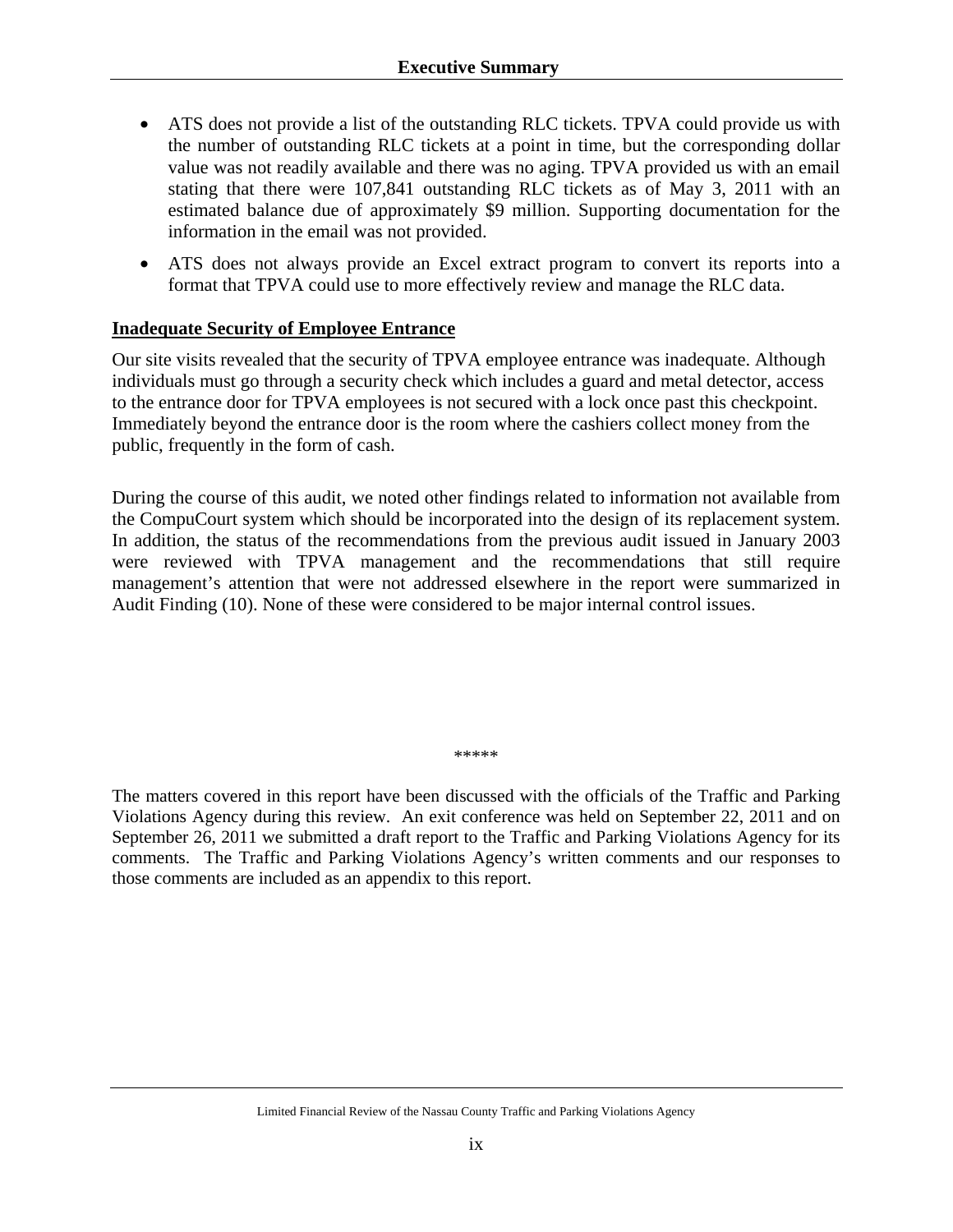| Preparation and Review of the Daily Proof of Cash Receipts are Not Adequately Documented .11 |
|----------------------------------------------------------------------------------------------|
|                                                                                              |
| Poor Control and Oversight of Traffic and Parking Ticket Overpayments and Resulting          |
|                                                                                              |
|                                                                                              |
| TPVA's CompuCourt System Does Not Provide Adequate Daily Reporting of Receipts18             |
|                                                                                              |
|                                                                                              |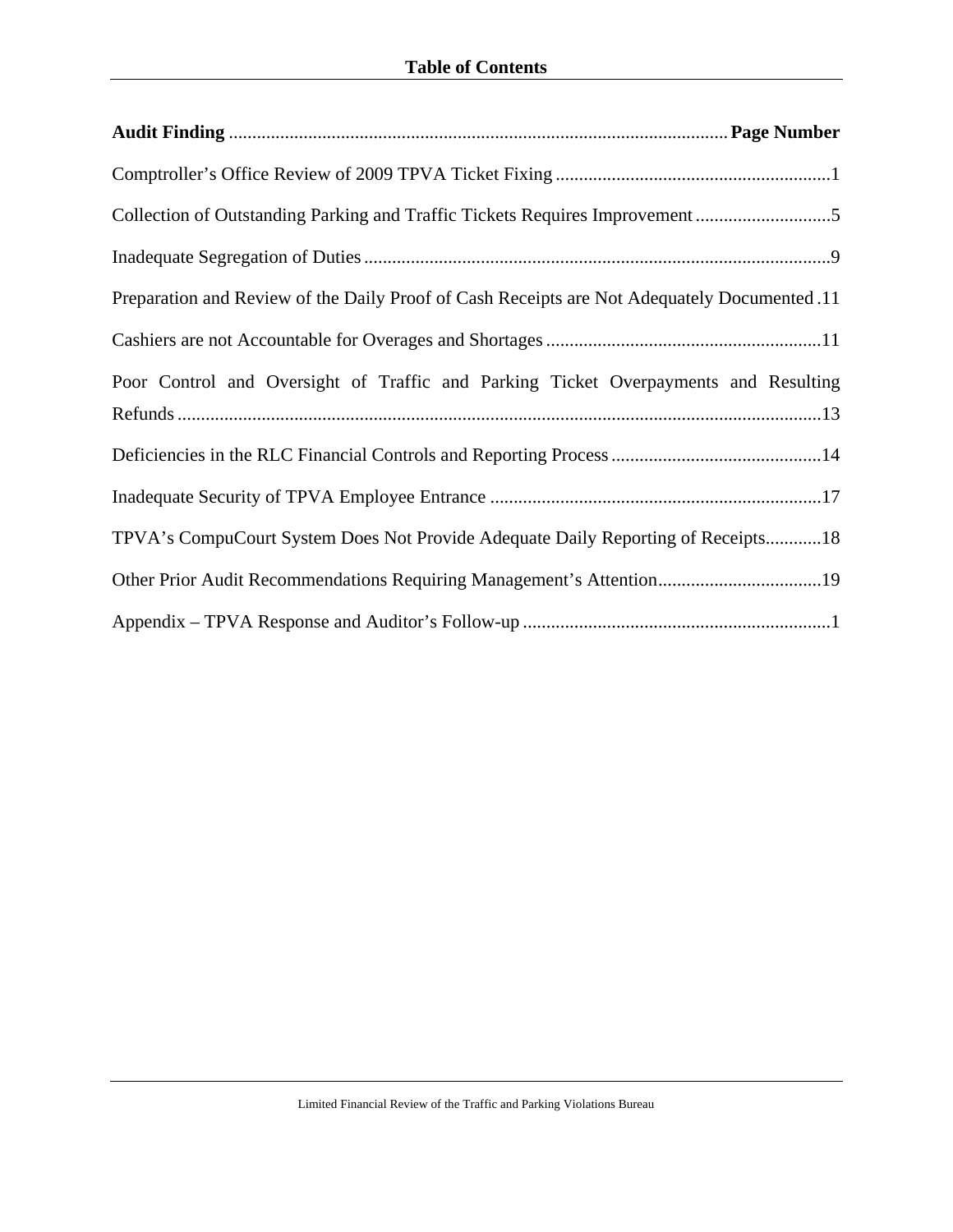#### **Audit Finding (1):**

 $\overline{a}$ 

#### **Comptroller's Office Review of 2009 TPVA Ticket Fixing**

#### **a.) System Security Access to Dismiss Tickets Has Not Been Corrected or Restricted**

The courtroom section of TPVA is responsible for the adjudication of traffic and parking violations and is where the court clerks enter motion information into the CompuCourt system to dismiss traffic and parking tickets in CompuCourt.

Our review revealed that the system access ability to dismiss traffic and parking tickets had not been secured in CompuCourt even though TPVA management thought the necessary changes had been made by the vendor. We found the following internal control weaknesses:

- anyone with access to CompuCourt could change violation codes in individual tickets, fines, and dispositions, including dismissals.
- CompuCourt did not limit employees from performing edit tasks unrelated to their normal duties.
- CompuCourt did track who enters the changes; however, a standard procedure did not exist that required that the changes be reviewed by management.
- a routine quality control process had not been developed to minimize the risk that traffic and parking tickets could be inappropriately dismissed in CompuCourt and not be detected in a timely manner.

The CompuCourt system's inability to limit employees from performing edit tasks unrelated to their normal duties and the lack of a standard procedure requiring a managerial review of the changes were previously noted in the Comptroller's Office's audit report issued in 2003.

Internal controls throughout the ticket adjudication process for traffic and parking tickets are essential for determining that dismissed traffic and parking tickets represent the findings of the court, are properly supported by appropriate documentation, and are approved and entered in TPVAs system, CompuCourt, in accordance with the Agency's Rules and General Municipal Law.<sup>18</sup> Strong internal controls reduce the likelihood that errors and irregularities may occur and go undetected, and ensure that the Agency's potential revenue receipts are protected from the risk of fraud and mismanagement.<sup>19</sup>

In August 2009, six employees were fired from TPVA for allegedly fixing tickets for their friends and family. We were informed that the employees had, in violation of Department policy, accessed tickets that were not directly related to their normal duties. One of the six employees was able to dismiss tickets because the security access to dismiss tickets in this employee's

<sup>&</sup>lt;sup>18</sup> New York State General Municipal Law §370 (McKinney 2002); Nassau County, N.Y., Local Law No. 5-1992 (April 6, 1992).

<sup>19</sup> As recommended by the N. Y. S. Comptroller's Office, *Local Government Management Guide Internal Controls*, pp. 1- 2.

Limited Financial Review of the Traffic and Parking Violations Bureau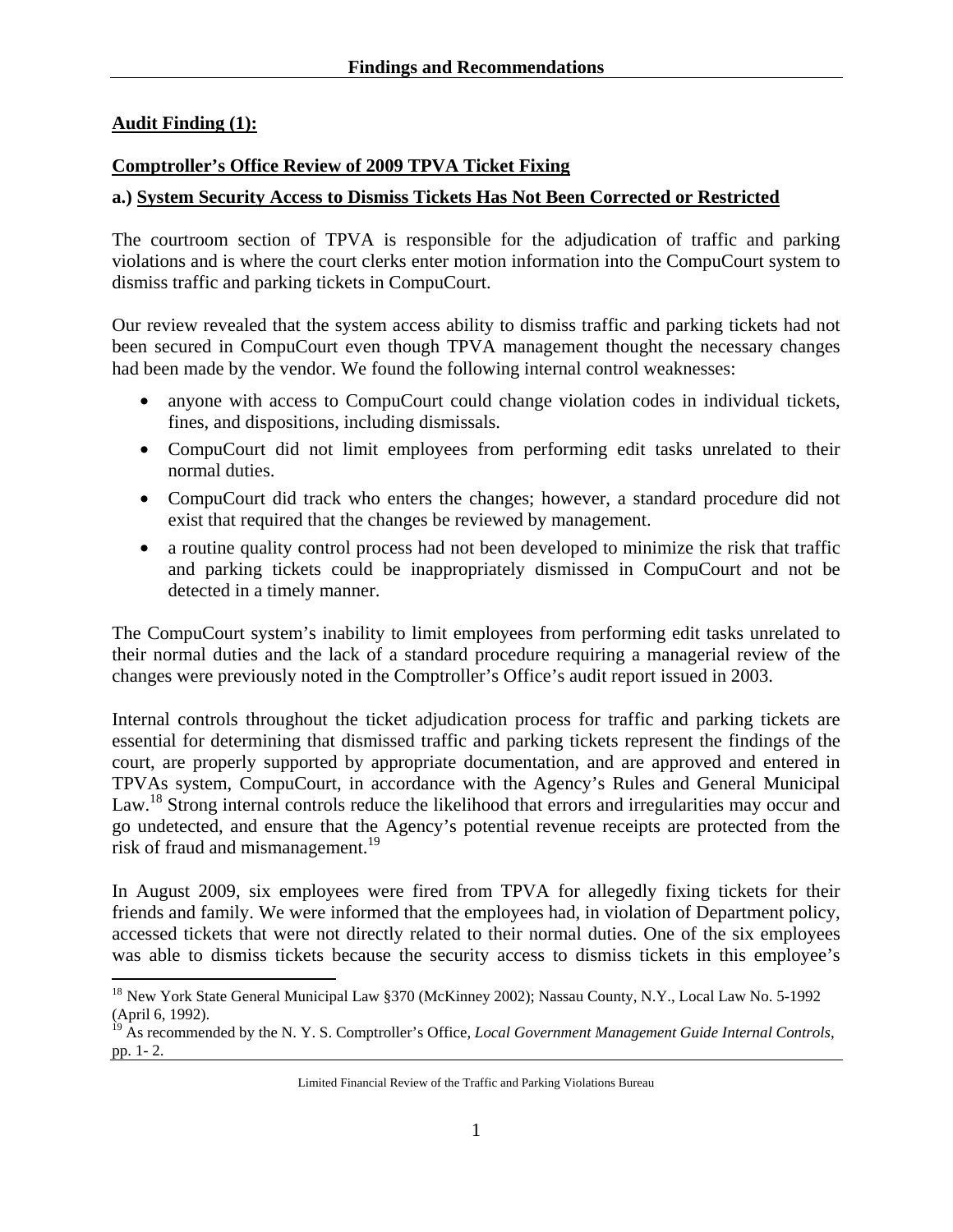capacity as a court clerk had not been revoked after the employee had been transferred to a different section in TPVA where the employee no longer needed such access. This employee was charged and prosecuted with five counts of misconduct and received three years' probation. The DA did not file any charges against the other five employees and sent their cases back to the County Attorney's Office ("CA"). The CA could not file any charges with the Civil Service Employee Association ("CSEA") for the five employees because it had been more than one year since the employees were terminated.<sup>20</sup> An arbitrator decided that the five employees were to be reinstated under the same title(s) they held prior to being terminated. All five returned to work at TPVA. According to newspaper reports at the time, the tickets that were inappropriately dismissed cost New York State ("NYS") and the County up to \$25,000 in lost revenue.

In order to assess the risk associated with the lack of system access controls during the audit period, we performed analyses of traffic and parking tickets issued and dismissed in 2009 and 2010. Tickets can be dismissed on production of proof of required documentation (such as the motorist's license, registration, insurance and parking permit) or repair of defective equipment. Other tickets can be dismissed in satisfaction of another ticket. For example, when there are multiple tickets issued at one time, tickets for minor violations may be dismissed when a guilty plea to a greater charge is made. Some tickets may also be dismissed in the interest of justice, such as when the police officer is unavailable to appear in court being they are no longer employed, retired etc., or the ticket is defective in some way. All dismissals other than "not guilty dispositions" are subject to the \$15 Administration fee. The motion to dismiss ticket(s) is recommended by the prosecutor and must be approved by the judicial hearing officer ("JHO") and so noted on the court calendar. The JHO signs and dates the court calendar. TPVA relies on the JHO's sign off of the calendar to ensure that the dismissals are appropriate and approved. The court clerks enter all ticket dispositions, including dismissals, in CompuCourt. Documentation is returned to the motorist unless there is a disposition entered. Documentation for tickets with dispositions is retained by TPVA as a matter of court record. The motorist brings the paperwork to the cashier, who will match the paperwork to CompuCourt, enter payment of the Administration fee in CompuCourt and issue a receipt to the motorist.

As shown in the Exhibits II and III, the CompuCourt system indicated that the majority of the tickets issued and dismissed in 2009 and 2010 were dismissed as a result of proper documentation being presented by the motorist. The analyses did not highlight any unusual or significant variations in the trend of dismissal activity during the audit period.

 $\overline{a}$ 

 $20$  Section 10-7 of the CSEA contract states, "For any incompetence or misconduct alleged to have occurred, no discipline may be imposed more than one (1) calendar year after such occurrence unless said incompetence or misconduct would, if proved in a court of competent jurisdiction, constitute a crime."

Limited Financial Review of the Nassau County Traffic and Parking Violations Agency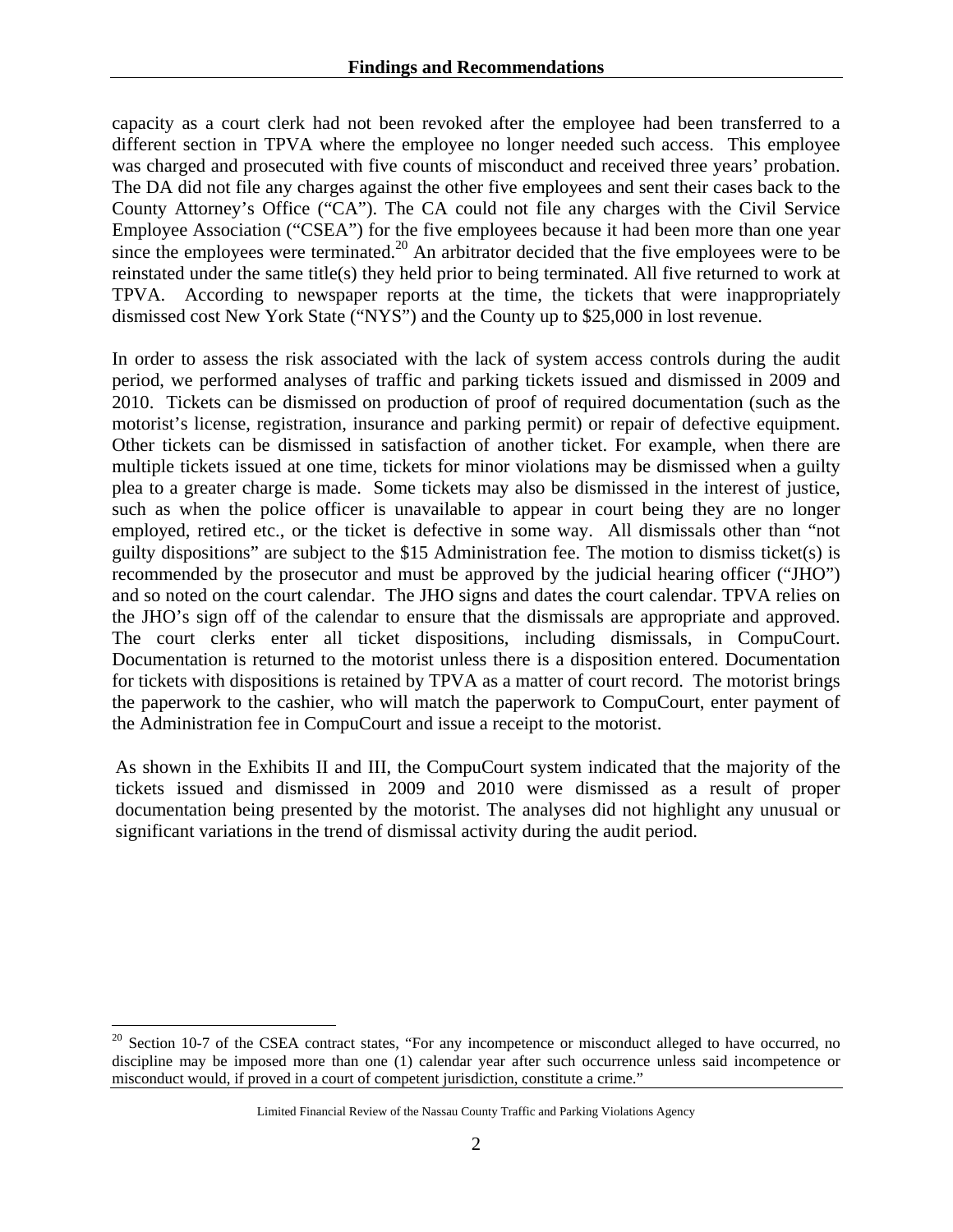# Exhibit II

|                               | <b>Upon Production of Documentation</b> | 2009-2010     |                  |         |
|-------------------------------|-----------------------------------------|---------------|------------------|---------|
|                               |                                         | $\frac{0}{6}$ |                  |         |
|                               | No. of Tickets                          | No. of        | Corresponding    | $\%$    |
| <b>Violation Category</b>     | Dismissed                               | Tickets       | \$ Value         | \$Total |
| 2009                          |                                         |               |                  |         |
| <b>Uninsured Vehicle</b>      | 19,023                                  |               | \$<br>25,748,800 |         |
| Defective Equipment           | 7,553                                   |               | 368,970          |         |
| <b>Unlicensed Operator</b>    | 4,101                                   |               | 575,530          |         |
| <b>Unregistered Vehicle</b>   | 1,812                                   |               | 207,610          |         |
| <b>Uninspected Vehicle</b>    | 1,247                                   |               | 64,150           |         |
| <b>Documentation Subtotal</b> | 33,736                                  | 70%           | 26,965,060       | 96%     |
| All Categories                | 48,504                                  |               | \$<br>28,143,676 |         |
| 2010                          |                                         |               |                  |         |
| <b>Uninsured Vehicle</b>      | 18,924                                  |               | \$<br>26,955,450 |         |
| Defective Equipment           | 8,803                                   |               | 429,280          |         |
| <b>Unlicensed Operator</b>    | 4,083                                   |               | 573,890          |         |
| <b>Unregistered Vehicle</b>   | 2,310                                   |               | 267,395          |         |
| <b>Uninspected Vehicle</b>    | 2,333                                   |               | 120,075          |         |
| <b>Documentation Subtotal</b> | 36,453                                  | 63%           | 28,346,090       | 94%     |
| <b>All Categories</b>         | 57,958                                  |               | \$<br>30,020,307 |         |

Traffic Tickets Dismissed

Limited Financial Review of the Nassau County Traffic and Parking Violations Agency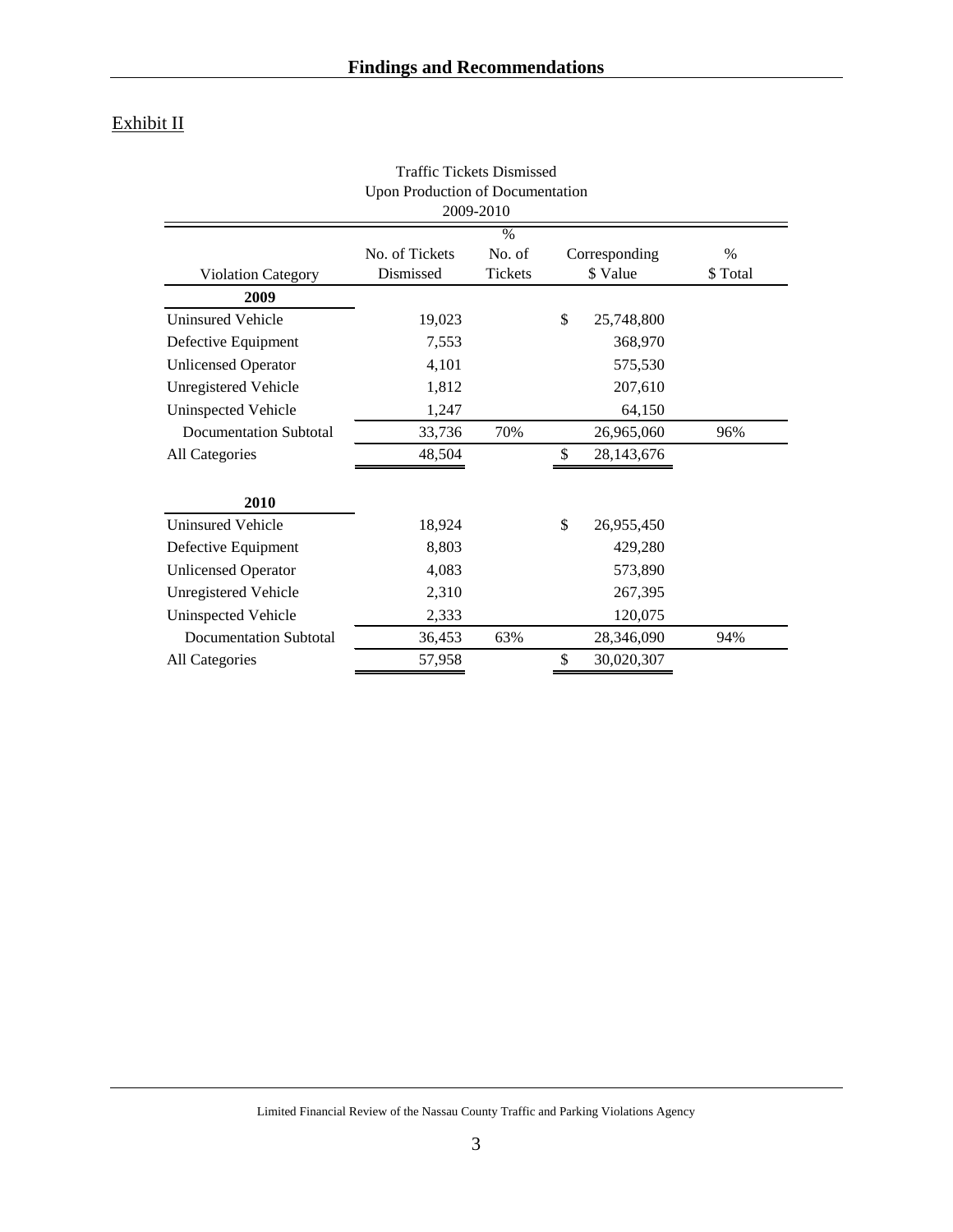# Exhibit III

|                                  | Parking Tickets Dismissed |                |    |               |               |  |  |  |  |
|----------------------------------|---------------------------|----------------|----|---------------|---------------|--|--|--|--|
| Upon Production of Documentation |                           |                |    |               |               |  |  |  |  |
|                                  |                           | 2009-2010      |    |               |               |  |  |  |  |
|                                  |                           | $\frac{0}{0}$  |    |               |               |  |  |  |  |
|                                  | No. of Tickets            | No. of         |    | Corresponding | $\frac{0}{0}$ |  |  |  |  |
| <b>Violation Category</b>        | Dismissed                 | <b>Tickets</b> |    | \$ Value      | \$Total       |  |  |  |  |
| 2009                             |                           |                |    |               |               |  |  |  |  |
| Unregistered Vehicle             | 2,321                     |                | \$ | 283,280       |               |  |  |  |  |
| Uninspected Vehicle              | 1,940                     |                |    | 154,730       |               |  |  |  |  |
| No Handicap Permit               | 1,450                     |                |    | 321,900       |               |  |  |  |  |
| Documentation Subtotal           | 5,711                     | 48%            |    | 759,910       | 59%           |  |  |  |  |
| All Categories                   | 11,800                    |                | \$ | 1,280,920     |               |  |  |  |  |
|                                  |                           |                |    |               |               |  |  |  |  |
| 2010                             |                           |                |    |               |               |  |  |  |  |
| <b>Unregistered Vehicle</b>      | 2,418                     |                | \$ | 282,555       |               |  |  |  |  |
| Uninspected Vehicle              | 3,114                     |                |    | 228,830       |               |  |  |  |  |
| No Handicap Permit               | 2,362                     |                |    | 540,900       |               |  |  |  |  |
| Documentation Subtotal           | 7,894                     | 50%            |    | 1,052,285     | 64%           |  |  |  |  |
| All Categories                   | 15,797                    |                | \$ | 1,656,965     |               |  |  |  |  |

### **b.) No Formal System Security Access Oversight Process is in Place**

TPVA did not monitor personnel changes to ensure that system access to CompuCourt was granted and/or changed to coincide with the employee's job responsibilities. Had such a monitoring process been in place, TPVA management would have known prior to the commencement of this audit that the system access corrections had not been made in CompuCourt.

### **c.) Poor Password Security**

Although CompuCourt has a feature that allows for the update of passwords, it does not require employees to change their passwords on a periodic basis. This finding was previously noted in the Comptroller's Office's audit report issued in 2003.

#### **Audit Recommendations:**

We recommend that TPVA:

• immediately instruct the CompuCourt vendor to restrict access to dismiss tickets to only those employees whose job responsibilities require such access;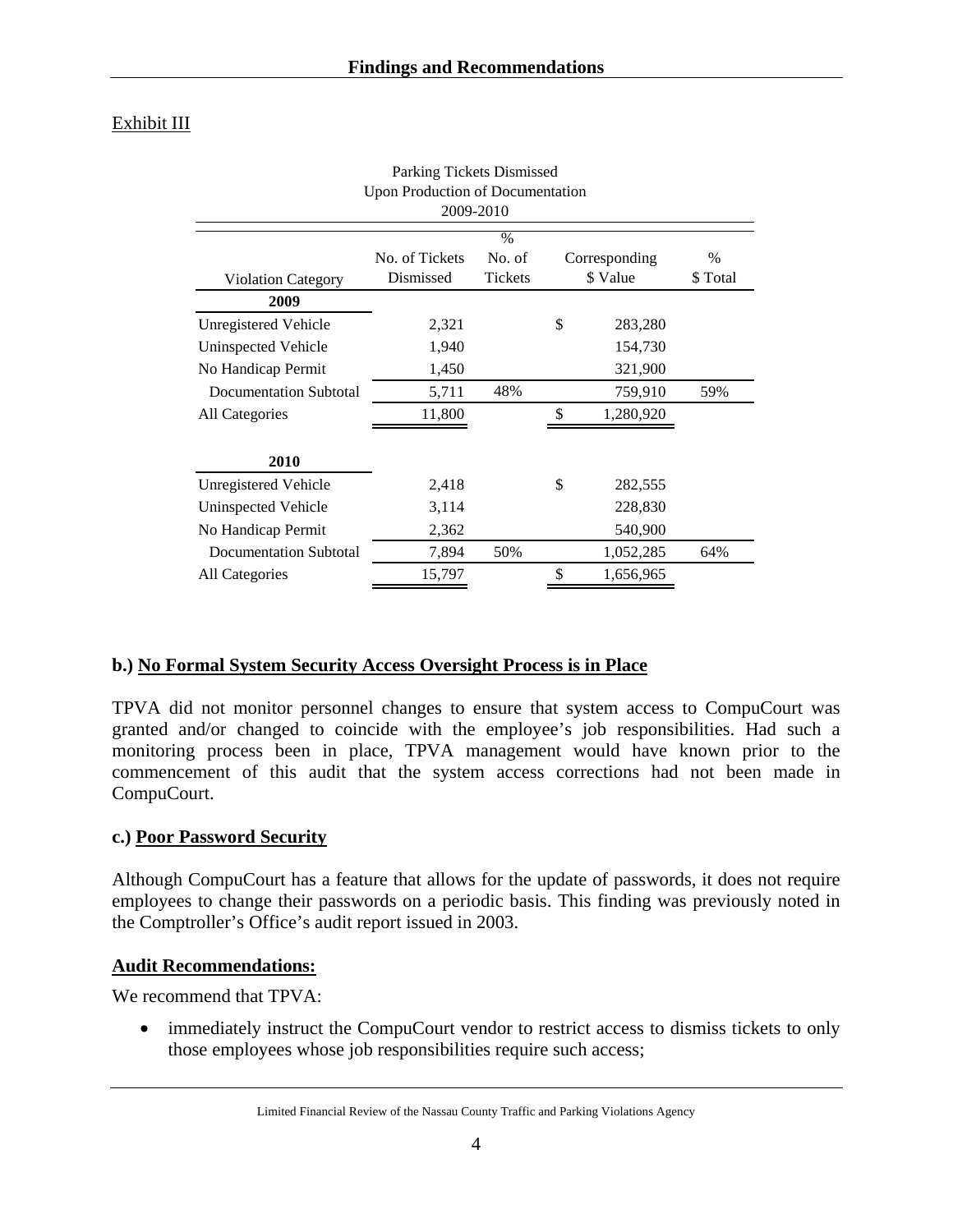- develop and implement a quality assurance process to monitor traffic and parking ticket dismissal activity on a regular basis for the purpose of minimizing the risk that unauthorized and inappropriate dismissals of traffic and parking tickets would not be detected;
- establish system access security profiles for individual employees based on their job duties. In addition a process should be put in place whereby personnel changes are routinely monitored to ensure that employee system access security profiles are updated to coincide with their current job responsibilities and system security access is granted and/or changed accordingly; and
- request that the vendor enhance CompuCourt to require employees to change their passwords on a periodic basis.

### **Audit Finding (2):**

### **Collection of Outstanding Parking and Traffic Tickets Requires Improvement**

Uncollected tickets represent a significant amount of potential revenue. TPVA management estimated that if and when received, approximately 60% of this potential revenue belongs to the County and the remainder to the state and local municipalities. A review of the financial analysis schedules provided by TPVA indicated that the County retained an average of approximately 59% and 66% of its gross receipts in 2009 and 2010, respectively and therefore, management's 60% estimate is reasonable.

As shown in Exhibits IV and V, as of December 31, 2010, outstanding parking and traffic tickets dated back to 1987 and 1979 respectively, and totaled approximately, \$54,280,000 and \$69,411,000, respectively.

#### Exhibit IV

#### *Aged Outstanding Parking Ticket Receivables 12/31/2010*

| ---------             |
|-----------------------|
| <i>(in Thousands)</i> |

| <b>Ticket</b><br><b>Issued Date</b> | Count<br>(000's) | <b>Dispositon</b><br>Fine | <b>Disposition</b><br><b>Penalty</b> | Fees $\&$<br><b>Surcharges</b> | <b>Total</b><br><b>Charges</b> | <b>Total</b><br>Paid | <b>Net</b><br>Due to<br><b>TPVA</b> | Collectibility | $%$ of<br>total |
|-------------------------------------|------------------|---------------------------|--------------------------------------|--------------------------------|--------------------------------|----------------------|-------------------------------------|----------------|-----------------|
| 1987-2003                           | 214              | 7.310                     | 12.380<br>-S                         | 8.040                          | 27.730                         | 260                  | 27,470                              | Uncollectible  | 51%             |
| 2004-2005                           | 48               | 2.860                     | 2.240                                | .890                           | 6.990                          | 240                  | 6.750                               | Not Likely     | 12%             |
| 2006 - 2008                         | 72               | 5.120                     | 2.570                                | 2.910                          | 10,600                         | 180                  | 10.420                              | Somewhat       | 19%             |
| 2009-2010                           | 53               | 4.960                     | 2.950                                | 1.990                          | 9,900                          | 260                  | 9.640                               | Highly         | 18%             |
| <b>Totals</b>                       | 387              | 20,250                    | 20,140                               | 14,830<br>l \$                 | 55,220<br>\$                   | 940                  | 54.280<br>-8                        |                | 100%            |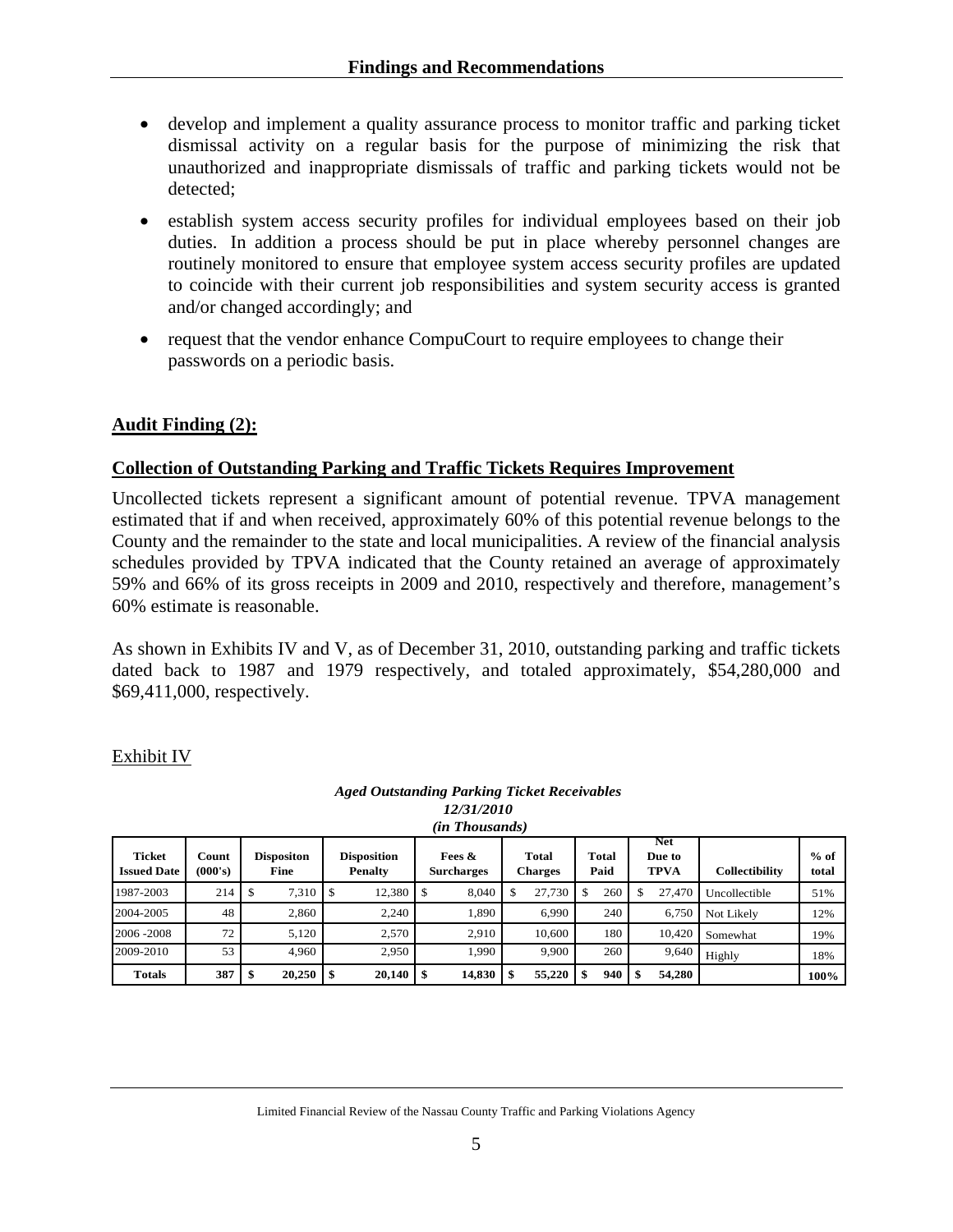Exhibit V

| <i>(in Thousands)</i>               |                  |                           |                                      |                             |                         |               |                                     |                       |                 |  |
|-------------------------------------|------------------|---------------------------|--------------------------------------|-----------------------------|-------------------------|---------------|-------------------------------------|-----------------------|-----------------|--|
| <b>Ticket</b><br><b>Issued Date</b> | Count<br>(000's) | <b>Dispositon</b><br>Fine | <b>Disposition</b><br><b>Penalty</b> | Fees &<br><b>Surcharges</b> | Total<br><b>Charges</b> | Total<br>Paid | <b>Net</b><br>Due to<br><b>TPVA</b> | <b>Collectibility</b> | $%$ of<br>total |  |
| 1979-1991                           | 80               | 4,878                     | 5,112<br>£.                          | 3,118<br>\$                 | 13,108                  | \$            | 13,107<br>\$                        | Uncollectible         | 19%             |  |
| 1992-2000                           | 80               | 3,376                     | 4,165                                | 4,713                       | 12,254                  | 37            | 12,217                              | Not Likely            | 18%             |  |
| 2001-2003                           | 36               | 3,085                     | 1.306                                | 3.024                       | 7.415                   | 50            | 7.365                               | Somewhat              | 11%             |  |
| 2004-2005                           | 17               | 2,777                     | 622                                  | 1,573                       | 4,972                   | 45            | 4,926                               | Somewhat              | 7%              |  |
| 2006-2008                           | 29               | 6.010                     | 1.212                                | 2,921                       | 10.143                  | 190           | 9,953                               | Highly                | 14%             |  |
| 2009-2010                           | 52               | 14,820                    | 1.526                                | 5.868                       | 22.214                  | 371           | 21.843                              | Highly                | 31%             |  |
| <b>Totals</b>                       | 294              | 34,946                    | 13,943<br>\$                         | 21,217                      | 70,106                  | \$<br>694     | 69,411<br>\$                        |                       | 100%            |  |

*Aged Outstanding Traffic Ticket Receivables 12/31/2010* 

Parking Tickets Issued Prior to 2004 and Traffic Tickets Issued Prior to 1992 are No Longer Considered Collectible Through Existing Collection Methods

TPVA officials reported that the outstanding parking ticket receivables as of December 31, 2010, for tickets issued prior to 2004, totaled approximately \$27,470,000 and were too old to enforce collection. This was largely due to the passage of time involved and that motorists who have moved would not be locatable. In addition, according to the NYS Office of Court Administration ("OCA") rules, the outstanding traffic ticket receivables as of December 31, 2010 for tickets more than 20 years old totaled approximately \$13,107,000 and were no longer collectible. These tickets represented 51% and 19% of the outstanding parking and traffic receivables as of December 31, 2010 and were scheduled to be purged from CompuCourt. We were informed by TPVA officials that these parking and traffic tickets had only been retained in CompuCourt in the event the motorist happened to be issued a more recent ticket. In addition, the Agency initiated a parking ticket Amnesty Program beginning May 16, 2011 through September 15, 2011 for tickets issued prior to January 1, 2010, to be followed by a Boot and Tow Program. However, once the parking ticket Amnesty Program is completed, these tickets will be purged from CompuCourt because they are too old to enforce collection. The Boot and Tow Program will not apply to these tickets. As of August 9, 2011 collections from the parking ticket Amnesty Program totaled \$144,974. The portion applicable to this group of tickets, if any, was not shown on the Amnesty Performance Report provided by TPVA.

#### Parking Tickets Issued in 2004 and 2005 and Traffic Tickets Issued between 1992 and 2000 are Unlikely to be Realized

TPVA officials estimated that as of December 31, 2010, outstanding receivables from parking tickets issued in 2004 and 2005 and traffic tickets issued between 1992 and 2000, totaling approximately \$6,750,000 and \$12,217,000, respectively were also unlikely to be realized. When added to the receivables considered uncollectible, approximately 63% and 37% of the outstanding parking and ticket receivables as of December 31, 2010 would likely not be realized.

Limited Financial Review of the Nassau County Traffic and Parking Violations Agency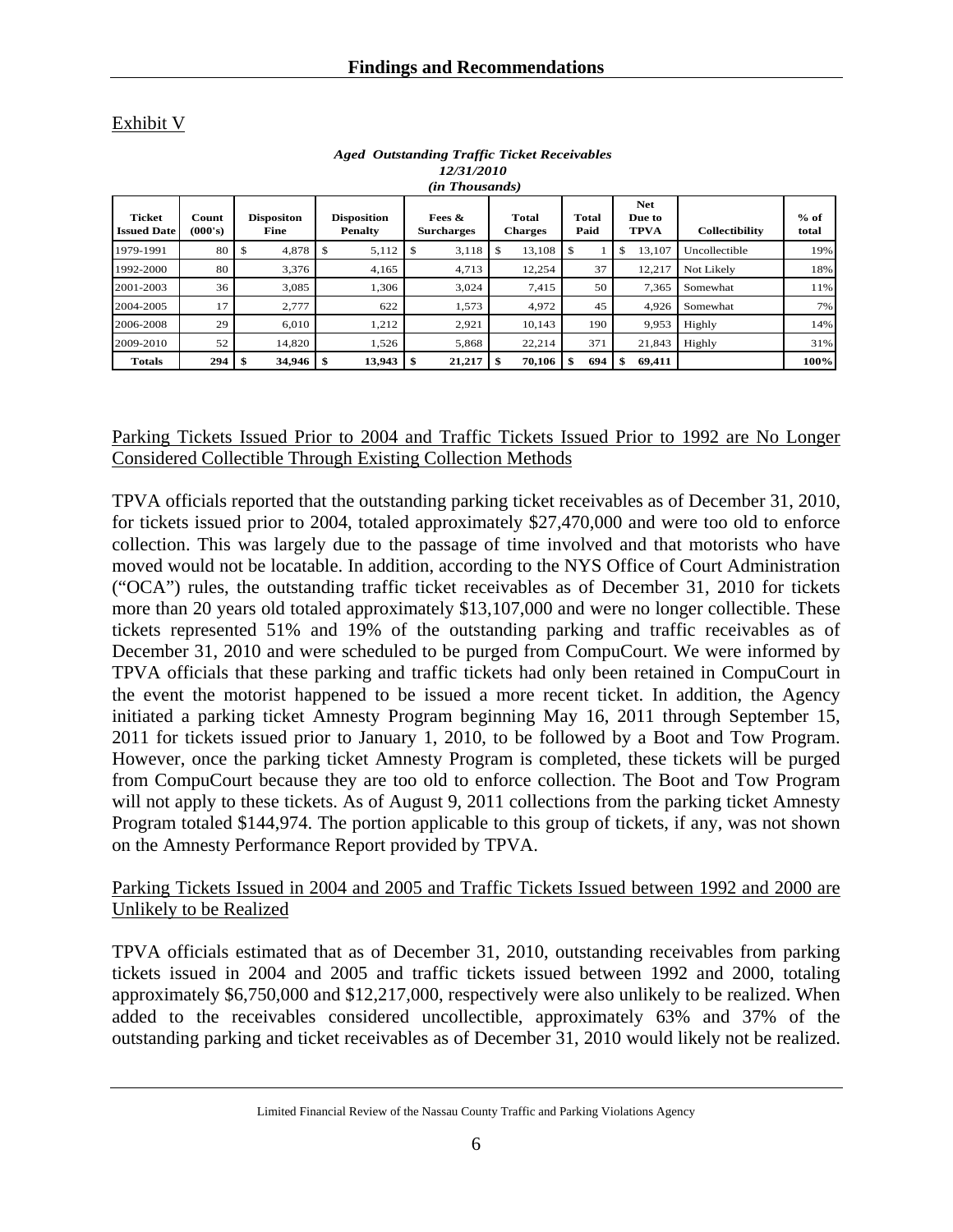It should be noted that the parking tickets are eligible for the Amnesty Program and will be subject to the Boot and Tow Program once the parking ticket Amnesty Program is completed.

#### Parking Tickets Issued between 2006 and 2010 and Traffic Tickets Issued between 2001 and 2010 are Considered Somewhat to Highly Collectible

TPVA officials estimated that as of December 31, 2010, 18% of outstanding parking ticket receivables totaling approximately \$9,640,000 were considered highly collectible, with another 19% of the total or approximately \$10,420,000 being considered somewhat collectible.

In contrast, TPVA officials estimated a better collectability rate for traffic ticket receivables as of December 31, 2010. We were informed that as of December 31, 2010, 45% of the outstanding traffic ticket receivables totaling approximately \$31,796,000 were considered highly collectible, with another 18% of the total or approximately \$12,291,000 being considered somewhat collectible. TPVA officials attributed the higher collectability rate of traffic ticket revenue to TPVA's authority to suspend motor vehicle licenses on an individual ticket basis, whereas TPVA is required by  $law<sup>21</sup>$  to wait until a defendant does not respond to three or more parking tickets issued within 18 months before it may denote the defendant as a scofflaw and request that the Commissioner of Motor Vehicles deny the renewal of the registration of the defendant's vehicle.

#### RLC Tickets Issued in 2009 and 2010

TPVA management advised us that, as of December 31, 2009 and 2010, there were 7,884 and 46,862 RLC tickets outstanding and as of May 31, 2011 the number of outstanding RLC tickets increased to 107,841 with a balance due of approximately \$9,192,677. We were informed that RLC tickets are considered parking tickets not traffic tickets.

### Collection Efforts

In addition to the current parking ticket Amnesty Program and the anticipated Boot and Tow Program, we were advised that TPVA enters default convictions and notifies the New York State Department of Motor Vehicles ("NYSDMV") electronically on a weekly basis to suspend driver's licenses of motorists who do not answer their traffic violations and to suspend registration renewals for parking scofflaws.

The Agency also has an in-house collection process and two vendors, AllianceOne and PFS are contracted to improve collections on both delinquent parking and traffic tickets. Beginning November 1, 2008, TPVA assigned delinquent parking and traffic tickets issued within the last 5 years to AllianceOne for collection. AllianceOne is paid on a contingency basis and provides a variety of collection services including, but not limited to, initiating a call center, sending notices, linking to NYSDMV (for skip tracing purposes) credit reporting, the collection of payments directly from debtors and the transfer of these payments to the County by wire. AllianceOne also provides updated data to CompuCourt electronically.

 $\overline{a}$  $21$  Laws of New York, Vehicle and Traffic Law, Title 5, Article 20, Section 514 - 4- (a), (b).

Limited Financial Review of the Nassau County Traffic and Parking Violations Agency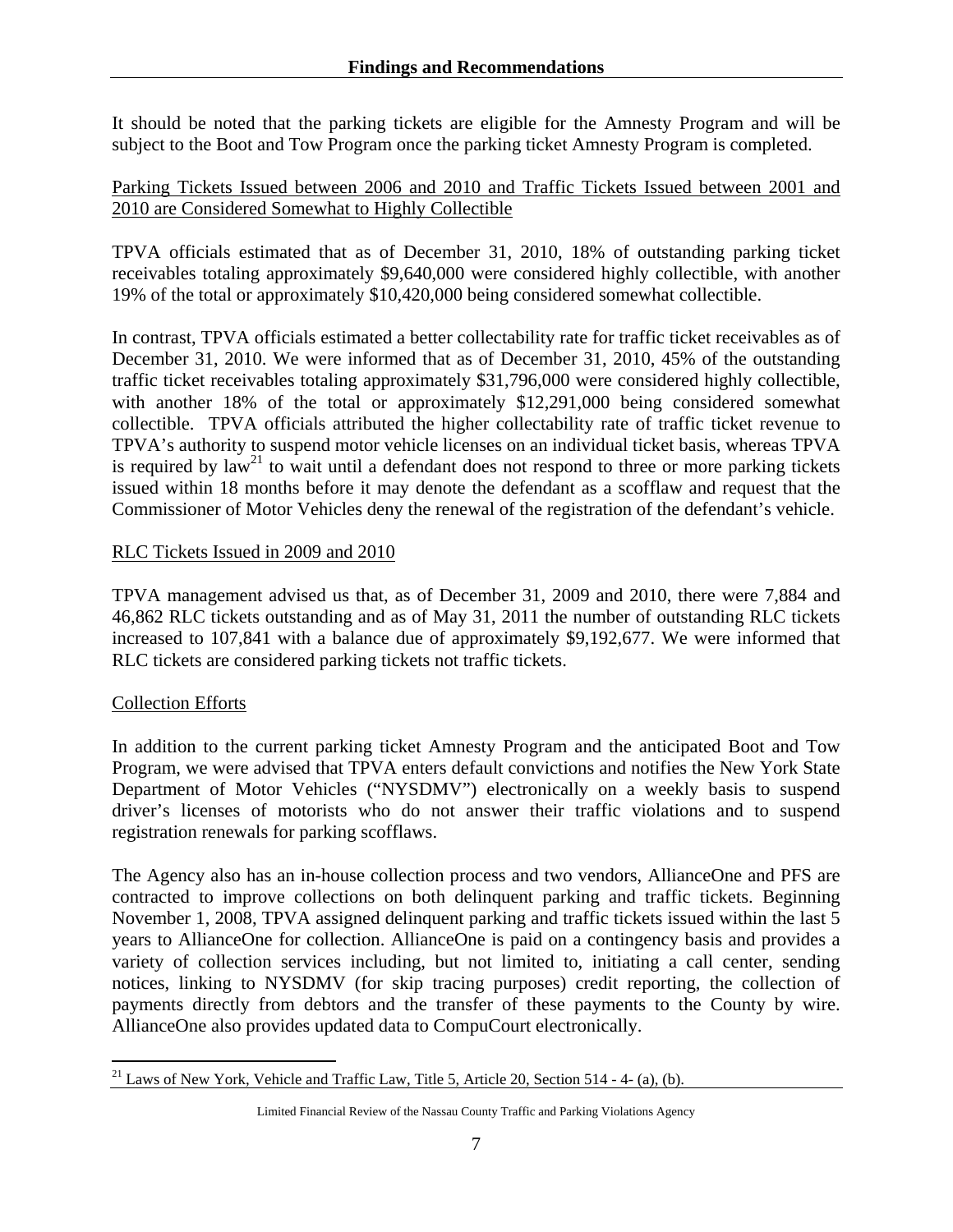Although TPVA made the aforementioned changes to its collection efforts, we noted the following exceptions indicating that more improvements are necessary:

#### **a.) Lack of Compliance with Contract Terms by Public Finance Strategies, LLC ("PFS")**

Beginning February 1, 2009, TPVA began assigning delinquent parking tickets issued prior to the last two years and traffic tickets issued prior to the last five years to PFS for collection. PFS was contracted to provide the same variety of services associated with collections as was required of AllianceOne, including credit bureau reporting. We were advised by TPVA management that PFS was not performing as well as they had anticipated and was not reporting delinquencies to the credit bureaus, although it is a service PFS listed in Exhibit A of their contract as one it performs. TPVA officials indicated that their satisfaction with AllianceOne's collection rate could in part be attributed to AllianceOne's use of credit bureau reporting.

#### **Audit Recommendation:**

We recommend that TPVA management consult with the Nassau County Attorney's office to enforce PFS's compliance with the contract and/or identify other remedies available to TPVA, such as terminating the contract prior to its scheduled expiration on January 31, 2012 and seeking another debt collection agency.

#### **b.) Collection Efforts Do Not Include the Entering of Default Judgments**

The New York State Vehicle and Traffic  $Law^{22}$  ("VTL") allows TPVA to initiate license suspensions whenever defendants do not appear for a return date (arraignment date), a scheduled hearing or a trial or fail to pay. The VTL also provides TPVA with the ability, within two years of the ticket-return dates, to enter default judgments against violators who fail to answer a traffic summons. Our prior audit found that TPVA had not taken these actions.

During our review, we were advised by TPVA management that defendants who failed to appear are identified by CompuCourt and default convictions are being filed and NYSDMV is receiving weekly updates to initiate license suspensions. However, the Agency has not filed any default judgments since 2008 because the process to do so is still manual and very labor intensive. The efforts to have CompuCourt automate the process were not successful. We were informed that the failure of a defendant to appear does not in and of itself mean that the Agency automatically has the right to file a default judgment. Other criteria, such as verifying that there are no pending conferences, have to be met. Currently several CompuCourt queries have to be run and reviewed by the Assistant Director to narrow down from the population of tickets where the defendants failed to appear, those tickets that meet all the criteria for filing a default judgment. TPVA management stated that it does not currently have enough staff with the necessary knowledge to support the effort. We were advised that TPVA plans for the necessary logic to be coded into the new system that is being designed by New Dawn to replace CompuCourt.

 $\overline{a}$ <sup>22</sup> Laws of N.Y., Vehicle and Traffic Law  $\S 514(1)(b)$ , 1806-a(1) (McKinney 2002).

Limited Financial Review of the Nassau County Traffic and Parking Violations Agency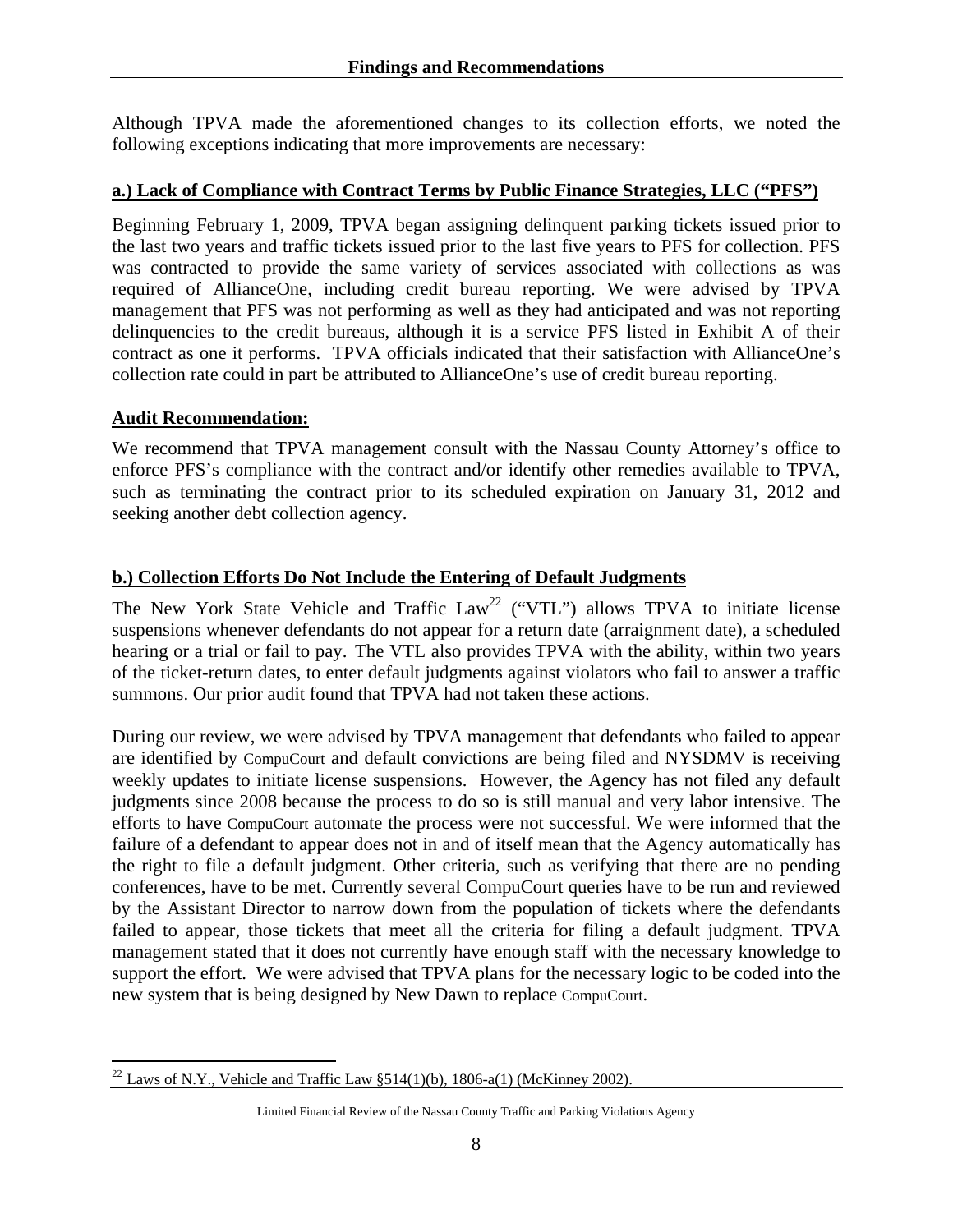#### **Audit Recommendation:**

We recommend that TPVA develop and implement an interim process to file default judgments as allowed by law until the computer system being developed to replace CompuCourt is implemented. The entering of default judgments will enhance the Agency's collection efforts and increase the County's revenues.

#### **Audit Finding (3):**

1

#### **Inadequate Segregation of Duties**

Our review of the Agency's internal controls revealed that the Agency has concentrated certain incompatible key duties with the Cashiers, the Head Cashier and the Court Clerks.

An effective internal control system requires the separation of duties so than no one single employee has control of, or performs, all phases of an accounting function. Concentrating key duties, such as receiving, counting and recording cash receipts, preparing bank deposit slips, and entering data into the accounting and control records with one individual weakens internal controls and increases the risk that errors or irregularities can occur and be undetected and uncorrected.

The Agency's management and staff comprises 47 full time positions including the Executive Director, two Assistant Executive Directors, one Financial Systems Administrator, two Accountants, one Head Cashier, 9 Cashiers, 17 Clerks, 8 Multikey Operators, 3 Prosecutors and 3 support staff. The Agency also employs 4 part-time cashiers, 21 part-time clerks and 10 parttime prosecutors. $^{23}$ 

The Office of the New York State Comptroller notes that "…When it is neither practical nor cost-effective to segregate the basic responsibilities discussed above [custody of assets, authorization or approval of transactions affecting those assets, and recording or reporting of related transactions], compensating controls should be considered. Compensating controls are supervisory or other oversight procedures designed to reduce the risk of errors or fraud not being detected."<sup>24</sup> We found no evidence that TPVA had formally and adequately increased oversight as a mitigating control to the lack of segregation of duties. The lack of adequate cross training and proper delegation of duties was also cited in the prior report issued by the County Comptroller in 2003.

Discussions with management and a review of the employees' responsibilities revealed the following segregation of duties weaknesses:

<sup>&</sup>lt;sup>23</sup> Information was taken from the NUHRS employee Roster as of June 2011.<br><sup>24</sup> N.Y.S. Comptroller's Office, *Local Government Management Guide Internal Controls*, p. 3. http://www.osc.state.ny.us/localgov/pubs/lgmg/internal\_controls.pdf

Limited Financial Review of the Nassau County Traffic and Parking Violations Agency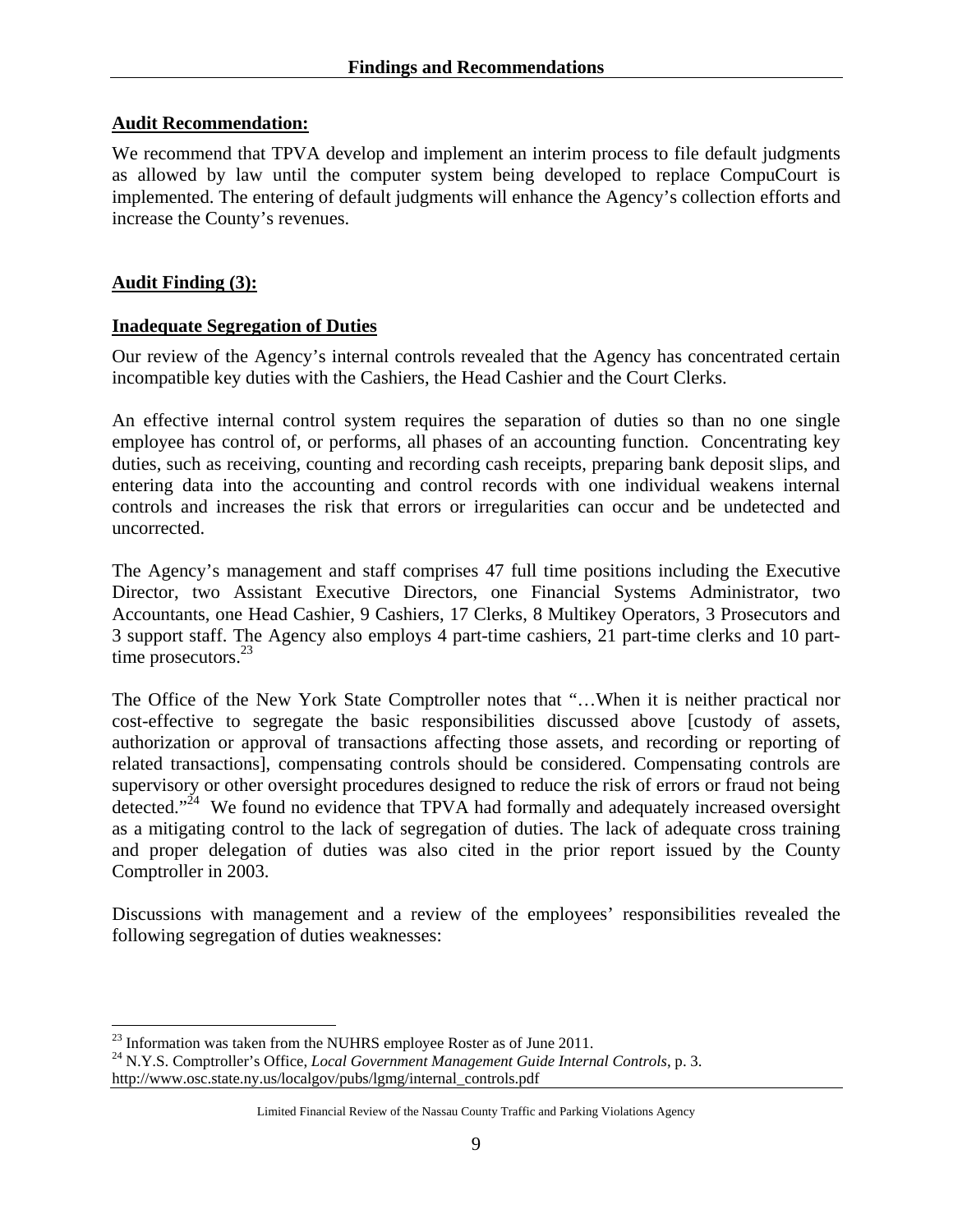# **Head Cashier**

The Head Cashier assigns cashiers their duties for the day and ensures cashier windows, phones and mail functions are staffed as well as possible and monitors incoming mail for check payments to be processed. He directly supervises the cashiers and the cashier line to make sure it doesn't get too long, including working behind the cashiers to quicken the process. The Head Cashier also certifies the money count for each cashier at the end of the day, compares the actual count to the data entered in CompuCourt and Axsis by the cashiers and performs follow up on differences in the cashiers' proofs. However, this individual also performs the following incompatible functions listed below:

- enters corrections in CompuCourt and in the general ledger;
- prepares the bank deposits for all TPVA bank accounts;
- interfaces with the employee in the County's Treasurer's Office who receives the bank statements for the TPVA bank accounts; and
- prepares and submits the weekly cash receipts reporting spreadsheet package to TPVA management.

For example, the Head Cashier should not initiate and review his own work and then enter correcting transactions into the books and records.

### **Cashiers**

The cashiers are responsible for the receipt of payments of fines and entering the payment information into CompuCourt and ATS. The payments are accepted at TPVA windows, by mail, telephone and through the internet. TPVA will accept cash, money orders, certified checks and credit cards. Cashiers may assist in opening the mail. We noted that, as part of their duties, the cashiers also have the ability to:

- change or eliminate a traffic or parking ticket's suspension fee, collection fee, deferred payment fee and the convenience fee without supervisory oversight and approval;
- enter the disposition for traffic or parking tickets in CompuCourt unless the disposition was already entered by the court clerk. This would occur when the motorist pleads guilty and pays the fine by mail, telephone or at the cashier window.

### **Court Clerks**

The court clerks are responsible for entering in CompuCourt the judicial decisions made in the courtroom, including violation codes and the associated disposition amounts. However, the court clerks are also able to change the violation codes and disposition amounts in CompuCourt. These changes are not subjected to a supervisory review to ensure that the violation code changes entered in CompuCourt were approved by the judge and the changes to the disposition amounts were appropriate. Changes to the original violation codes and disposition amounts are not uncommon and occur for a variety of reasons. For example, if a motorist appears after a default

Limited Financial Review of the Nassau County Traffic and Parking Violations Agency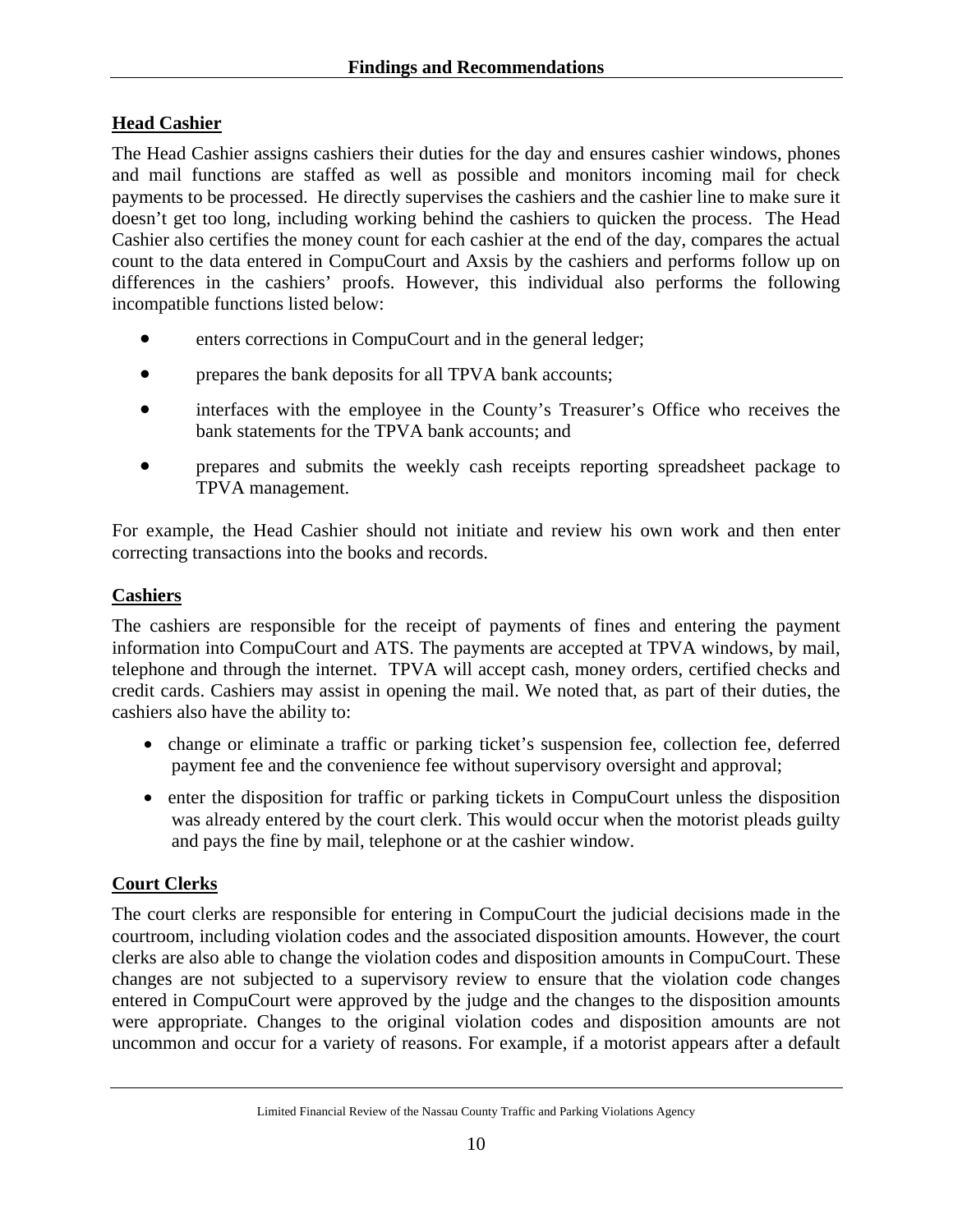conviction was entered, the default conviction has to be vacated and the updated violation code(s) and disposition amounts must be entered.

#### **Audit Recommendation:**

The Agency should segregate incompatible functions by identifying the functions that can be reassigned among employees. If, due to work responsibilities and staff size this cannot be accomplished, a comprehensive and formal supervisory review of the employees' work should be implemented.

#### **Audit Finding (4):**

#### **Preparation and Review of the Daily Proof of Cash Receipts are Not Adequately Documented**

We observed the daily proof of cash receipts and noted the following control weaknesses:

- errors found in the daily cash receipt reconciliation process were documented but not signed off on and dated by the preparer. We also found no evidence that TPVA management reviewed the errors.
- there was no policy in place to ensure that the corrections that were entered in CompuCourt as a result of the daily proof were reviewed and approved by management.

#### **Audit Recommendations:**

We recommend that all documents that are prepared during the cash proof clearly bear the signature and date of the preparer. We also recommend that TPVA management review the cash proof process and establish a protocol for the documents that management should review. The protocol should be in writing and all management reviews should be evidenced with the signature and date of the reviewer.

#### **Audit Finding (5):**

#### **Cashiers are not Accountable for Overages and Shortages**

Overages and shortages occur when a TPVA cashier's money drawer does not match what the CompuCourt and Axsis systems say the cashier should have in the drawer. Shortages can result from bills sticking together or from the cashier giving back too much change, or maybe even "pocketing" some money from the register. Overages occur from taking too much money from customers. Prior to September 2007, it had been TPVA's long standing policy to require cashiers to pay for cash shortages out-of-pocket. This practice was put to an end at the direction of the prior TPVA Executive Director.

Limited Financial Review of the Nassau County Traffic and Parking Violations Agency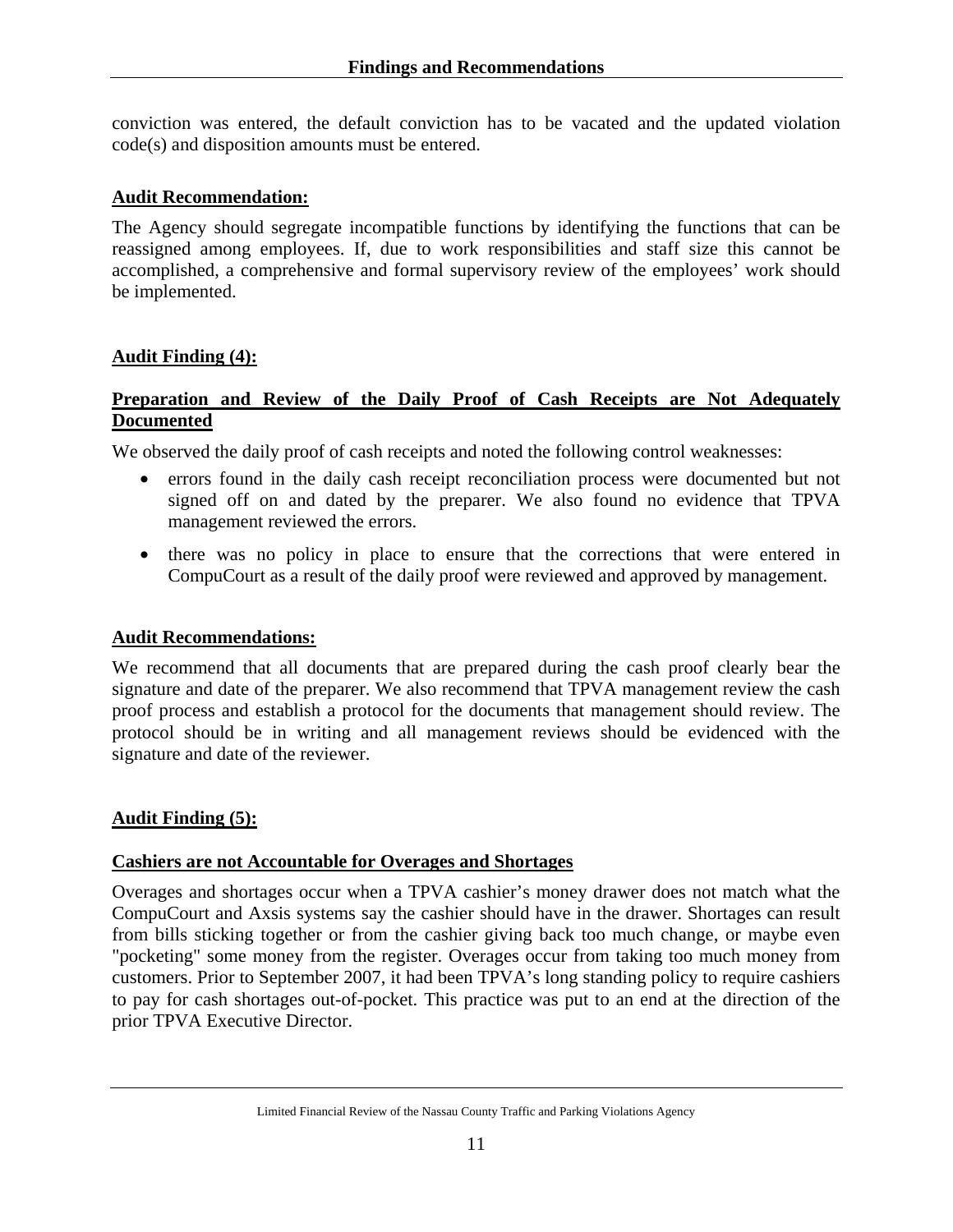The audit revealed that an acceptable standard for cashier performance had not been established and there was no accountability or resolution process in place for unexplained discrepancies. As shown in Exhibit VI, we did not find a large volume or dollar amount of overages or shortages during the audit period. In 2009 overages and shortages totaled \$309 and \$382, respectively. In 2010, overages and shortages totaled \$687 and \$861, respectively.

### Exhibit VI

| <b>Cashier Overages and Shortages</b> |       |        |      |       |   |        |  |  |  |  |
|---------------------------------------|-------|--------|------|-------|---|--------|--|--|--|--|
| 2009<br>2010                          |       |        |      |       |   |        |  |  |  |  |
| <b>Type</b>                           | Count | Amount |      | Count |   | Amount |  |  |  |  |
| <b>Shortages</b>                      | 21    | S      | 382  | 30    | S | 861    |  |  |  |  |
| <b>Overages</b>                       | 33    |        | 309) | 37    |   | (687)  |  |  |  |  |
| <b>Net Total</b>                      | 54    |        | 73   |       |   | 174    |  |  |  |  |

We noted that whenever a discrepancy such as an overage or shortage occurred, the money was recounted by the cashier and Head Cashier to verify the amounts in the original count and a review was done for obvious mistakes, such as transposing numbers. If after the recounts, the cashier's drawer was still not in balance, the cashier's transaction paperwork and the CompuCourt and ATS reports were reviewed to search for the amount of the outage. If the reason for the outage could not be determined, the Head Cashier posted the outage on a manual list.

Our review of the list noted that it was not signed and dated by the preparer and could not be easily scrutinized to identify repeat offenders and/or patterns. We were informed by the Head Cashier that a formal process was not in place to deal with repeated differences or for large overages and shortages and that the time restrictions associated with completing the daily close out of cash inhibited performing follow-up procedures. The Head Cashier stated that he would advise TPVA management of unusual overages and shortages; however there was no evidence to support this statement or that the list was routinely reviewed by TPVA management.

### **Audit Recommendations:**

We recommend that TPVA management put a follow-up plan in place for overages and shortages, such as:

• formalizing the list of overages and shortages to easily identify repeat offenders and patterns and routinely circulate it to management for review. The list should include the employee's name, date of occurrence, amount per occurrence and evidence of management's review. The list should be signed and dated by the preparer and management's review should be evidenced. The employee should also sign and date the list in acknowledgement;

Limited Financial Review of the Nassau County Traffic and Parking Violations Agency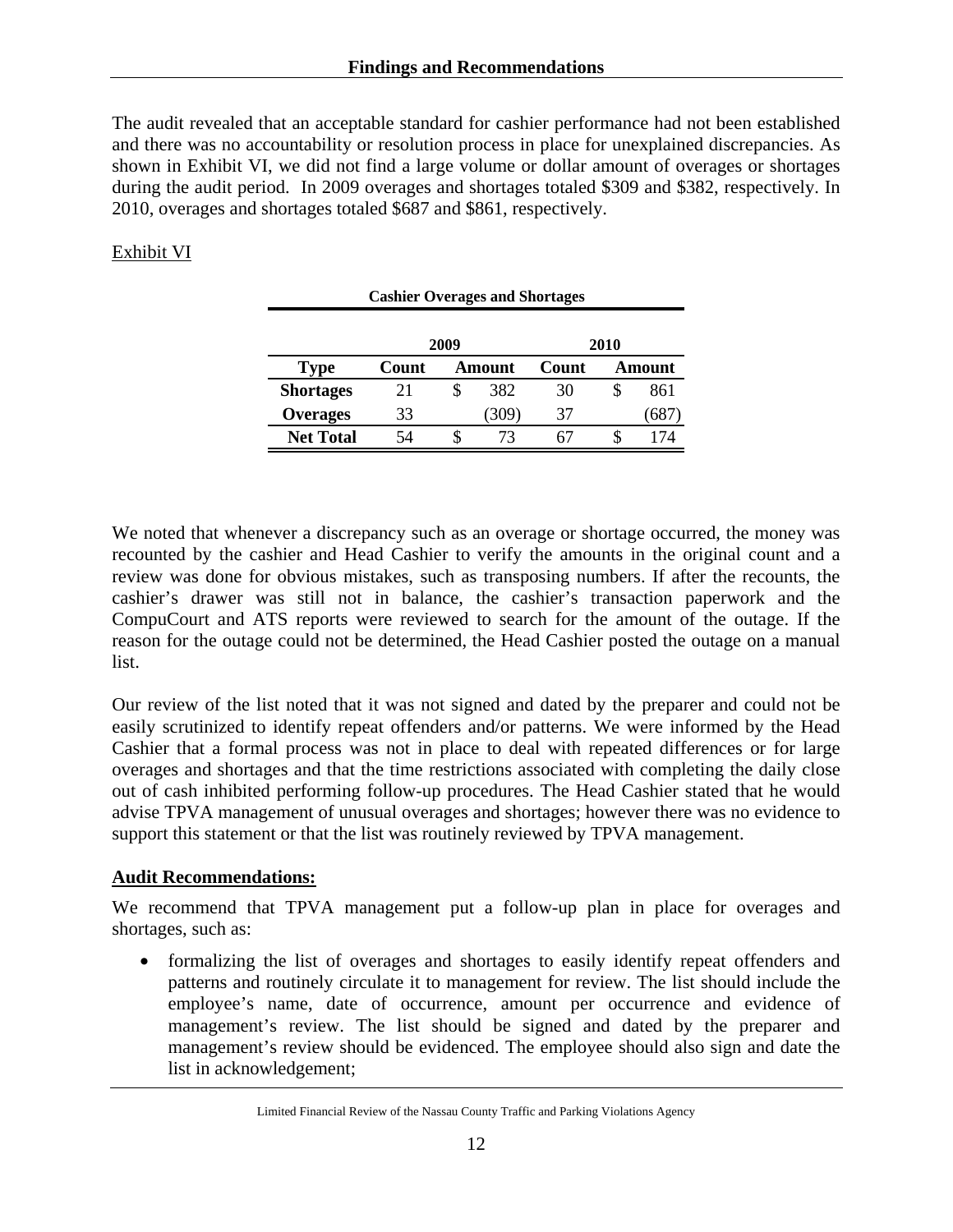- providing training and/or assistance that may be helpful to improve the cashier's performance; and
- exploring the possibility of taking disciplinary action.

### **Audit Finding (6):**

### **Poor Control and Oversight of Traffic and Parking Ticket Overpayments and Resulting Refunds**

Our review revealed that TPVA was accepting overpayments for traffic and parking tickets as recommended in our prior audit. However, in order to do so, the TPVA cashiers had to manipulate CompuCourt to accept the overpayment. We were advised that CompuCourt could not be modified to accept overpayments without this manual intervention. We found that a formal written policy or procedure did not exist to explain how it should be done or controlled.

Overpayments can occur as a result of the officer writing the ticket for the incorrect amount or using an incorrect violation code. Overpayments can also occur when the motorist ignores the amount due on the ticket and for whatever reason, writes the check for more than the amount due.

Our review noted that in order for a check in excess of the amount due to be recognized by CompuCourt, the TPVA cashiers had to change a fee field (increase it for the excess amount being paid). Once increased, CompuCourt would accept the payment. The TPVA cashier must also immediately change the fee field to what it was originally in order for CompuCourt to recognize the overpayment and produce a report for traffic and parking overpayments. A review of this report revealed that while it contained the ticket number, it did not include the name of the defendant. Thus, it was not apparent if a defendant repeatedly overpaid tickets. Further, we were advised that in the majority of the cases, the defendant paid the ticket, however another individual could have paid the ticket on the defendant's behalf. As a result, TPVA obtains a copy of the cancelled check to determine the name of individual who is due the refund and where to send the refund check. Our review also noted that although the ticket issued and return dates were shown on the CompuCourt reports, the payment dates that generated the credit balances were not included and the age of the credit balances were not readily apparent. We were advised by TPVA management that an aging of the credit balances was not readily available.

Further, although CompuCourt creates the overpayment reports and tracks the changes made to fee amounts, the change occurrences are not easily retrievable for the purpose of validating the reports. Thus, there is no assurance that all changes made to fee amounts are accurate and appropriate or that the changes back to the original fee were performed.

Traffic and parking ticket refunds paid in the first quarter of 2011 totaled \$15,425 and \$10,285 respectively. According to traffic and parking overpayment reports printed from CompuCourt on April 29, 2011, 2,095 traffic tickets had outstanding credit balances totaling \$43,477 and 380 parking tickets had outstanding credit balances totaling \$8,333.

Limited Financial Review of the Nassau County Traffic and Parking Violations Agency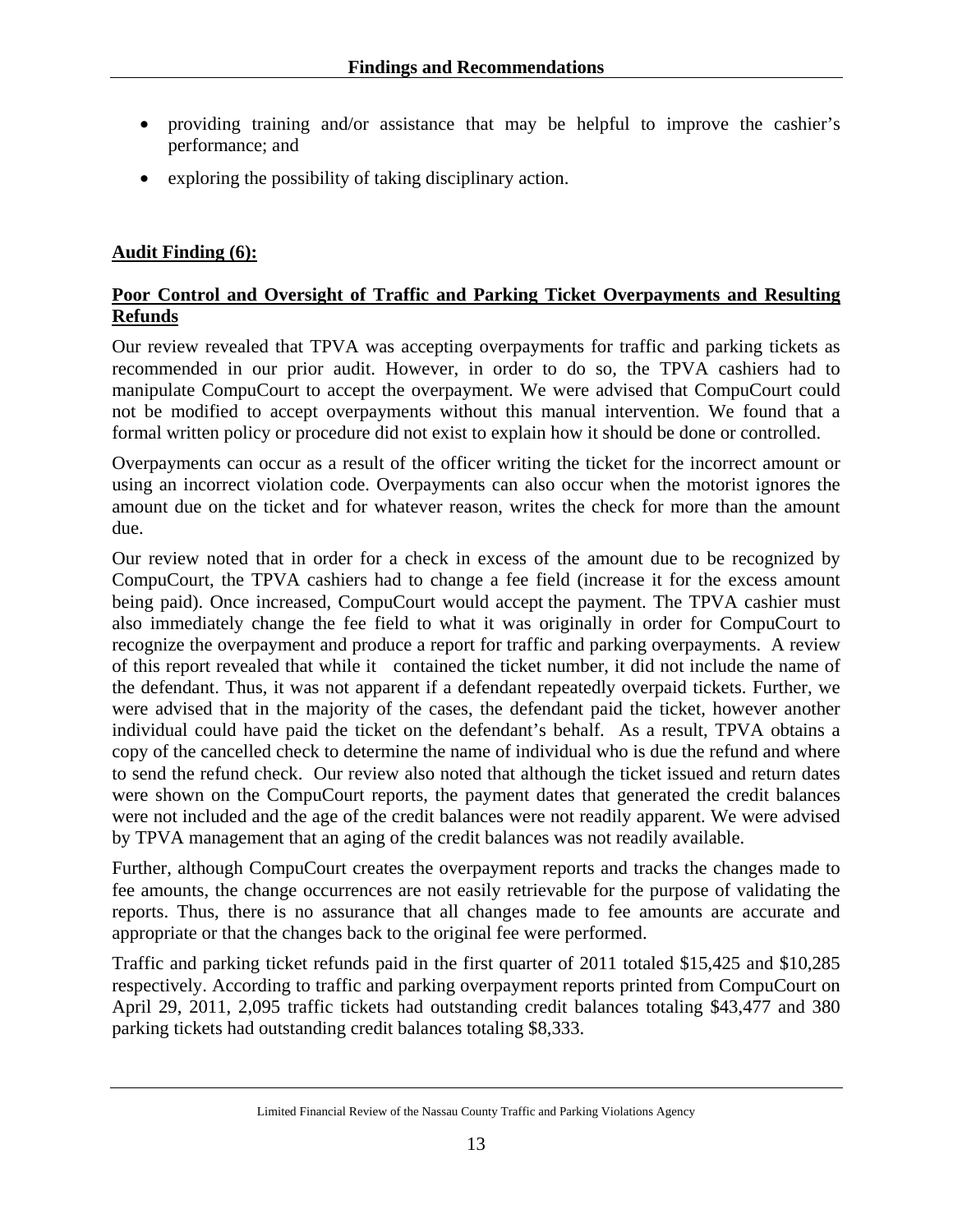#### **Audit Recommendations:**

We recommend that the security access profile for cashiers be changed to prevent cashiers from changing a fee field to accept overpayments without management oversight. A workaround procedure should be developed to enable TPVA to continue to accept overpayments while also providing more control. This workaround procedure should include the preparation of a list by the individual(s) granted the authority to change a fee field to accept an overpayment in CompuCourt and should include the relevant information needed for review and control purposes, including but not limited to the name of the defendant and the payer, if different, as well as the date of the payment.

We also recommend that TPVA's new system be designed to accept overpayments without requiring manual intervention. The payment dates that generate the credit balances should be recorded by the system that is being developed to replace CompuCourt for purposes of generating an aging of the credit balances.

### **Audit Finding (7):**

### **Deficiencies in the RLC Financial Controls and Reporting Process**

#### **a.) There is No Interface between Axsis and CompuCourt Resulting in Inefficiencies and Requiring More Oversight**

ATS does not provide an automated link or interface to TPVA's current system, CompuCourt. This has caused TPVA to have to develop a separate manual financial reporting process outside of CompuCourt to report, analyze and monitor RLC revenue. We were informed by TPVA management that in addition to creating inefficiencies in its daily operations, the lack of an automated link also introduces more opportunities for errors to occur, requiring more oversight. Further, TPVA management reported that such a link or interface had been included in the original RFP but was removed as a requirement by Nassau County's Information Technology ("IT") Department's prior administration over TPVA's objections. Thus, the opportunity to improve this process through automation when TPVA replaces CompuCourt with the system being developed by its new vendor, New Dawn, has been jeopardized.

#### **Audit Recommendation:**

We recommend that TPVA management request that ATS develop an automated interface between Axsis and the system being created to replace CompuCourt.

### **b.) Axsis Report Does Not Reflect the Credit Card Processing Fee Resulting in Inefficiencies and Requiring More Oversight**

We were informed by TPVA management that ATS has refused to make the necessary modifications to its Axsis "Payment Detail by Transaction Date Report" to include the additional

Limited Financial Review of the Nassau County Traffic and Parking Violations Agency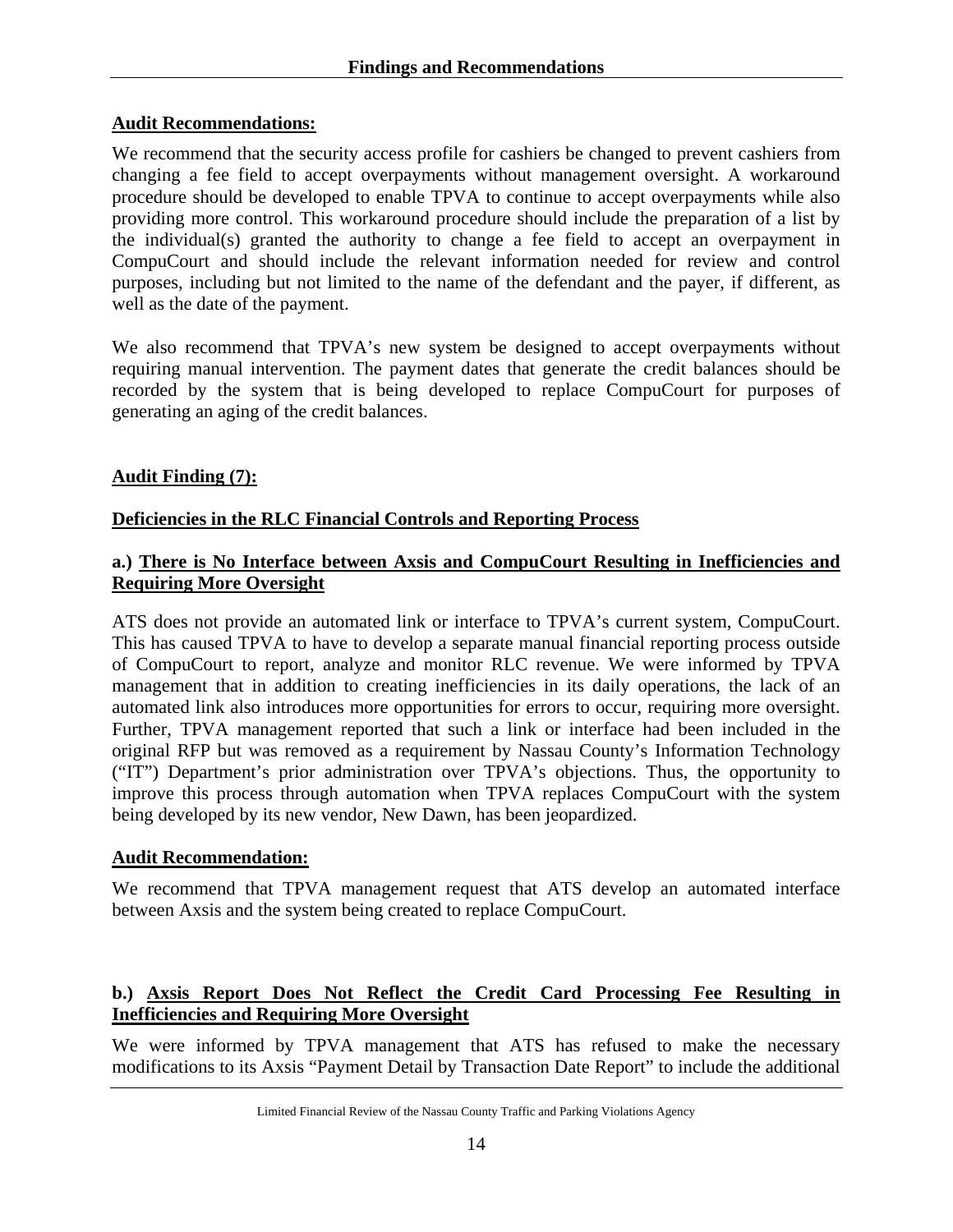\$2 per ticket credit card processing fee that was added to telephone and online payments in 2008. As a result, each TPVA cashier must make a note on the back of each RLC telephone or online credit card receipt to record the \$2 fee charged. This is poor internal control and as such, requires more attention and oversight by TPVA.

We also noted that this report does not include cash receipts totals by payment type (cash, check, money order, credit card). As a result, the Head Cashier must review the Axsis report and compute these totals every day as part of the cash proof, which slows down an already time sensitive process and causes it to be unnecessarily error prone.

### **Audit Recommendation:**

We recommend that TPVA management request that ATS modify the Axsis Payment Detail by Transaction Date Report to include the credit card processing fee and all payment type totals (cash, checks, money orders, credit cards).

### **c.) Inadequate Reporting and Monitoring of RLC**

#### **Overpayments and Unapplied Payments**

ATS provides TPVA the ability to print an Axsis "Overpayment Liability Detail Report" as of any given date in an Axsis format. The Axsis "Overpayment Liability Detail Report" is broken down into two sections, as follows:

### **Overpayments**

The first section of the Axsis "Overpayment Liability Detail Report" is the longest and lists each payment that, when applied using the ticket number included with the remittance, generated an overpayment. The report displays the RLC ticket notice number, the account number, the name of the defendant and the amount overpaid. It is sorted by RLC ticket notice number.

Our review of the Axsis "Overpayment Liability Detail Report" as of April 29, 2011 noted that it was 12 pages long and contained 360 overpayments totaling \$24,232.54. The age of the overpayments could not be determined from the report since the payment date for each overpayment is not shown. It should be noted that the payments have been deposited in the bank and posted to NIFS ("Nassau Integrated Financial System"). We were informed that payments on this report may not necessarily represent overpayments with regard to the ticket notice number provided by the defendant. This occurs when defendants refer to the RLC ticket notice number associated with the first RLC ticket they received and paid, instead of the RLC ticket notice number associated with the RLC ticket that they are paying. In these cases, the overpayment may be transferred to an open liability owed by the same motorist if such exists.

The TPVA employee who is responsible to review and follow up on RLC overpayments stated that she must research each overpayment listed on the report in the Axsis system to obtain the relevant payment information, identify open unpaid RLC tickets and when possible, reapply the

Limited Financial Review of the Nassau County Traffic and Parking Violations Agency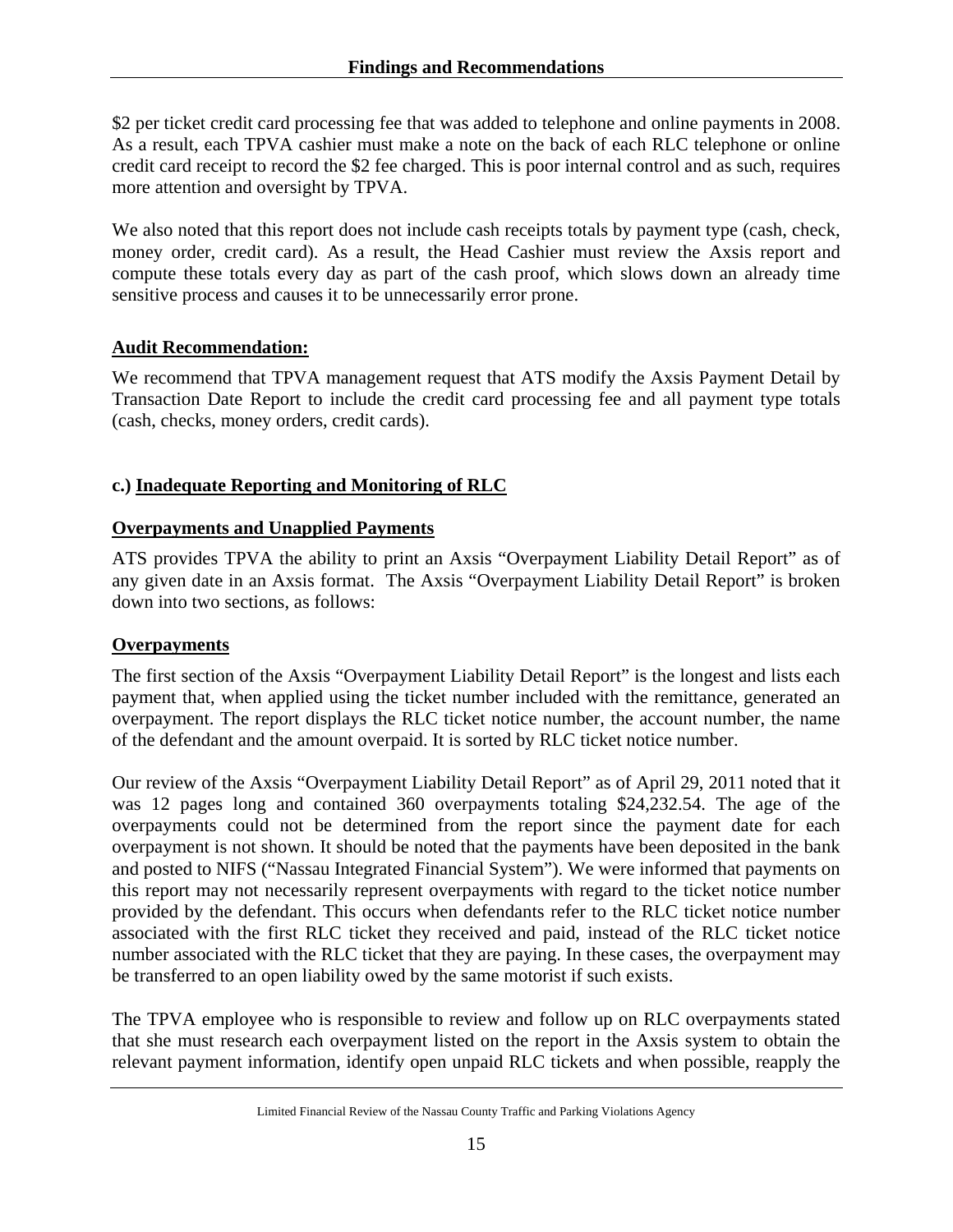overpayment. In situations where no open RLC tickets are found in Axsis, a voucher request is generated in NIFS to refund the overpayment. She manually notes her findings on the hard copy report and uses these notated hard copy reports to compare to subsequent hard copy reports and determine the status of her efforts.

Our review also noted that using hard copy reports to control, monitor and document the follow up of overpayments is both antiquated and time consuming and it also inhibits TPVA's ability to perform analysis, such as identifying patterns including how many times a defendant may appear on the report.

# **Unapplied Payments**

The second section of the Axsis "Overpayment Liability Detail Report" lists each unapplied payment. An unapplied payment is a payment that has not been applied to a ticket. This section of the report displays the payment number, check number, a lookup value which consists of a date and how the payment was received (lockbox paper check, lockbox money order), the check/money order amount and an unapplied amount. The name of the defendant and a ticket number do not appear on the report.

Our review of this section of the Axsis "Overpayment Liability Detail Report" as of April 29, 2011 noted that there were 32 items and the total unapplied amount was \$3,821.06. Unlike the first section of the report, the age of the unapplied amounts could be determined from the date shown in the lookup value field. We were informed by TPVA that only the vendor, ATS, performs the follow-up work on the unapplied amounts. Our review revealed that many of the unapplied amounts were over a year old and were not being resolved. We found the following:

- 20 of the 32 unapplied payments still appeared on the report as of July 11, 2011;
- one of the 32 unapplied payments related to a money order received in 2009;
- 18 of the unapplied payments related to 2010; and
- for 6 of the 18 unapplied payments relating to 2010, the check amount was greater than the unapplied amount, implying that a portion of the 2010 payment had been applied. When we inquired as to what the remaining unapplied amount represented and why it had not been refunded, we were informed that TPVA had asked ATS for the defendant's name and the RLC notice number for the portion of the check that was applied, but ATS was unable to provide this information. Thus, in these instances, it is not clear what the unapplied amount represents and when or if they will be resolved.

# **Audit Recommendations:**

We recommend that TPVA management request that ATS:

• modify the Axsis Overpayment Liability Detail Report (section for applied payments) to include the payment date and any other payment and ticket information that would facilitate a more efficient follow up process by TPVA;

Limited Financial Review of the Nassau County Traffic and Parking Violations Agency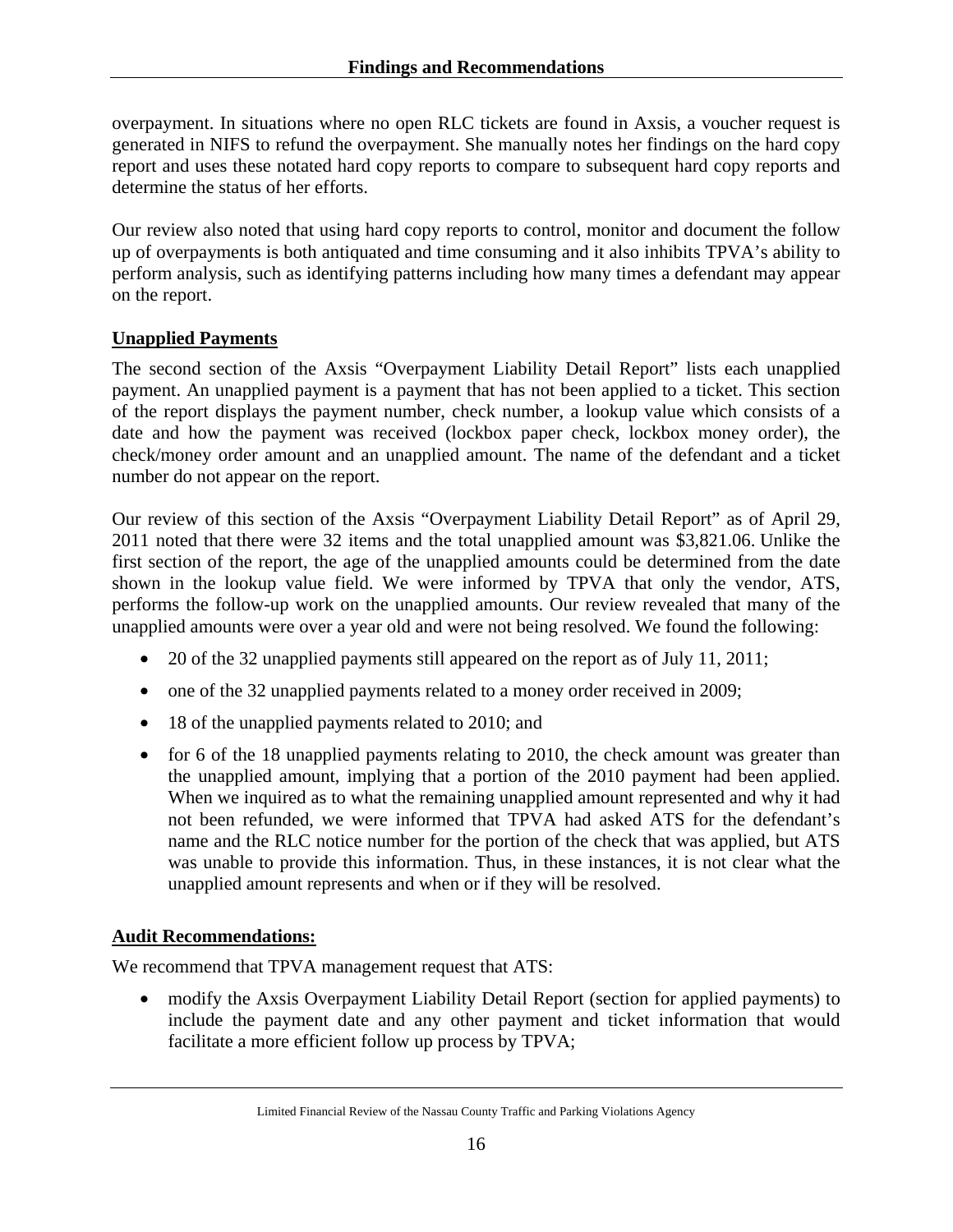- provide additional sorts of the Axsis Overpayment Liability Detail Report that would facilitate a more efficient follow up process by TPVA, such as a sort by defendant name; and
- modify the Axsis Overpayment Liability Detail Report (section for unapplied payments) to incorporate additional information such as the defendant's name and the RLC ticket notice number and obtain a resolution status from ATS for the stale unapplied payments that appear on this section of the report.

# **d.) ATS Does Not Always Provide an Excel Extract Program**

Our review noted that ATS does not always provide an Excel extract program to convert its Axsis reports into a format that TPVA could use to more effectively review and manage the RLC data.

### **Audit Recommendation:**

We recommend that TPVA management request that ATS routinely provide an extract program that allows the Axsis format to be downloaded into Excel to facilitate a more efficient and in depth follow up review of RLC reports by TPVA.

# **e.) Lack of Reporting of the Dollar Amount and Aging of Outstanding RLC Tickets**

We requested the number and value of outstanding RLC tickets as of December 31, 2009, December 31, 2010 and March 31, 2011. We were informed by TPVA management that the number of outstanding tickets in 2009 and 2010 were 7,884 and 46,862, respectively; however the dollar value was not readily available. We were informed in an email that there were 107,841 outstanding RLC tickets as of May 3, 2011 with an estimated balance due of approximately \$9 million. Supporting documentation for the information in the email was not provided. An aging of the estimated balance due was also not available.

### **Audit Recommendation:**

We recommend that TPVA management request that ATS provide an Axsis report which reflects the quantity and dollar value of the outstanding RLC tickets, including the aging of the outstanding balances. The aging should be periodically reviewed by TPVA management.

### **Audit Finding (8):**

### **Inadequate Security of TPVA Employee Entrance**

Individuals who arrive at the TPVA location must go through a security check which includes a guard and metal detector. However, once past this checkpoint, access to the entrance door for TPVA employees is not secured with a lock. Immediately beyond the entrance door is the room where the cashiers collect money from the public, frequently in the form of cash.

Limited Financial Review of the Nassau County Traffic and Parking Violations Agency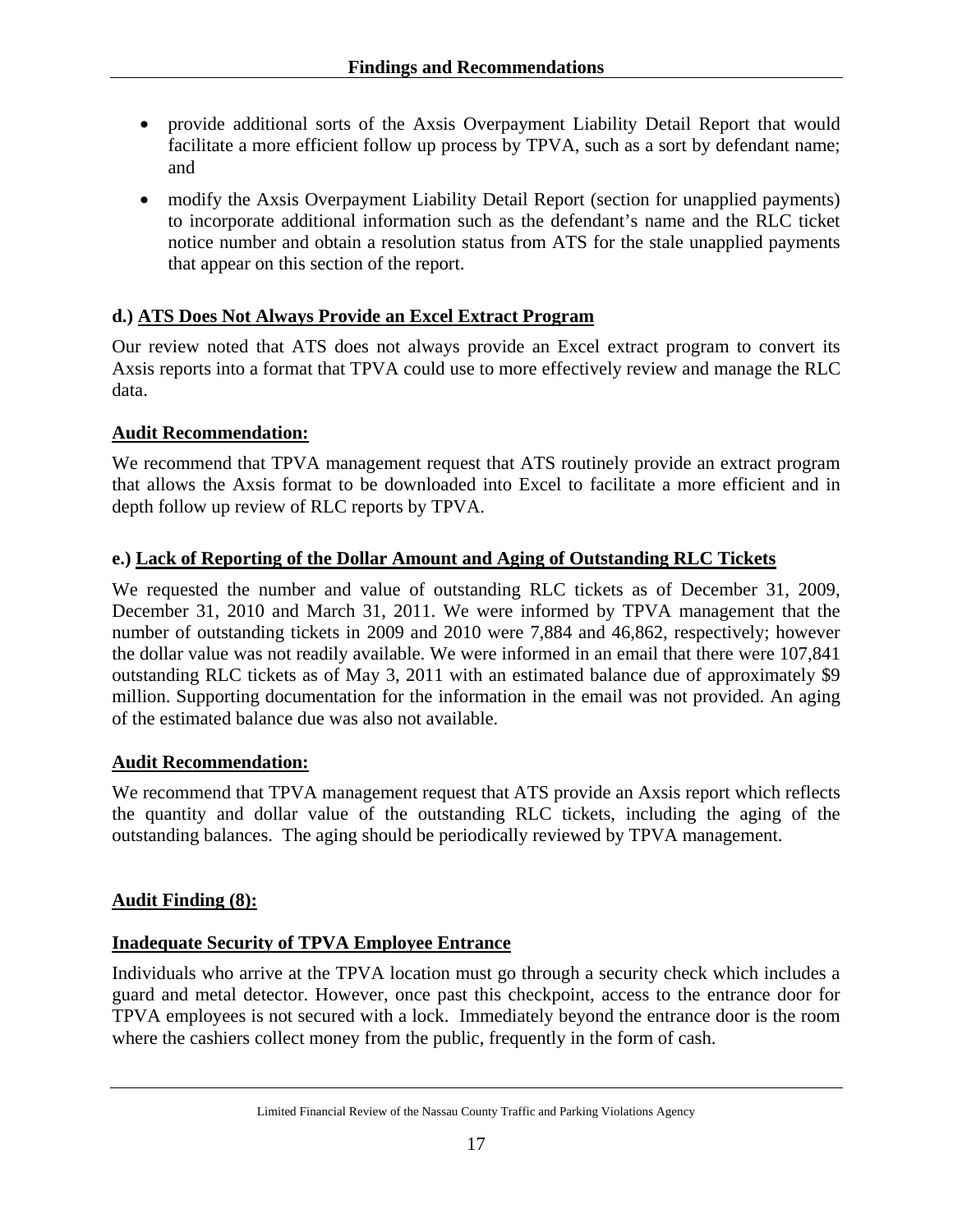Occupational Safety and Health Administration ("OSHA") guidance<sup>25</sup> states that employees who exchange money with the public are at an increased risk for workplace violence. OSHA suggests that to help protect employees, employers should secure the workplace through safety programs including video surveillance, extra lighting, alarm system, and minimize access by outsiders through identification badges, electronic keys and guards.

#### **Audit Recommendation:**

We recommend that TPVA management establish a security swipe system to minimize unauthorized access by outsiders.

#### **Audit Finding (9):**

#### **TPVA's CompuCourt System Does Not Provide Adequate Daily Reporting of Receipts**

Monies are received by TPVA at the cashier windows, by phone, by mail, through the E-gov website and by wire transfer from its RLC camera and collection vendors. Monies are received in the form of cash, checks, credit cards and wires. A report is not generated by CompuCourt to summarize cash, check, money order and credit card totals on a combined basis for traffic and parking receipts. For example, the Head Cashier has to manually flip through the Traffic Deposit Receipts Report and the Parking Deposit Receipts Report generated by CompuCourt and creates adding machine tapes to support the totals for traffic and parking receipts combined. The combined totals are needed to prove out each cashier's cash, check and credit card totals to the receipts entered by each cashier in CompuCourt during the day. The need to generate these combined traffic and parking receipt totals manually is time consuming and slows down the daily proof process which is already a time sensitive process. It also makes the process more prone to error because it unnecessarily introduces human error.

In addition, the Head Cashier enters the daily receipt totals on an Excel spreadsheet that he maintains at the request of TPVA's Executive Director. The Executive Director uses this spreadsheet to review and monitor daily traffic and parking receipts and no such other report is available from CompuCourt.

#### **Audit Recommendations:**

We recommend that TPVA require that the new computer system that is being developed by New Dawn to replace CompuCourt, be designed to generate the necessary cash proof totals, as well as the revenue report which is currently being generated for the Agency's Executive Director using an Excel spreadsheet.

 $\overline{a}$ <sup>25</sup> OSHA Fact Sheet issued by the U.S. Department of Labor dated 2002.

Limited Financial Review of the Nassau County Traffic and Parking Violations Agency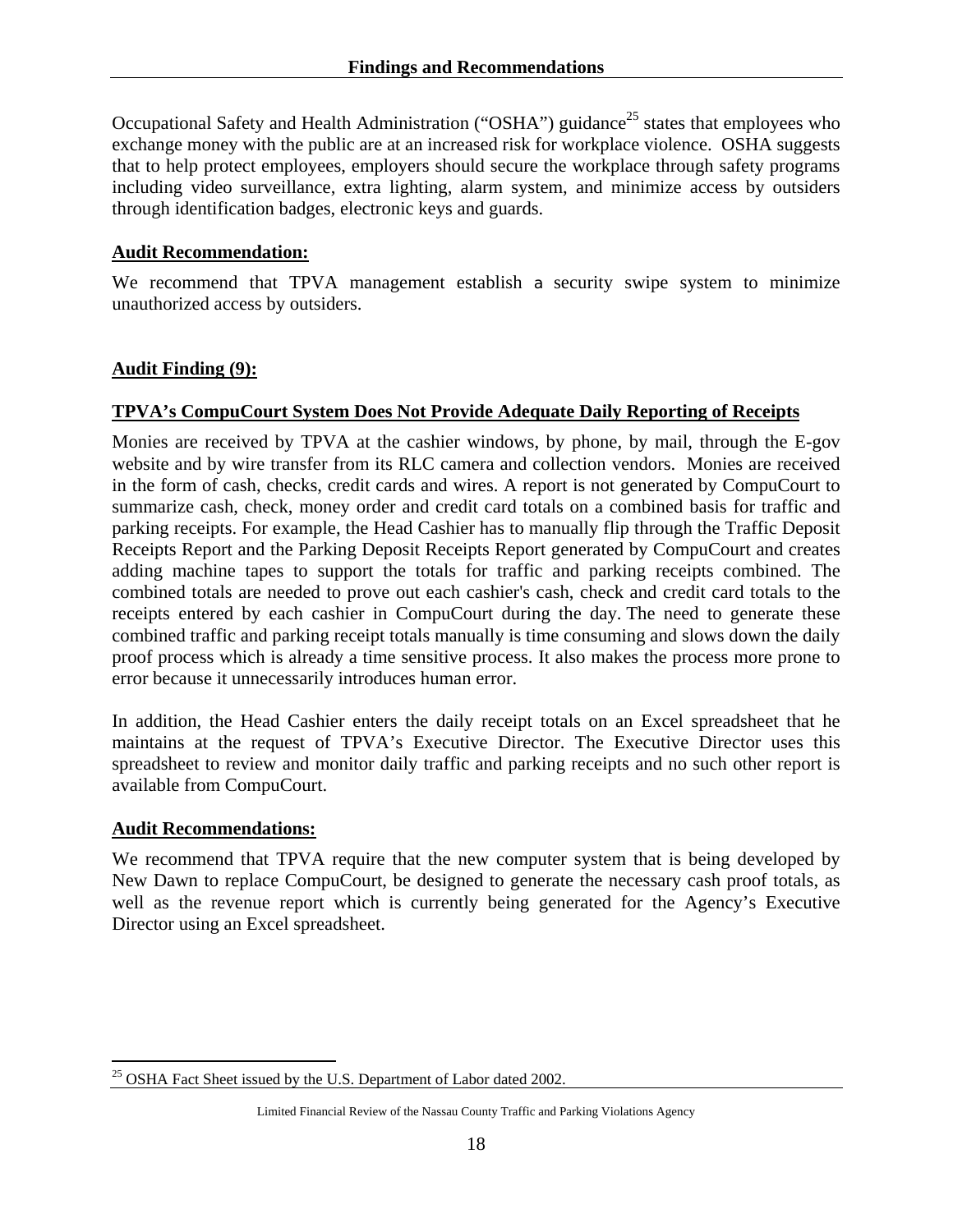#### **Audit Finding (10):**

#### **Other Prior Audit Recommendations Requiring Management's Attention**

The statuses of the recommendations from the previous audit issued in January 2003 were reviewed with TPVA management. The following are the recommendations that still require management's attention, but have not been addressed elsewhere in this report.

#### **a.) Poor Controls over Checks Received in the Mail**

In our previous report we recommended that the person(s) who opens the mail restrictively endorse and list the check remittances. In its response to the prior audit, TPVA management stated that "The problem that arises when endorsing checks and money orders before posting is that if the payment does not belong to TPVA, or is an overpayment, a restrictive endorsement would negatively impact the defendants' ability to get a refund. This procedure would also lengthen the mail process. In the same respect, listing checks and money orders received at TPVA would also add hours to the mail process. Current staffing levels could not handle this additional burden."

The Office of the NYS Comptroller's Local Government Management Guide outlines cash receipts controls for reducing the risk of theft or errors during the collection, recording, and depositing of cash receipts. One such control is to restrictively endorse checks as soon as they are received because immediately limiting the negotiability of checks ensures that checks received can only be deposited into a local government's bank account.<sup>26</sup> The purpose of the prior audit recommendation to list the checks when received is to provide a mechanism to identify checks that were not entered in CompuCourt or possibly misplaced.

In addition, our current audit revealed that since TPVA did implement the prior audit recommendation to accept overpayments, management's concern about the negative impact on the defendant's ability to get a refund would no longer extend to overpayments. Thus, while the Agency does receive payments that belong to other jurisdictions, such instances occur only occasionally.

#### **Audit Recommendations:**

 $\overline{a}$ 

We recommend that TPVA comply with the NYS Comptroller's Local Government Management Guide by modifying its cash receipt process to require that checks received in the mail be restrictively endorsed by the clerk at the time the mail is opened. In addition, TPVA management should reconsider the recommendation to create a list of the checks as the mail is being opened or design a control procedure to ensure that all checks received are entered into CompuCourt and accounted for at the end of each day.

<sup>26</sup> N.Y.S. Comptroller's Office, *Local Government Management Guide Internal Controls*, p. 4.

Limited Financial Review of the Nassau County Traffic and Parking Violations Agency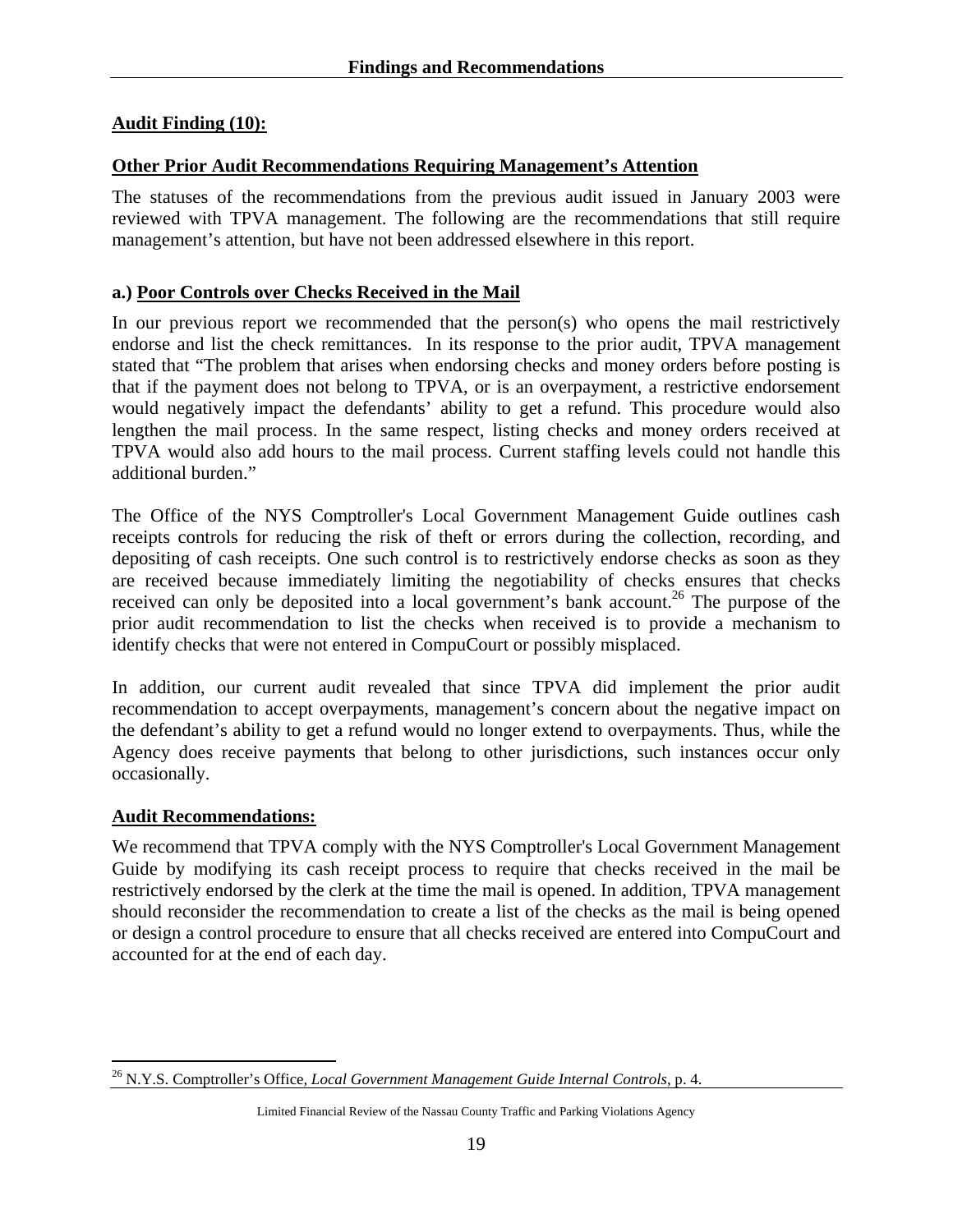#### **b.) Interface between CompuCourt and SWIFT**

The prior audit's recommendation to create an interface between CompuCourt and the County's Police SWIFT Justice System, for the purpose of eliminating the need to manually enter tickets into both systems was not implemented.

Traffic tickets are still individually input into three different systems. The police, the NYSDMV and TPVA all input the same tickets. An interface between CompuCourt and the County's Police's SWIFT Justice System was recommended by a TPVA Technology Working Group in February 2001 and also included in our prior report. TPVA's response to the prior report stated that the interface between CompuCourt would be operational the First Quarter of 2003.

#### **Audit Recommendation:**

We recommend that TPVA pursue the development of an interface between the new system being designed to replace CompuCourt and SWIFT to eliminate the need to manually enter SWIFT tickets into TPVA's system.

#### **c.) No Interface between CompuCourt and NIFS**

The prior audit recommendation to create an interface between CompuCourt and the County's NIFS system so that requisite refund checks can be automatically generated was not implemented. TPVA management stated in its response to the prior audit that linking CompuCourt to the NIFS system had been discussed but would require coordination of several departments: TPVA; Treasurer; Comptroller; OMB; and the assistance of IT. We did not note any progress on this effort.

#### **Audit Recommendation:**

We recommend that TPVA pursue the development of an interface between the new system being designed to replace CompuCourt and NIFS for the purpose of automatically generating refund checks through NIFS.

#### **d.) Parking Tickets - No Ability to Plead Not Guilty over the Internet**

Our prior audit noted that in contrast to the TPVA's website, New York City's Department of Finance's ("DOF") website allows defendants who received parking tickets to submit his/her defense over the internet. Adoption of this technology by TPVA could reduce mail volume, parking ticket-related telephone calls and paper transactions. Although TPVA management agreed and stated in its response to the prior audit that it would research the use of an interactive website, progress on this recommendation was not noted.

#### **Audit Recommendation:**

We recommend that TPVA pursue the development of its website to allow defendants who received parking tickets to submit his/her defense over the internet.

Limited Financial Review of the Nassau County Traffic and Parking Violations Agency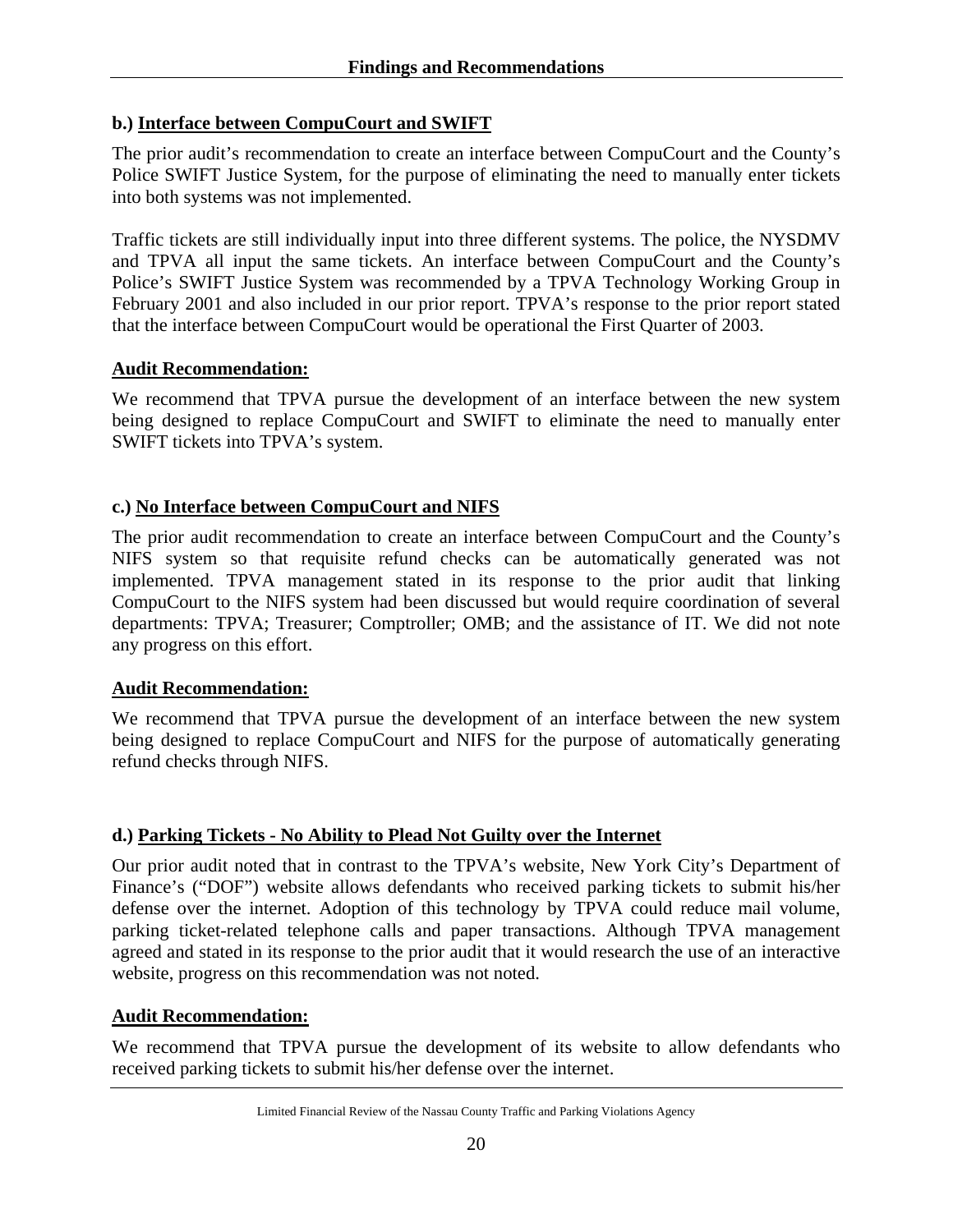# **Audit Finding (1):**

# **Comptroller's Office Review of 2009 TPVA Ticket Fixing**

# **Audit Recommendations:**

We recommend that TPVA:

• immediately instruct the CompuCourt vendor to restrict access to dismiss tickets to only those employees whose job responsibilities require such access;

# **TPVA Response:**

This was implemented. The access to dismiss tickets has been limited to certain employees.

# *Auditor's Follow-up Response:*

*We agree with the corrective action taken by TPVA.* 

We recommend that TPVA:

• develop and implement a quality assurance process to monitor traffic and parking ticket dismissal activity on a regular basis for the purpose of minimizing the risk that unauthorized and inappropriate dismissals of traffic and parking tickets would not be detected;

# **TPVA Response:**

While the suggestion is welcome in an ideal work environment – abundant staffing, due to resource constraints, it is difficult to have the process monitored on a regular basis. Periodically we can monitor the process.

# *Auditor's Follow-up Response:*

*Although we are cognizant of the severe staffing issues in the County, this is a serious Internal Control weakness. Lax controls in this area will contribute to a loss of much needed county revenue. We therefore reiterate that we recommend that TPVA implement a quality assurance process to monitor traffic and parking ticket dismissal activity on a regular basis for the purpose of minimizing the risk of unauthorized and inappropriate dismissals of traffic and parking tickets.*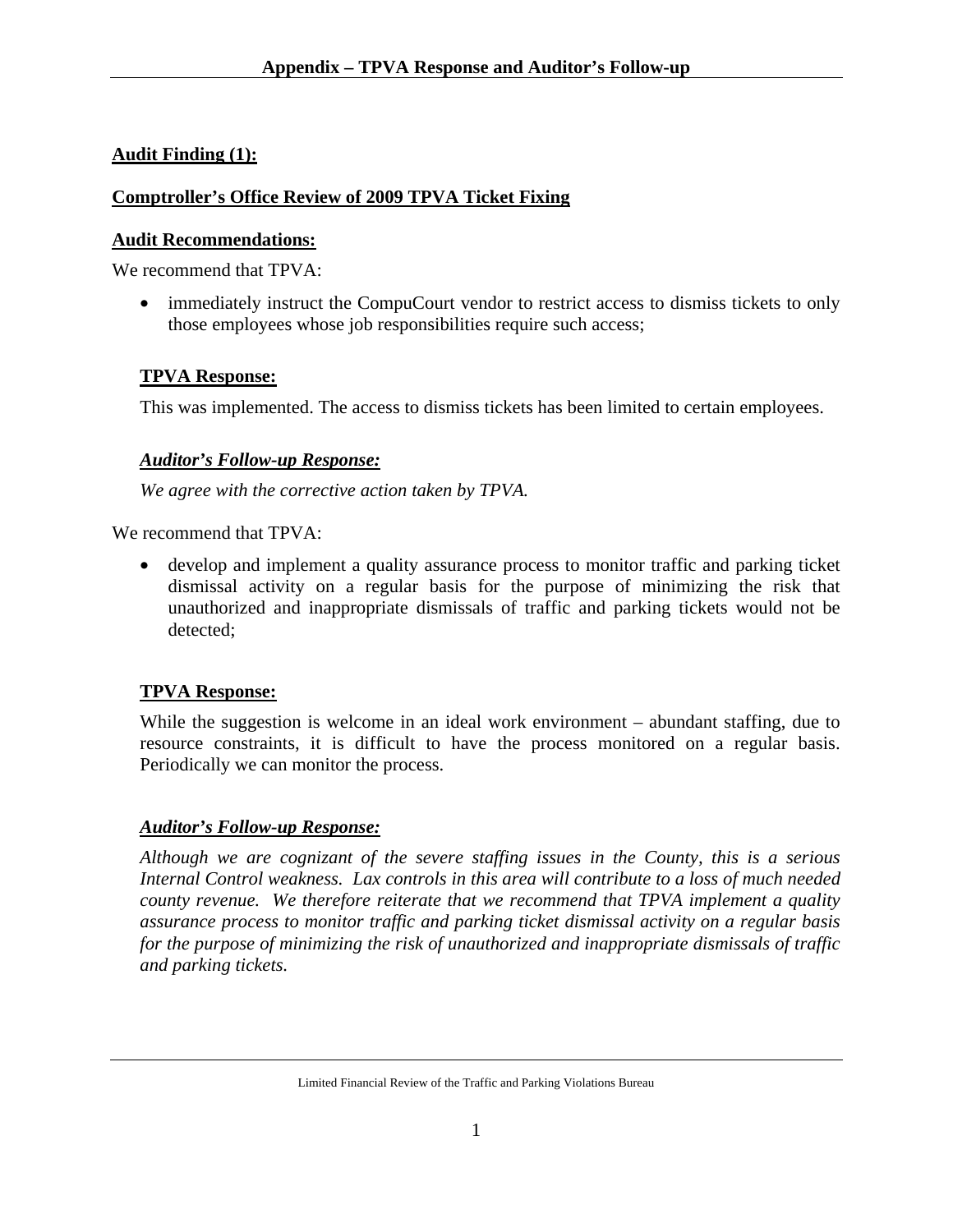We recommend that TPVA:

• establish system access security profiles for individual employees based on their job duties. In addition a process should be put in place whereby personnel changes are routinely monitored to ensure that employee system access security profiles are updated to coincide with their current job responsibilities and system security access is granted and/or changed accordingly;

### **TPVA Response:**

These profiles were setup based upon job role and title. In the future, reviews will be conducted to ensure computer accesses align with current roles and responsibilities.

### *Auditor's Follow-up Response:*

*We agree with the corrective action taken by TPVA.* 

We recommend that TPVA:

• request that the vendor enhance CompuCourt to require employees to change their passwords on a periodic basis.

### **TPVA Response:**

This was submitted to the vendor to modify the login program and is partially enacted at this time.

### *Auditor's Follow-up Response:*

*We agree with the corrective action being taken by TPVA.* 

### **Audit Finding (2):**

### **Collection of Outstanding Parking and Traffic Tickets Requires Improvement**

### **a.) Lack of Compliance with Contract Terms by Public Finance Strategies, LLC. ("PFS")**

### **Audit Recommendation:**

We recommend that TPVA management consult with the Nassau County Attorney's office to enforce PFS's compliance with the contract and/or identify other remedies available to TPVA,

Limited Financial Review of the Nassau County Traffic and Parking Violations Agency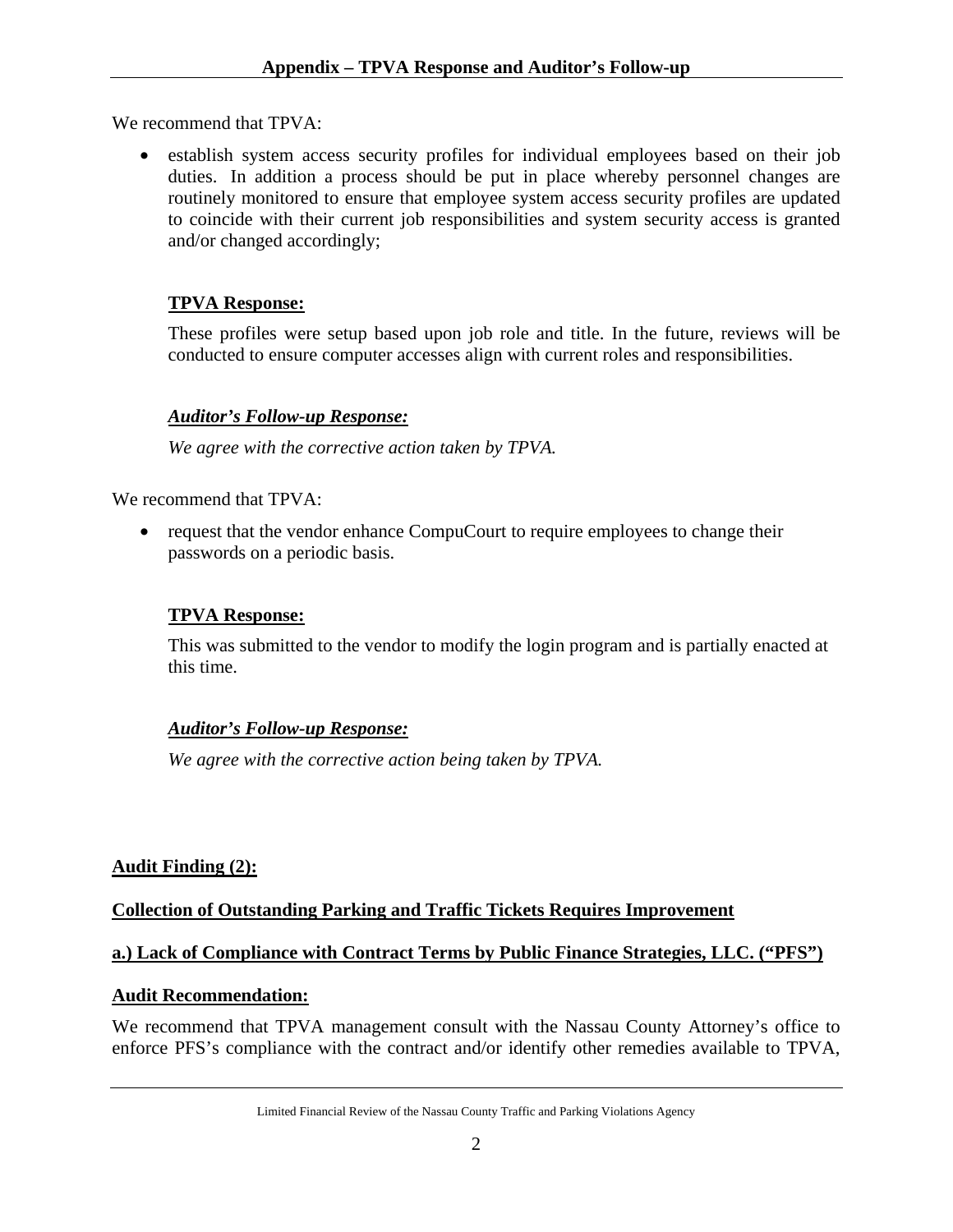such as terminating the contract prior to its scheduled expiration on January 31, 2012 and seeking another debt collection agency.

### **TPVA Response**:

Prior to the audit, it was already determined that the PFS contract would be terminated based upon poor performance. The contract terminates 10/17/11.

# *Auditor's Follow-up Response:*

*We agree with the corrective action taken by TPVA.* 

# **b.) Collection Efforts Do Not Include the Entering of Default Judgments**

### **Audit Recommendation:**

We recommend that TPVA develop and implement an interim process to file default judgments as allowed by law until the computer system being developed to replace CompuCourt is implemented. The entering of default judgments will enhance the Agency's collection efforts and increase the County's revenues.

### **TPVA Response:**

As stated above, the process will run automatically when the New Dawn solution is implemented. An interim process will be resource intensive.

### *Auditor's Follow-up Response:*

*We reiterate our recommendation to develop and implement an interim process until the New Dawn system will file default judgments automatically, as this will increase County revenues* 

### **Audit Finding (3):**

### **Inadequate Segregation of Duties**

### **Audit Recommendation:**

The Agency should segregate incompatible functions by identifying the functions that can be reassigned among employees. If, due to work responsibilities and staff size this cannot be

Limited Financial Review of the Nassau County Traffic and Parking Violations Agency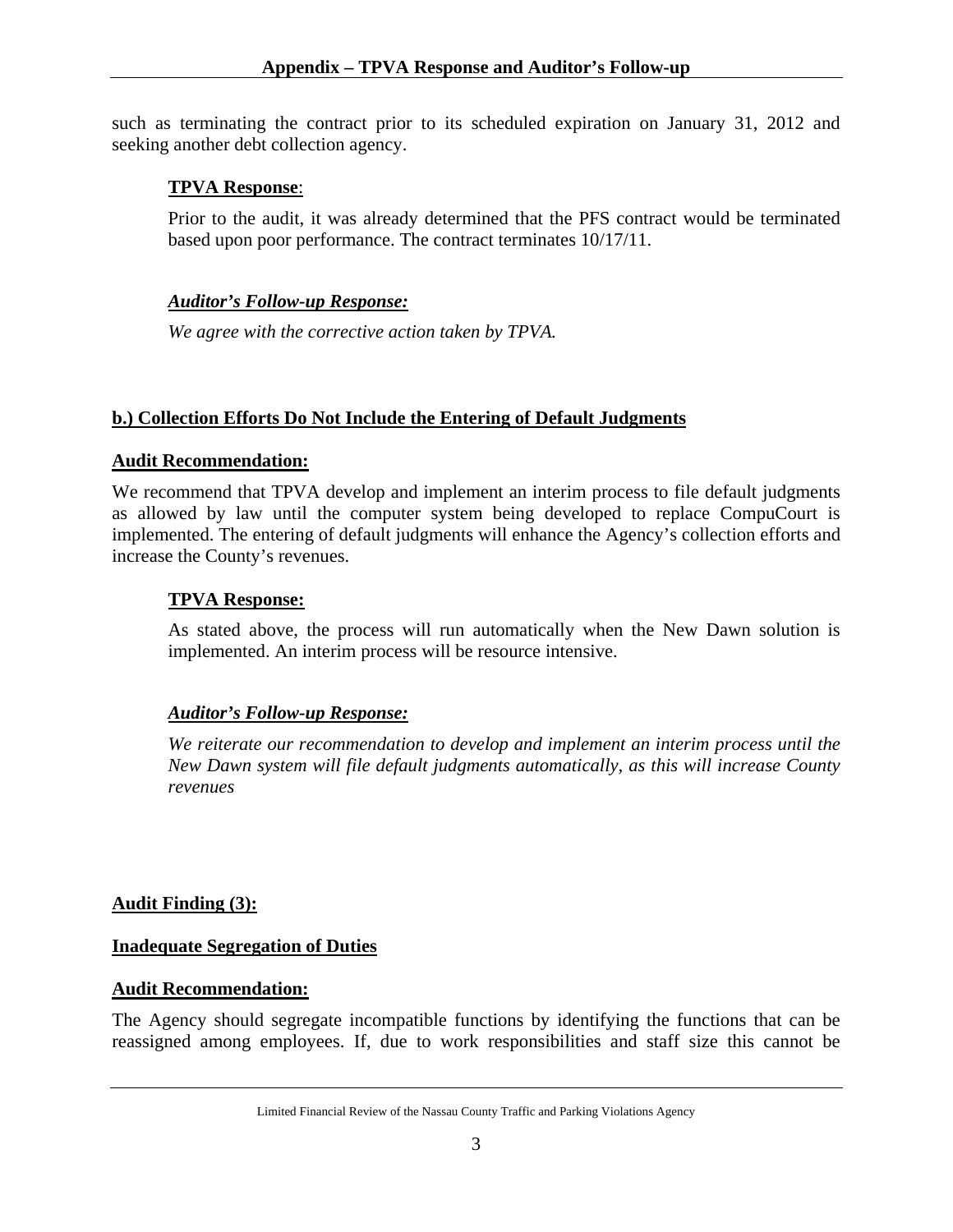accomplished, a comprehensive and formal supervisory review of the employees' work should be implemented.

# **TPVA Response:**

The alignment of job roles and titles has been updated to reflect proper computer access. There are times that cashiers have to adjust surcharge and suspension lift fees due to the State mandated thresholds. Also there are times when a cashier has to modify amounts due to an overpayment – CompuCourt cannot accept an overpayment – it can only process for actual amounts due or underpayments.

Corrections in the general ledger are now made by accounting staff as opposed to cashier staff.

The interface with the Treasurer's Office is usually initiated by the Treasurer's Office. They reach out to the Head Cashier, who has the most experience with the issues that need to be resolved at the Treasurer's Office.

### *Auditor's Follow-up Response:*

*We agree with the corrective actions taken by TPVA.*

# **Audit Finding (4):**

# **Preparation and Review of the Daily Proof of Cash Receipts is Not Adequately Documented**

### **Audit Recommendations:**

We recommend that all documents that are prepared during the cash proof clearly bear the signature and date of the preparer. We also recommend that TPVA management review the cash proof process and establish a protocol for the documents that management should review. The protocol should be in writing and all management reviews should be evidenced with the signature and date of the reviewer.

### **TPVA Response:**

The current process is that the cashier who made the error usually fixes the error. Any changes to posting errors are reflected in the printed reports. The reports already contain the cashiers' initials and are also intitaled by the Head Cashier.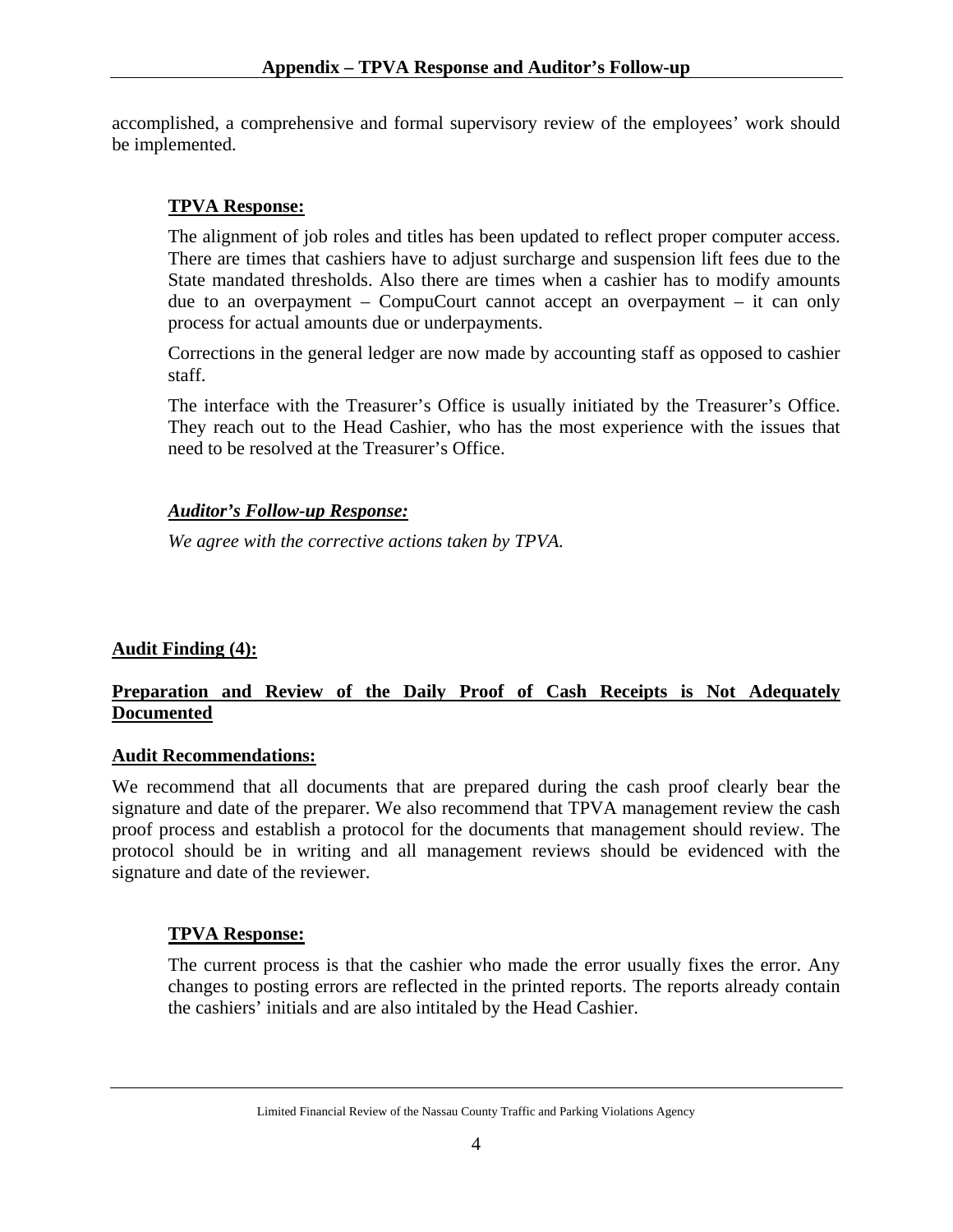### *Auditor's Follow-up Response:*

*The TPVA response does not address the review of the cash proof process by a manager not actively involved with the process. The Head Cashier is very involved in all facets of the cash proof process. We reiterate the recommendation for TPVA management to review the cash proof process and establish a protocol for the documents that a manager other than the Head Cashier should review.* 

### **Audit Finding (5):**

### **Cashiers Not Accountable for Overages and Shortages**

#### **Audit Recommendations:**

We recommend that TPVA management put a follow-up plan in place for overages and shortages, such as:

• formalizing the list of overages and shortages to easily identify repeat offenders and patterns and routinely circulate it to management for review. The list should include the employee's name, date of occurrence, amount per occurrence and evidence of management's review. The list should be signed and dated by the preparer and management's review should be evidenced. The employee should also sign and date the list in acknowledgement;

### **TPVA Response:**

Logs have been generated which list the details of the overages and shortages.

### *Auditor's Follow up Response:*

*We reiterate the recommendation to routinely circulate the list of overages and shortages to management for its review and that the list should be signed and dated by the preparer and management's review should be evidenced.* 

We recommend that TPVA management put a follow-up plan in place for overages and shortages, such as:

• providing training and/or assistance that may be helpful to improve the cashier's performance;

Limited Financial Review of the Nassau County Traffic and Parking Violations Agency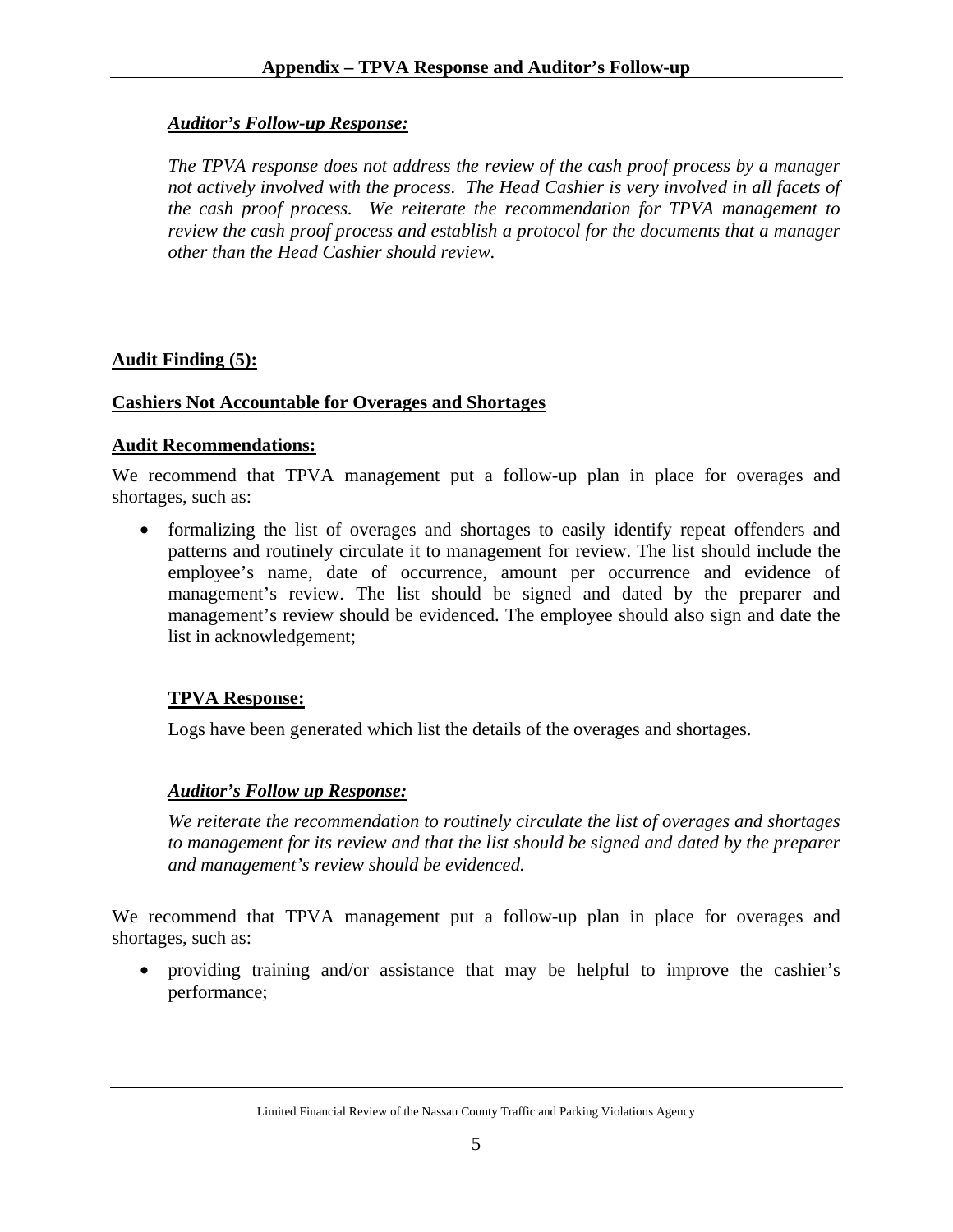Cashiers do provide periodic 'tutor' time and update each other with new 'tips and tricks'.

# *Auditor's Follow-up Response:*

*We recommend that TPVA management consider developing a more formal training program to ensure all cashiers receive the benefit of new tips and tricks as well as an awareness of recent errors and how to improve their performance.* 

We recommend that TPVA management put a follow-up plan in place for overages and shortages, such as:

• exploring the possibility of taking disciplinary action.

# **TPVA Response:**

Noted. We will explore when action is necessary. On average, more than \$200,000 a day is processed by TPVA for Traffic, Parking and Red Light Camera violations. Of that amount, an average of \$85,000 is processed in-house by our cashiers. The amount of errors due to overages and shortages is less than one-hundred thousandth of one percent.

# *Auditor's Follow-up Response:*

*We agree with the corrective action being taken by TPVA.*

# **Audit Finding (6):**

# **Poor Control and Oversight of Traffic and Parking Ticket Overpayments and Resulting Refunds**

# **Audit Recommendations:**

We recommend that the security access profile for cashiers be changed to prevent cashiers from changing a fee field to accept overpayments without management oversight. A workaround procedure should be developed to enable TPVA to continue to accept overpayments while also providing more control. This workaround procedure should include the preparation of a list by the individual(s) granted the authority to change a fee field to accept an overpayment in CompuCourt and should include the relevant information needed for review and control purposes, including but not limited to the name of the defendant and the payer, if different, as well as the date of the payment.

Limited Financial Review of the Nassau County Traffic and Parking Violations Agency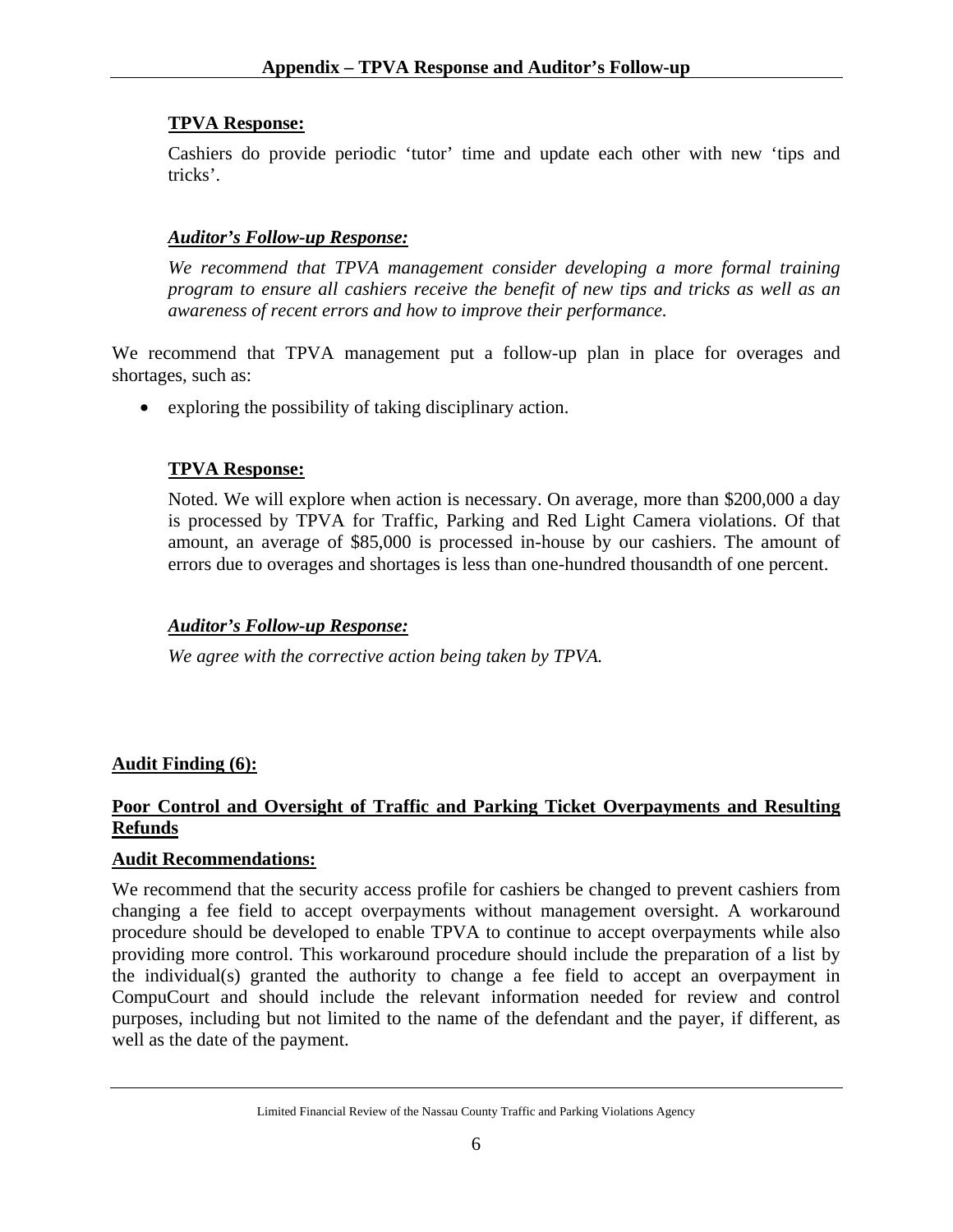Done.

#### *Auditor's Follow-up Response:*

*We agree with the corrective action taken by TPVA.* 

We also recommend that TPVA's new system be designed to accept overpayments without requiring manual intervention. The payment dates that generate the credit balances should be recorded by the system that is being developed to replace CompuCourt for purposes of generating an aging of the credit balances.

#### **TPVA Response:**

The new software already has this functionality. Over 2,500 refunds are issued annually. Of the over 2,000 traffic tickets in refund queue, approximately 1,800 were sent letters where the motorist failed to claim the overpayment. Guidance should be given to TPVA by the proper authority as to a dollar threshold for issuing a refund and the timeframe to issue a refund (ex. over \$10 and a payment made within the past 6 years).

#### *Auditor's Follow-up Response:*

*We agree with the corrective action taken by TPVA to include functionality in the New Dawn that does not require manual intervention in order to accept overpayments.* 

*We recommend that TPVA contact the Nassau County Executive and/or Nassau County Attorney for guidance as to a dollar threshold and timeframe for issuing a refund. We also recommend that TPVA retain of a copy of the guidance it receives for future reference and audit purposes.* 

### **Audit Finding (7):**

#### **Deficiencies in the RLC Financial Controls and Reporting Process**

### **a.) There is No Interface between Axsis and CompuCourt Resulting in Inefficiencies and Requiring More Oversight**

### **Audit Recommendation:**

We recommend that TPVA management request that ATS develop an automated interface between Axsis and the system being created to replace CompuCourt.

Limited Financial Review of the Nassau County Traffic and Parking Violations Agency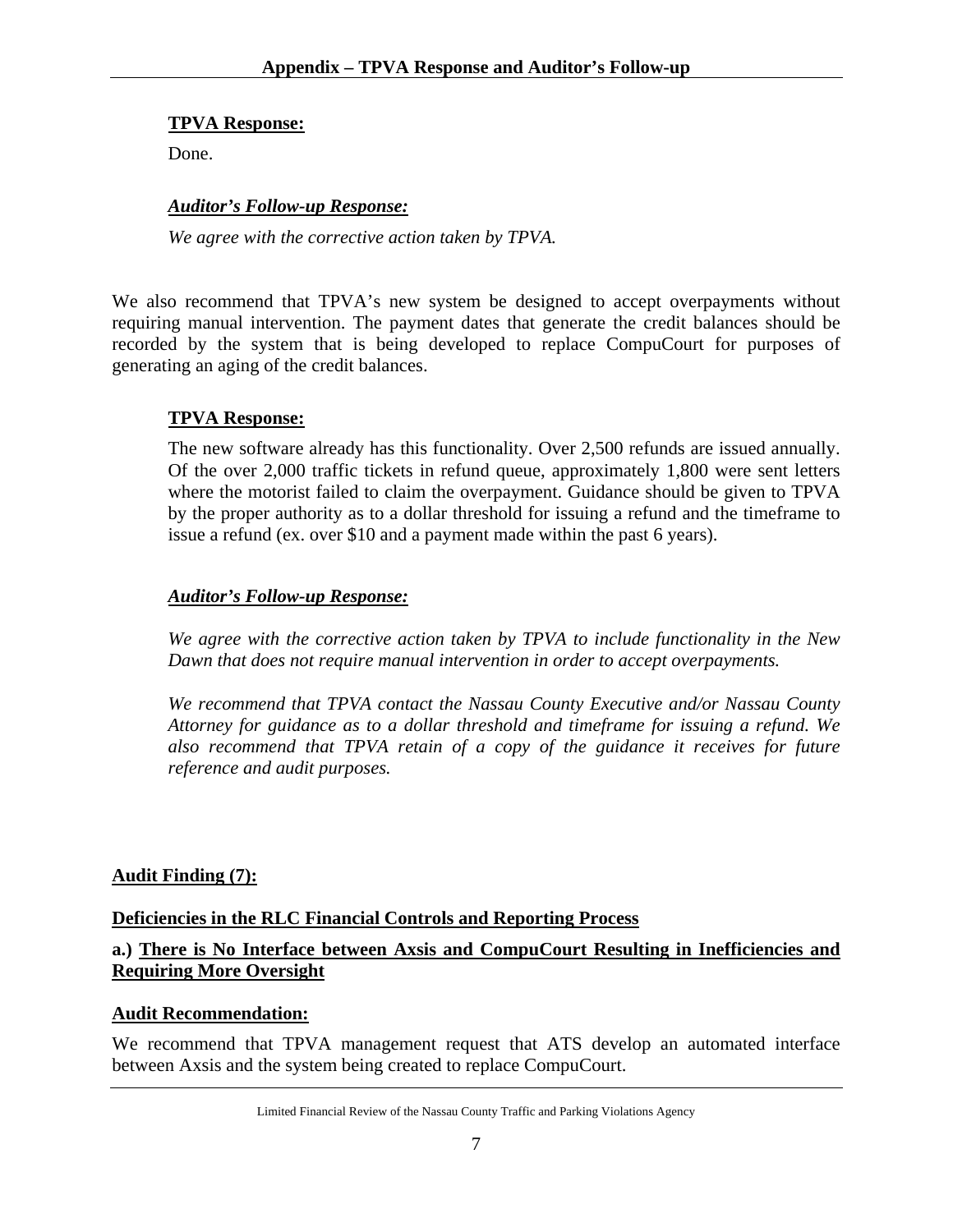ATS will build the interface with the CompuCourt replacement as stated in the contract executed June 2009. The difficulty is finding funding from the County to build the interface.

# *Auditor's Follow-up Response:*

*We agree with the corrective action being taken by TPVA.* 

# **b.) Axsis Report Does Not Reflect the Credit Card Processing Fee Resulting in Inefficiencies and Requiring More Oversight**

# **Audit Recommendation:**

We recommend that TPVA management request that ATS modify the Axsis Payment Detail by Transaction Date Report to include the credit card processing fee and all payment type totals (cash, checks, money orders, credit cards).

# **TPVA Response:**

A new receipt was created over 6 months ago that includes the credit card convenience fee. The suggestion will be submitted to the vendor for report enhancement.

# *Auditor's Follow-up Response:*

*We agree with the corrective actions being taken by TPVA.*

# **c.) Inadequate Reporting and Monitoring of RLC**

# **Audit Recommendations:**

We recommend that TPVA management request that ATS:

- modify the Axsis Overpayment Liability Detail Report (section for applied payments) to include the payment date and any other payment and ticket information that would facilitate a more efficient follow up process by TPVA;
- provide additional sorts of the Axsis Overpayment Liability Detail Report that would facilitate a more efficient follow up process by TPVA, such as a sort by defendant name; and
- modify the Axsis Overpayment Liability Detail Report (section for unapplied payments) to incorporate additional information such as the defendant's name and the RLC ticket

Limited Financial Review of the Nassau County Traffic and Parking Violations Agency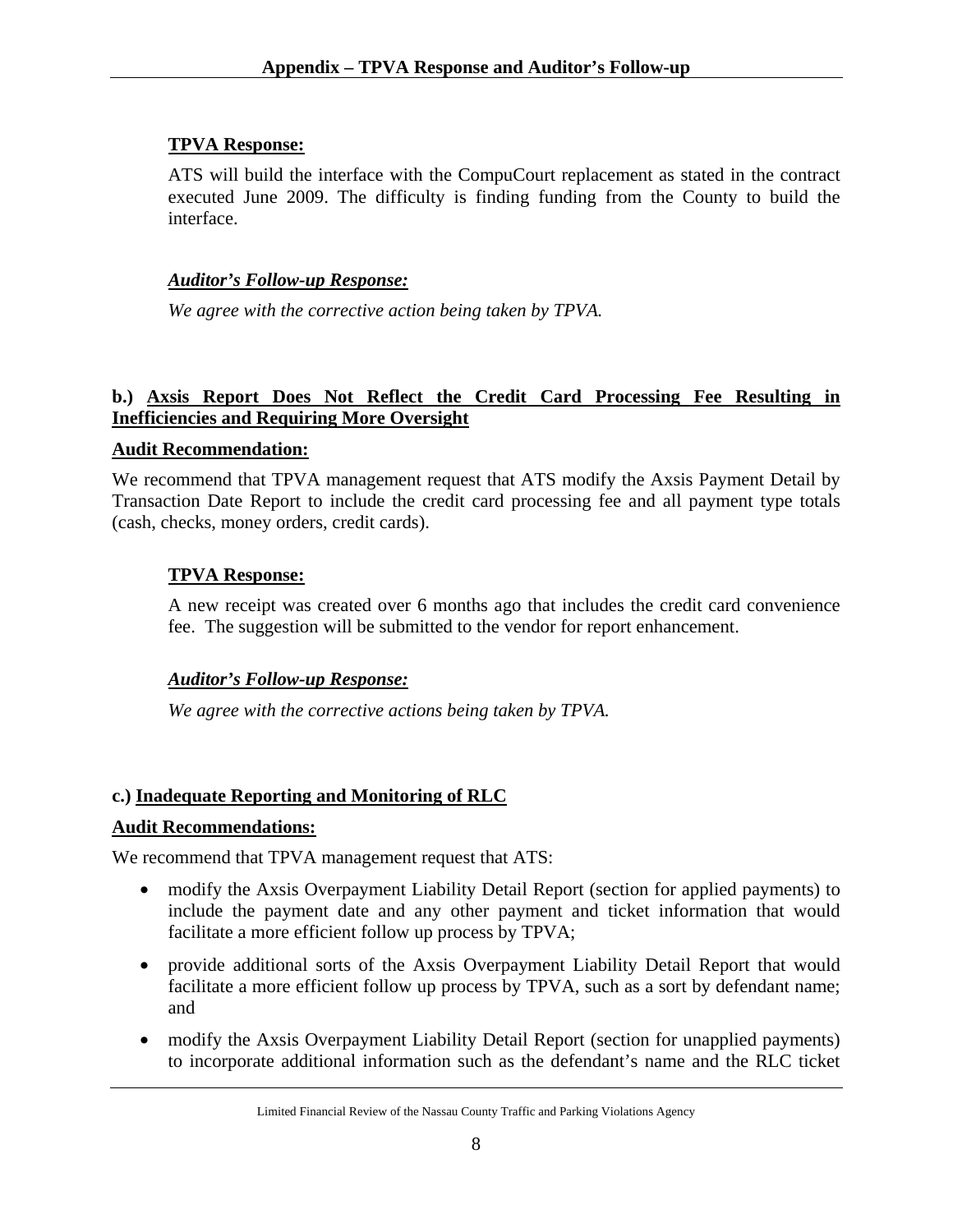notice number and obtain a resolution status from ATS for the stale unapplied payments that appear on this section of the report.

# **TPVA Response:**

All report modification report suggestions will be forwarded to the vendor. The data does exist on current reports; it would be the preference of a reviewer to view the data in a different order.

To note – 596,315 RLC NOL's ("Notice of Liability") have been paid (as of 10/5/11).

# *Auditor's Follow-up Response:*

*We agree with the corrective action being taken by TPVA.* 

# **d.) ATS Does Not Always Provide an Excel Extract Program**

### **Audit Recommendation:**

We recommend that TPVA management request that ATS routinely provide an extract program that allows the Axsis format to be downloaded into Excel to facilitate a more efficient and in depth follow up review of RLC reports by TPVA.

### **TPVA Response**:

We will submit the suggestion to the vendor. As previously relayed, NCTPVA is not the only client that uses the ATS system; over 300 other municipalities use the AXSIS system.

### *Auditor's Follow-up Response:*

*We agree with the corrective action being taken by TPVA.*

# **e.) Lack of Reporting of the Dollar Amount and Aging of Outstanding RLC Tickets Audit Recommendation:**

We recommend that TPVA management request that ATS provide an Axsis report which reflects the quantity and dollar value of the outstanding RLC tickets, including the aging of the outstanding balances. The aging should be periodically reviewed by TPVA management.

Limited Financial Review of the Nassau County Traffic and Parking Violations Agency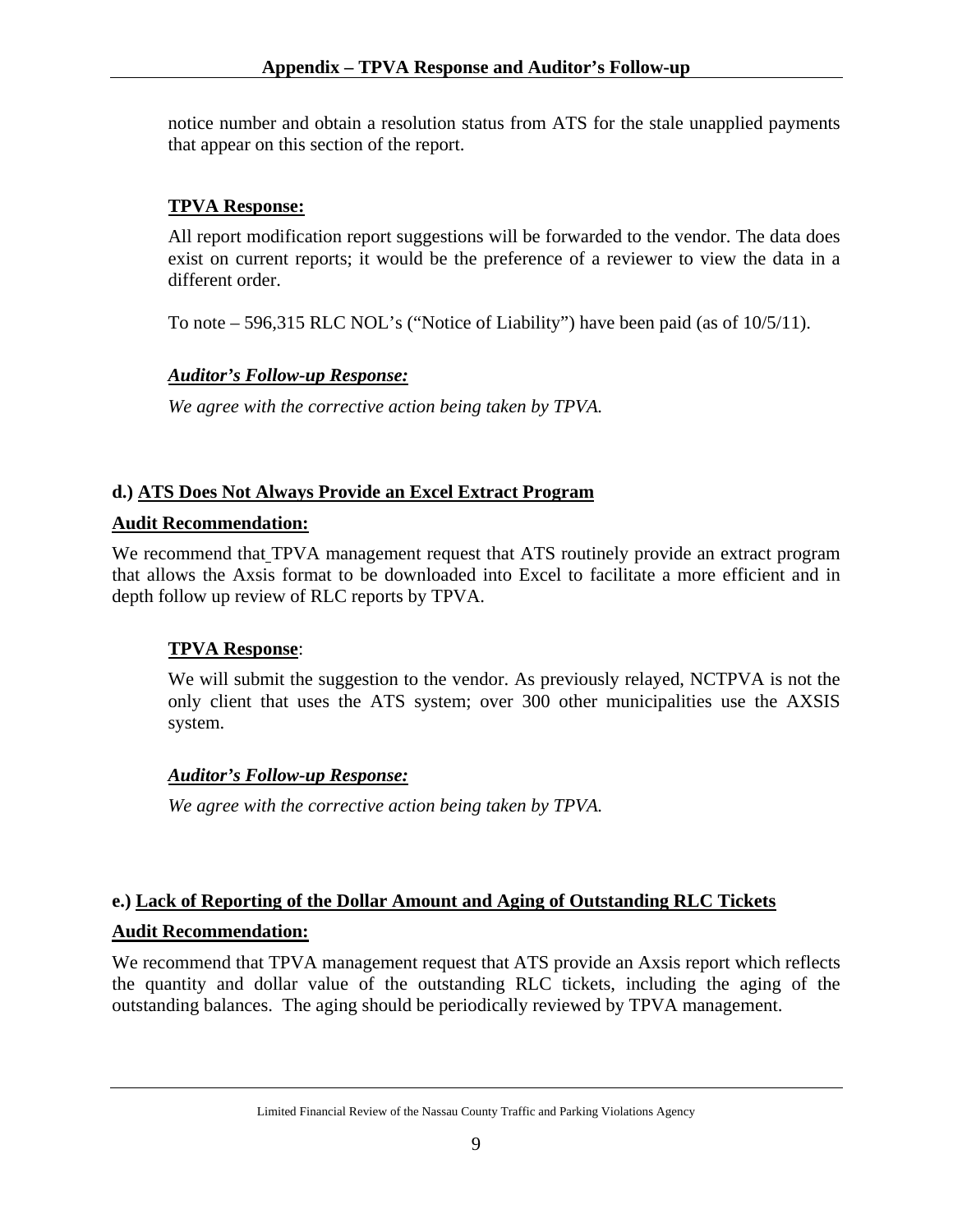We will submit the suggestion to the vendor. A report does exist that provides the count and remaining outstanding Notice of Liabilities by month.

### *Auditor's Follow-up Response:*

*We agree with the corrective action being taken by TPVA.*

# **Audit Finding (8):**

### **Inadequate Security of TPVA Employee Entrance**

### **Audit Recommendation:**

We recommend that TPVA management establish a security swipe system to minimize unauthorized access by outsiders.

# **TPVA Response:**

NCTPVA has been working with other County agencies for a period of time to obtain funding to secure the door access system. It should be noted that over the past 3 years, TPVA has upgraded its security alarm systems as well as its CCTV system. TPVA is also attempting to obtain older TSA carry-on scanning equipment to enhance the security screening function.

### *Auditor's Follow-up Response:*

*We agree with the corrective actions being taken by TPVA.* 

# **Audit Finding (9):**

# **TPVA's CompuCourt System Does Not Provide Adequate Daily Reporting of Receipts**

### **Audit Recommendations:**

We recommend that TPVA require that the new computer system that is being developed by New Dawn to replace CompuCourt, be designed to generate the necessary cash proof totals, as well as the revenue report which is currently being generated for the Agency's Executive Director using an Excel spreadsheet.

Limited Financial Review of the Nassau County Traffic and Parking Violations Agency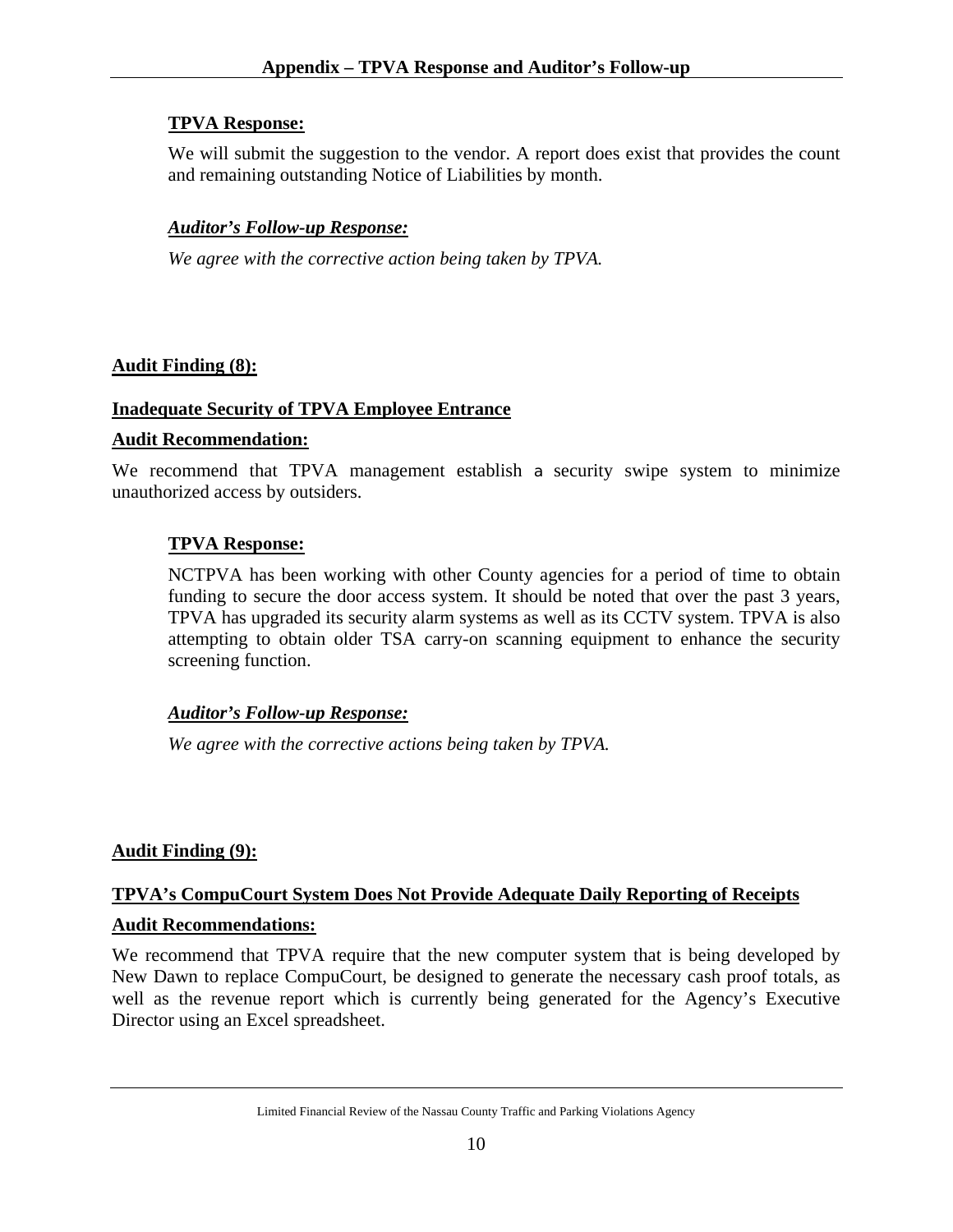The suggestion will be submitted to the vendor.

#### *Auditor's Follow-up Response:*

*We agree with the corrective action being taken by TPVA.*

#### **Audit Finding (10):**

#### **Other Prior Audit Recommendations Requiring Management's Attention**

#### **a.) Poor Controls over Checks Received in the Mail**

#### **Audit Recommendations:**

We recommend that TPVA comply with the NYS Comptroller's Local Government Management Guide by modifying its cash receipt process to require that checks received in the mail be restrictively endorsed by the clerk at the time the mail is opened. In addition, TPVA management should reconsider the recommendation to create a list of the checks as the mail is being opened or design a control procedure to ensure that all checks received are entered into CompuCourt and accounted for at the end of each day.

#### **TPVA Response:**

While we welcome the suggestions, it should be noted that usually 2 PT employees are responsible for opening and routing 10,000 pieces of mail a week. It may not be feasible to list checks with our current resource constraints. We are researching the issue of endorsing all checks as they are received. To note – the new system comes with hardware that will both frank and scan check and money orders.

#### *Auditor's Follow-up Response:*

*We agree with the corrective action being taken by TPVA.* 

#### **b.) Interface between CompuCourt and SWIFT**

#### **Audit Recommendation:**

We recommend that TPVA pursue the development of an interface between the new system being designed to replace CompuCourt and SWIFT to eliminate the need to manually enter SWIFT tickets into TPVA's system.

Limited Financial Review of the Nassau County Traffic and Parking Violations Agency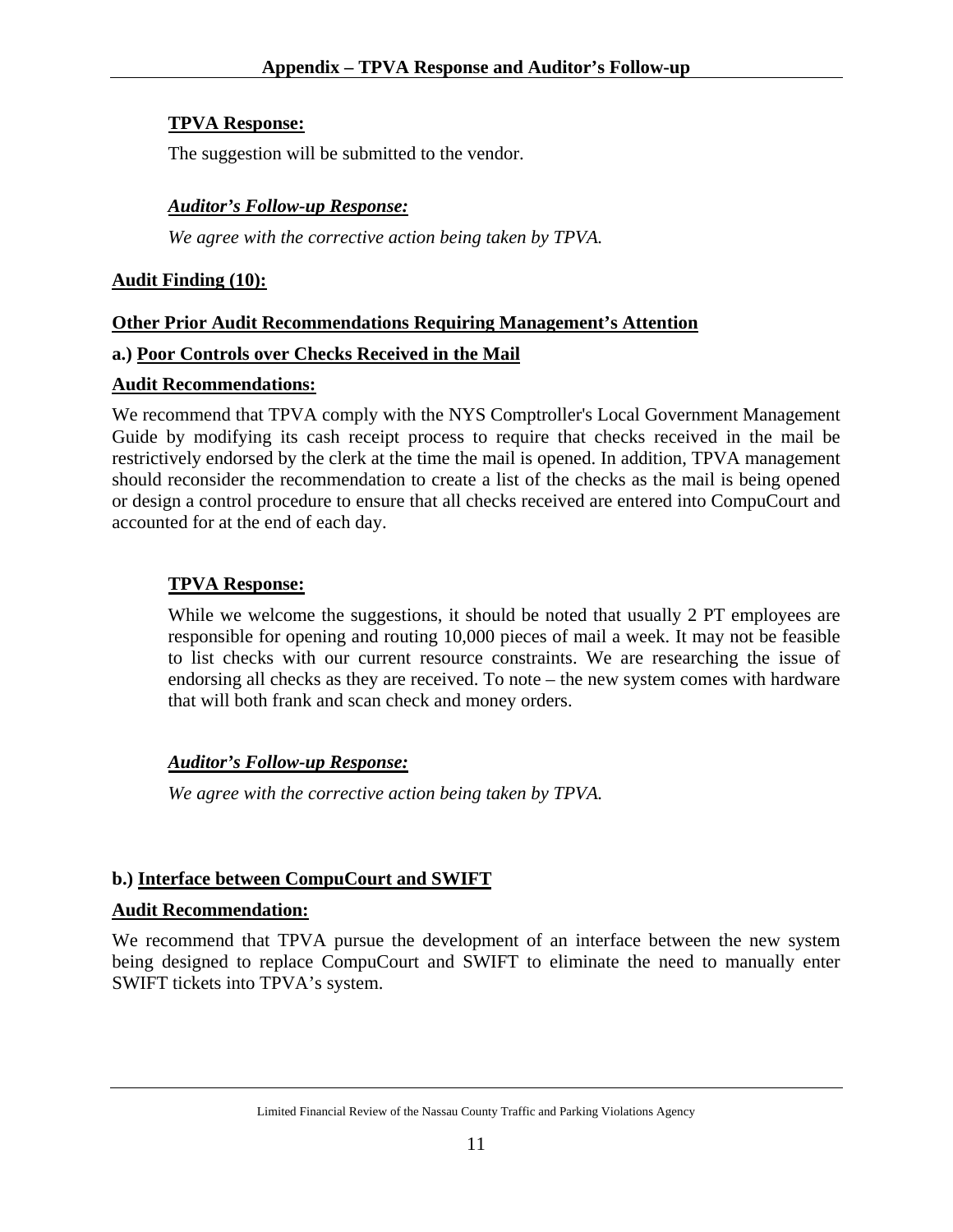An attempt was made in 2003 but failed due to data validation issues when the data was imported into Compucourt. Compucourt required more fields than what was provided. This topic has been an ongoing discussion for a period of time. To note: with the increase in the issuance of electronic tickets, this interface may not be as critical as it once was. Also to note, the SWIFT system is being replaced by NCPD's new RMS system which has the functionality to transfer the data of parking and traffic tickets to TPVA electronically.

# *Auditor's Follow-up Response:*

*We agree with the corrective action taken whereby the NCPD system that will replace SWIFT has the functionality to transfer the data of parking and traffic tickets to TPVA electronically*.

# **c.) No Interface between CompuCourt and NIFS**

# **Audit Recommendation:**

We recommend that TPVA pursue the development of an interface between the new system being designed to replace CompuCourt and NIFS for the purpose of automatically generating refund checks through NIFS.

# **TPVA Response:**

This suggestion was included in the IT RFP issued more than 2 years ago and the original RFP issued more than 5 years ago as an optional component. The prior IT administration chose to exclude the interface. We will have to revisit once the New Dawn solution is up and running as well as when the County Financial replacement system is operational.

# *Auditor's Follow-up Response:*

*We agree with the corrective action being taken by TPVA.* 

# **d.) Parking Tickets - No Ability to Plead Not Guilty over the Internet Audit Recommendation:**

We recommend that TPVA pursue the development of its website to allow defendants who received parking tickets to submit his/her defense over the internet.

Limited Financial Review of the Nassau County Traffic and Parking Violations Agency